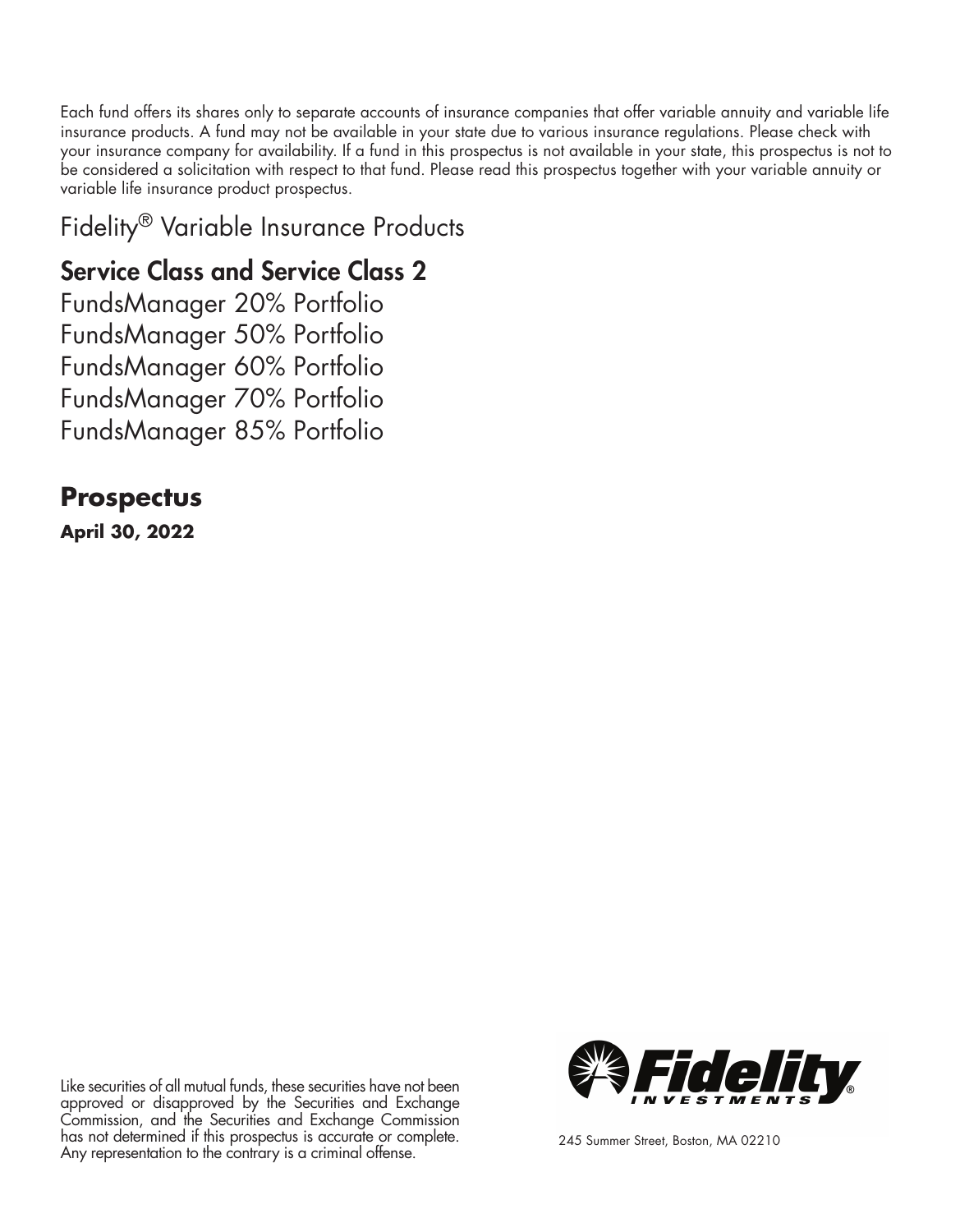# **Contents**

| <b>Fund Summary</b>            | 3  | VIP FundsManager® 20% Portfolio                                 |
|--------------------------------|----|-----------------------------------------------------------------|
|                                | 7  | VIP FundsManager® 50% Portfolio                                 |
|                                | 11 | VIP FundsManager® 60% Portfolio                                 |
|                                | 15 | VIP FundsManager® 70% Portfolio                                 |
|                                | 19 | VIP FundsManager® 85% Portfolio                                 |
| <b>Fund Basics</b>             | 23 | <b>Investment Details</b>                                       |
|                                | 27 | <b>Valuing Shares</b>                                           |
| <b>Shareholder Information</b> | 28 | Additional Information about the Purchase and Sale<br>of Shares |
|                                | 30 | <b>Dividends and Capital Gain Distributions</b>                 |
| <b>Fund Services</b>           | 31 | <b>Fund Management</b>                                          |
|                                | 31 | <b>Fund Distribution</b>                                        |
| <b>Appendix</b>                | 33 | <b>Financial Highlights</b>                                     |
|                                | 43 | <b>Additional Index Information</b>                             |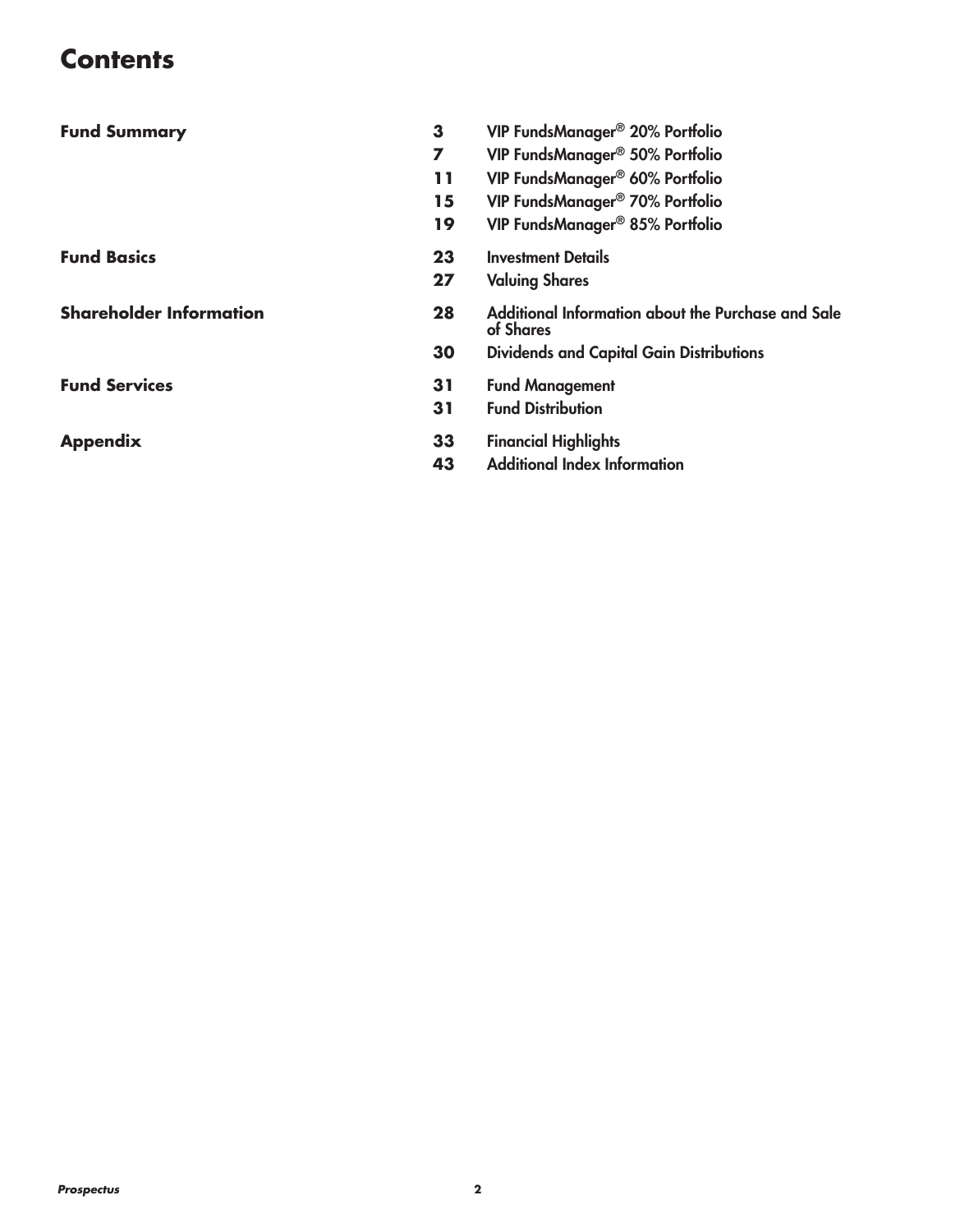# **Fund Summary**

#### Fund/Class: VIP FundsManager® 20% Portfolio/Service Class, Service Class 2

### **Investment Objective**

The fund seeks high current income and, as a secondary objective, capital appreciation.

## **Fee Table**

The following table describes the fees and expenses that may be incurred, directly or indirectly, when you, as a variable product owner, buy and hold interests in a separate account that invests in shares of the fund. The table does not include any fees or other expenses of any variable annuity or variable life insurance product; if it did, overall fees and expenses would be higher.

#### **Fees**

(fees paid directly from your investment) and the state of the state of the state of the state of the state of the state of the state of the state of the state of the state of the state of the state of the state of the sta

#### **Annual Operating Expenses**

**(expenses that you pay each year as a % of the value of your investment)**

|                                                                                              | <b>Service</b><br>Class | <b>Service</b><br>Class 2 |
|----------------------------------------------------------------------------------------------|-------------------------|---------------------------|
| Management fee                                                                               | 0.25%                   | 0.25%                     |
| Distribution and/or Service (12b-1) fees                                                     | 0.10%                   | 0.25%                     |
| Other expenses                                                                               | 0.00%                   | 0.00%                     |
| Acquired fund fees and expenses                                                              | 0.25%                   | 0.25%                     |
| Total annual operating expenses <sup>(a)</sup>                                               | 0.60%                   | 0.75%                     |
| Fee waiver and/or expense reimbursement <sup>(b)</sup>                                       | 0.15%                   | 0.15%                     |
| Total annual operating expenses after fee waiver and/or expense reimbursement <sup>(a)</sup> | 0.45%                   | 0.60%                     |

(a) Differs from the ratios of expenses to average net assets in the Financial Highlights section of the prospectus because of acquired fund fees and expenses.

(b) Fidelity Management & Research Company LLC (FMR) has contractually agreed to waive 0.05% of the fund's management fee. This arrangement will remain in effect through April 30, 2023. In addition, FMR has contractually agreed to reimburse 0.10% of class-level expenses for Service Class and Service Class 2. This arrangement will remain in effect for at least one year from the effective date of the prospectus, and will remain in effect thereafter as long as Service Class and Service Class 2 continue to be sold to unaffiliated insurance companies. If Service Class and Service Class 2 are no longer sold to unaffiliated insurance companies, FMR, in its sole discretion, may discontinue the arrangement.

This **example** helps compare the cost of investing in the fund with the cost of investing in other funds.

Let's say, hypothetically, that the annual return for shares of the fund is 5% and that the fees and the annual operating expenses for shares of the fund are exactly as described in the fee table. This example illustrates the effect of fees and expenses, but is not meant

to suggest actual or expected fees and expenses or returns, all of which may vary. This example does not include any fees or other expenses of any variable annuity or variable life insurance product; if it did, overall expenses would be higher. For every \$10,000 invested, here's how much you, as a variable product owner, would pay in total expenses if all interests in a separate account that invests in shares of the fund were redeemed at the end of each time period indicated:

|          | <b>Service Class</b> |                                                         | <b>Service Class 2</b> |  |
|----------|----------------------|---------------------------------------------------------|------------------------|--|
| 1 year   | $5 \t 46$            | $\begin{bmatrix} 5 & 6 \end{bmatrix}$                   |                        |  |
| 3 years  |                      | $5 \t172 \t5 \t219$                                     |                        |  |
| 5 years  |                      | $\begin{array}{cccc} \xi & 315 & \xi & 397 \end{array}$ |                        |  |
| 10 years | $\zeta$              | \$ 911<br>731                                           |                        |  |

#### **Portfolio Turnover**

The fund will not incur transaction costs, such as commissions, when it buys and sells shares of underlying Fidelity<sup>®</sup> funds (or "turns" over" its portfolio), but it could incur transaction costs if it were to buy and sell other types of securities directly. If the fund were to buy

and sell other types of securities directly, a higher portfolio turnover rate could indicate higher transaction costs. Such costs, if incurred, would not be reflected in annual operating expenses or in the example and would affect the fund's performance. During the most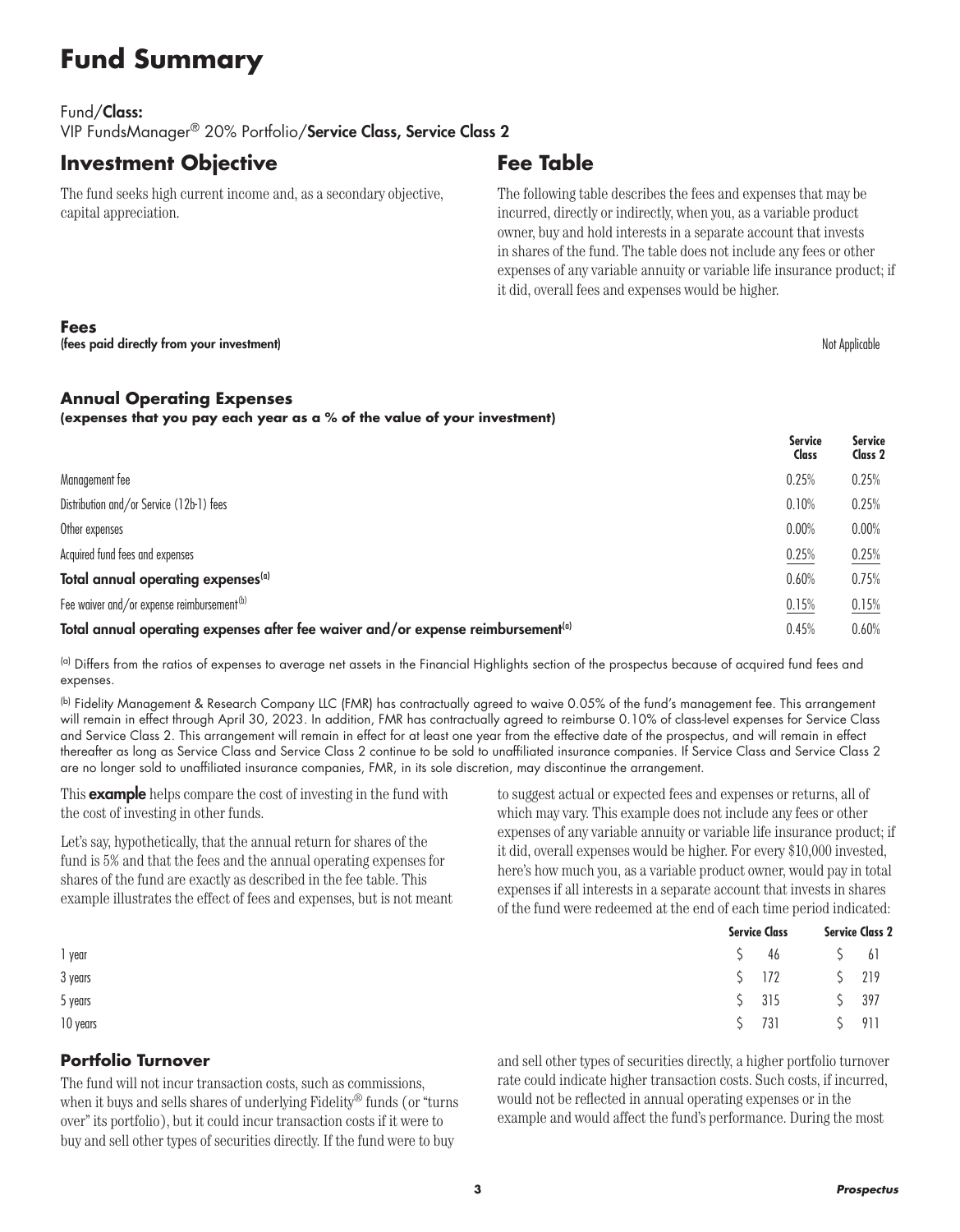#### **Fund Summary – continued**

recent fiscal year, the fund's portfolio turnover rate was 45% of the average value of its portfolio.

## **Principal Investment Strategies**

• Normally investing in a combination of underlying Fidelity® retail and Variable Insurance Products (VIP) funds (underlying Fidelity® funds).

• Using a target asset allocation among underlying Fidelity® funds of approximately:

- **Domestic Equity Funds 14%**
- $\blacksquare$  International Equity Funds 6%
- Fixed-Income Funds 50%
- Money Market Funds 30%



• Actively managing underlying Fidelity® fund holdings to achieve portfolio characteristics similar to the Fidelity VIP FundsManager 20% Composite IndexSM, which is a hypothetical representation of the performance of the asset classes in which the underlying Fidelity® funds invest, based on combinations of the following unmanaged indexes: Dow Jones U.S. Total Stock Market  ${\rm Index^{SM}}$ (equities); MSCI EAFE Index (international equities); Bloomberg U.S. Aggregate Bond Index (bonds); and Bloomberg U.S. 3 Month Treasury Bellwether Index (short-term investments).

• Using proprietary fundamental and quantitative fund research, considering factors including fund performance, a fund manager's experience and investment style, and fund characteristics such as expense ratio, asset size, and portfolio turnover to select underlying funds.

## **Principal Investment Risks**

• *Investing in Other Funds.* The fund bears all risks of investment strategies employed by the underlying funds, including the risk that the underlying funds will not meet their investment objectives.

• *Stock Market Volatility.* Stock markets are volatile and can decline significantly in response to adverse issuer, political, regulatory, market, or economic developments. Different parts of the market, including different market sectors, and different types of securities can react differently to these developments.

• *Interest Rate Changes.* Interest rate increases can cause the price of a debt or money market security to decrease.

• *Foreign Exposure.* Foreign markets, particularly emerging markets, can be more volatile than the U.S. market due to increased risks of adverse issuer, political, regulatory, market, or economic developments and can perform differently from the U.S. market. The extent of economic development; political stability; market depth, infrastructure, and capitalization; and regulatory oversight can be less than in more developed markets. Emerging markets typically have less established legal, accounting and financial reporting systems than those in more developed markets, which may reduce

the scope or quality of financial information available to investors. Emerging markets can be subject to greater social, economic, regulatory, and political uncertainties and can be extremely volatile. Foreign exchange rates also can be extremely volatile.

• *Geographic Exposure.* Social, political, and economic conditions and changes in regulatory, tax, or economic policy in a country or region could significantly affect the market in that country or region.

• *Industry Exposure.* Market conditions, interest rates, and economic, regulatory, or financial developments could significantly affect a single industry or group of related industries.

• *Prepayment.* The ability of an issuer of a debt security to repay principal prior to a security's maturity can cause greater price volatility if interest rates change.

• *Issuer-Specific Changes.* The value of an individual security or particular type of security can be more volatile than, and can perform differently from, the market as a whole. A decline in the credit quality of an issuer or a provider of credit support or a maturityshortening structure for a security can cause the price of a security to decrease. Lower-quality debt securities (those of less than investment-grade quality, also referred to as high yield debt securities or junk bonds) and certain types of other securities involve greater risk of default or price changes due to changes in the credit quality of the issuer. The value of lower-quality debt securities and certain types of other securities can be more volatile due to increased sensitivity to adverse issuer, political, regulatory, market, or economic developments and can be difficult to resell.

• *Leverage Risk.* Leverage can increase market exposure, magnify investment risks, and cause losses to be realized more quickly.

• *Commodity-Linked Investing.* The value of commodities and commodity-linked investments may be affected by the performance of the overall commodities markets as well as weather, political, tax, and other regulatory and market developments. Commodity-linked investments may be more volatile and less liquid than the underlying commodity, instruments, or measures.

• *Commodity Futures.* Investments in commodity futures contracts are also subject to the risk of the failure of any of the exchanges on which an underlying fund's positions trade or of its clearinghouses or counterparties. In addition, certain commodity exchanges limit fluctuations in certain futures contract prices during a single day by regulations referred to as "daily price fluctuation limits" or "daily limits." Under such daily limits, during a single trading day no trades may be executed at prices beyond the daily limit. If triggered, these limits could prevent the underlying fund from liquidating unfavorable positions and subject the underlying fund to losses or prevent it from entering into desired trades during the particular trading day.

You could lose money by investing in the fund.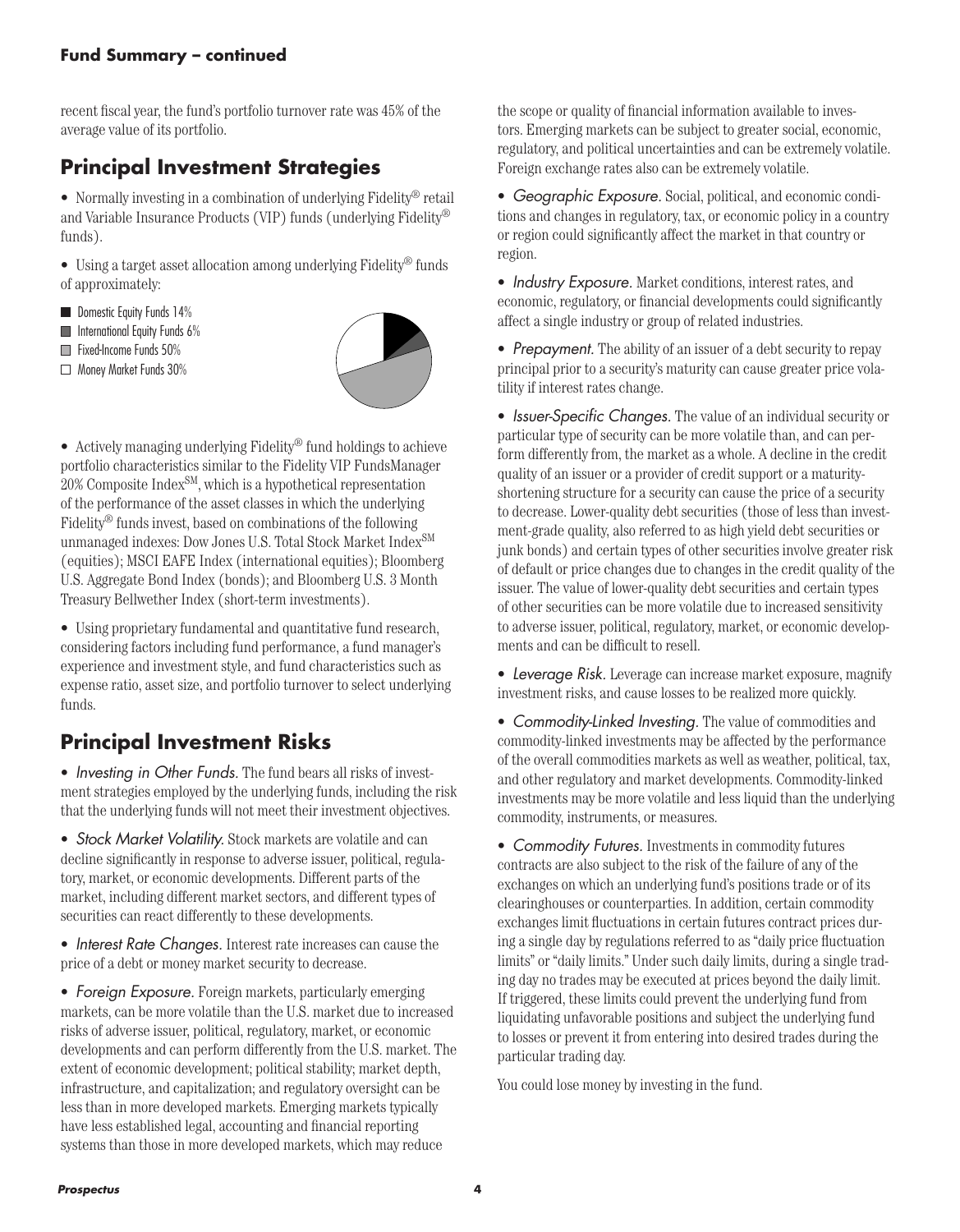### **Performance**

The following information is intended to help you understand the risks of investing in the fund. The information illustrates the changes in the performance of the fund's shares from year to year and compares the performance of the fund's shares to the performance of a securities market index and a hypothetical composite of market indexes over various periods of time. The indexes have

characteristics relevant to the fund's investment strategies. Index descriptions appear in the "Additional Index Information" section of the prospectus. Returns for shares of the fund do not include the effect of any sales charges or other expenses of any variable annuity or variable life insurance product; if they did, returns for shares of the fund would be lower. Past performance is not an indication of future performance.

#### **Year-by-Year Returns**



*During the periods shown in the chart for Service Class: Returns Quarter ended Highest Quarter Return 5.96% June 30, 2020 Lowest Quarter Return –3.52% March 31, 2020*

#### **Average Annual Returns**

|                                                                                                 | Past     | Past 5 | Past 10 |
|-------------------------------------------------------------------------------------------------|----------|--------|---------|
| For the periods ended December 31, 2021                                                         | year     | years  | years   |
| <b>Service Class</b>                                                                            | 3.74%    | 5.50%  | 4.55%   |
| Service Class 2                                                                                 | 3.52%    | 5.34%  | 4.39%   |
| Bloomberg U.S. Aggregate Bond Index<br>(reflects no deduction for fees, expenses, or taxes)     | $-1.54%$ | 3.57%  | 2.90%   |
| Fidelity VIP FundsManager 20% Composite IndexSM<br>(reflects no deduction for fees or expenses) | 3.25%    | 5.32%  | 4.47%   |

### **Investment Adviser**

Fidelity Management & Research Company LLC (FMR) (the Adviser) is the fund's manager.

### **Portfolio Manager(s)**

Geoff Stein (co-manager) has managed the fund since July 2017.

Avishek Hazrachoudhury (co-manager) has managed the fund since July 2019.

### **Purchase and Sale of Shares**

Only Permitted Accounts, including separate accounts of insurance companies that have signed the appropriate agreements with the fund, can buy or sell shares. Insurance companies offer variable annuity and variable life insurance products through separate accounts.

Permitted Accounts - not variable product owners - are the shareholders of the fund. Variable product owners hold interests in separate accounts. The terms of the offering of interests in separate accounts are included in the variable annuity or variable life insurance product prospectus.

Shares of the fund are not eligible for purchase by registered investment companies or business development companies to the extent such acquisition is in reliance on Rule 12d1-4 under the Investment Company Act of 1940.

The price to buy one share is its net asset value per share (NAV). Shares will be bought at the NAV next calculated after an order is received in proper form.

The price to sell one share is its NAV. Shares will be sold at the NAV next calculated after an order is received in proper form.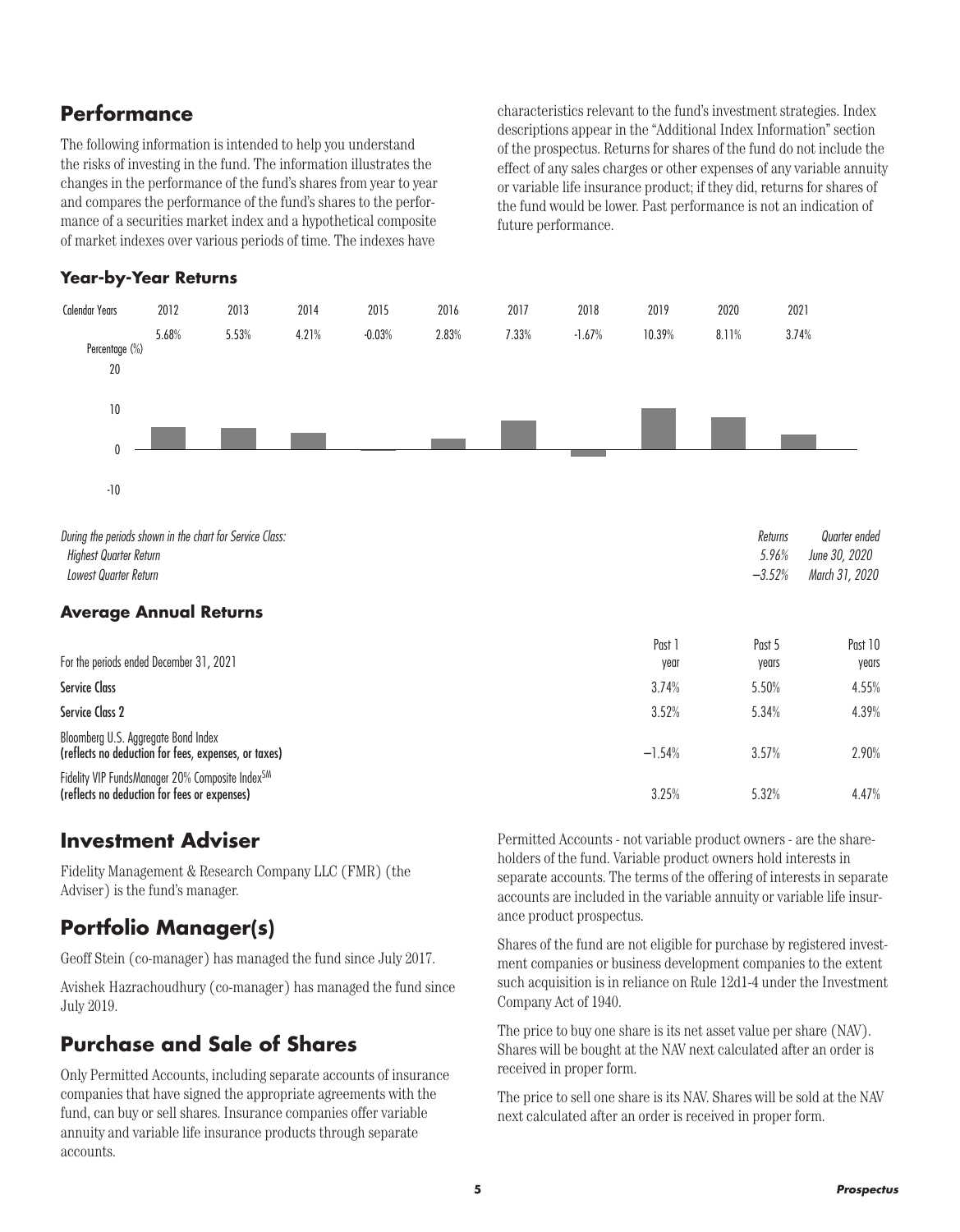#### **Fund Summary – continued**

The fund is open for business each day the New York Stock Exchange (NYSE) is open.

There is no purchase minimum for fund shares.

### **Tax Information**

Variable product owners seeking to understand the tax consequences of their investment should consult with their tax advisers or the insurance company that issued their variable product, or refer to their variable annuity or variable life insurance product prospectus. Insurance company separate accounts generally do not pay tax on dividends or capital gain distributions from the fund.

### **Payments to Broker-Dealers and Other Financial Intermediaries**

The fund, the Adviser, Fidelity Distributors Company LLC (FDC), and/or their affiliates may pay intermediaries, which may include insurance companies and their affiliated broker-dealers and serviceproviders (who may be affiliated with the Adviser or FDC), for the sale of fund shares and related services. These payments may create a conflict of interest by influencing your intermediary and your investment professional to recommend the fund over another investment. Ask your investment professional or visit your intermediary's web site for more information.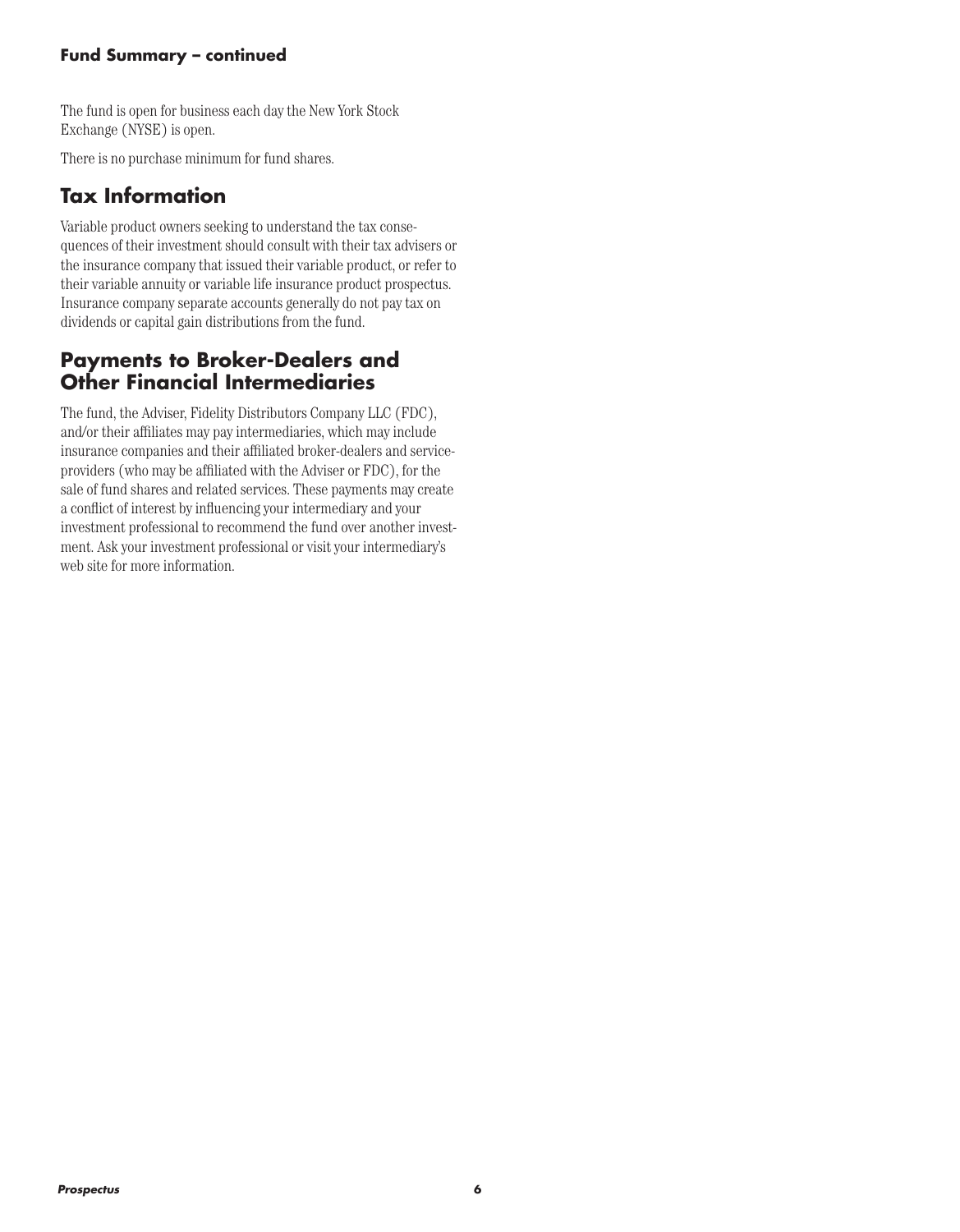# **Fund Summary**

#### Fund/Class:

VIP FundsManager® 50% Portfolio/Service Class, Service Class 2

### **Investment Objective**

The fund seeks high total return.

### **Fee Table**

The following table describes the fees and expenses that may be incurred, directly or indirectly, when you, as a variable product

#### **Fees**

(fees paid directly from your investment) and the state of the state of the state of the state of the state of the state of the state of the state of the state of the state of the state of the state of the state of the sta

#### **Annual Operating Expenses**

**(expenses that you pay each year as a % of the value of your investment)**

|                                                                                              | <b>Service</b><br><b>Class</b> | <b>Service</b><br>Class 2 |
|----------------------------------------------------------------------------------------------|--------------------------------|---------------------------|
| Management fee                                                                               | 0.25%                          | 0.25%                     |
| Distribution and/or Service (12b-1) fees                                                     | 0.10%                          | 0.25%                     |
| Other expenses                                                                               | 0.00%                          | 0.00%                     |
| Acquired fund fees and expenses                                                              | 0.49%                          | 0.49%                     |
| Total annual operating expenses <sup>(a)</sup>                                               | 0.84%                          | 0.99%                     |
| Fee waiver and/or expense reimbursement <sup>(b)</sup>                                       | 0.15%                          | 0.15%                     |
| Total annual operating expenses after fee waiver and/or expense reimbursement <sup>(a)</sup> | 0.69%                          | 0.84%                     |

(a) Differs from the ratios of expenses to average net assets in the Financial Highlights section of the prospectus because of acquired fund fees and expenses.

(b) Fidelity Management & Research Company LLC (FMR) has contractually agreed to waive 0.05% of the fund's management fee. This arrangement will remain in effect through April 30, 2023. In addition, FMR has contractually agreed to reimburse 0.10% of class-level expenses for Service Class and Service Class 2. This arrangement will remain in effect for at least one year from the effective date of the prospectus, and will remain in effect thereafter as long as Service Class and Service Class 2 continue to be sold to unaffiliated insurance companies. If Service Class and Service Class 2 are no longer sold to unaffiliated insurance companies, FMR, in its sole discretion, may discontinue the arrangement.

This **example** helps compare the cost of investing in the fund with the cost of investing in other funds.

Let's say, hypothetically, that the annual return for shares of the fund is 5% and that the fees and the annual operating expenses for shares of the fund are exactly as described in the fee table. This example illustrates the effect of fees and expenses, but is not meant to suggest actual or expected fees and expenses or returns, all of which may vary. This example does not include any fees or other expenses of any variable annuity or variable life insurance product; if it did, overall expenses would be higher. For every \$10,000 invested, here's how much you, as a variable product owner, would pay in total expenses if all interests in a separate account that invests in shares of the fund were redeemed at the end of each time period indicated:

|          | <b>Service Class</b> | <b>Service Class 2</b> |  |  |
|----------|----------------------|------------------------|--|--|
| 1 year   |                      | \$ 70 \$ 86            |  |  |
| 3 years  | $5$ 248              | $5$ 295                |  |  |
| 5 years  |                      | $$446$ $$527$          |  |  |
| 10 years |                      | $$1,018$ $$1,195$      |  |  |

#### **Portfolio Turnover**

The fund will not incur transaction costs, such as commissions, when it buys and sells shares of underlying Fidelity® funds (or "turns over" its portfolio), but it could incur transaction costs if it were to buy and sell other types of securities directly. If the fund were to buy and sell other types of securities directly, a higher portfolio turnover

rate could indicate higher transaction costs. Such costs, if incurred, would not be reflected in annual operating expenses or in the example and would affect the fund's performance. During the most recent fiscal year, the fund's portfolio turnover rate was 51% of the average value of its portfolio.

owner, buy and hold interests in a separate account that invests in shares of the fund. The table does not include any fees or other expenses of any variable annuity or variable life insurance product; if it did, overall fees and expenses would be higher.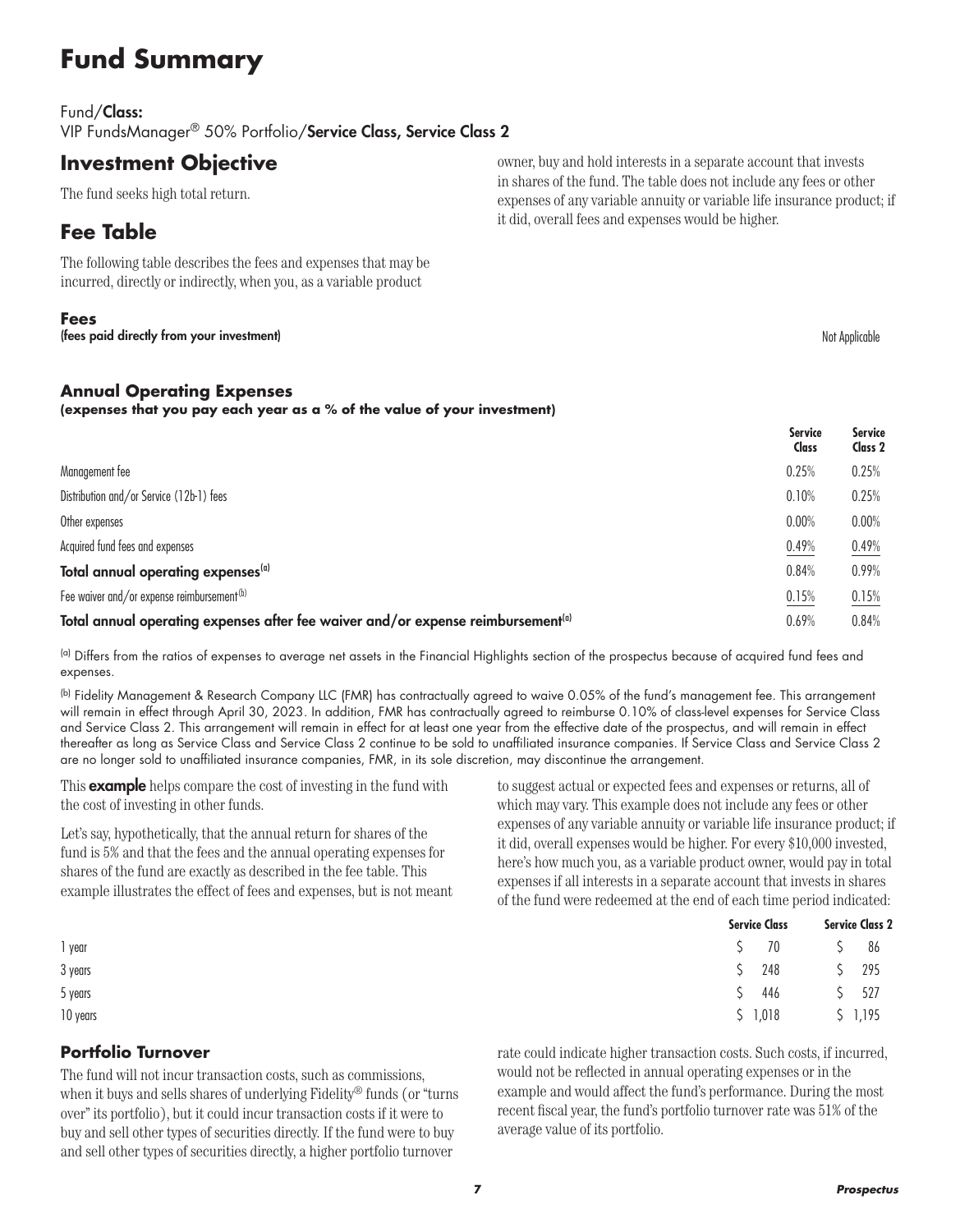# **Principal Investment Strategies**

• Normally investing in a combination of underlying Fidelity® retail and Variable Insurance Products (VIP) funds (underlying Fidelity® funds).

• Using a target asset allocation among underlying Fidelity® funds of approximately:

- Domestic Equity Funds 35%
- **International Equity Funds 15%**
- Fixed-Income Funds 40%
- Money Market Funds 10%



• Actively managing underlying Fidelity<sup>®</sup> fund holdings to achieve portfolio characteristics similar to the Fidelity VIP FundsManager  $50\%$  Composite Index<sup>SM</sup>, which is a hypothetical representation of the performance of the asset classes in which the underlying Fidelity® funds invest, based on combinations of the following unmanaged indexes: Dow Jones U.S. Total Stock Market Index<sup>SM</sup> (equities); MSCI EAFE Index (international equities); Bloomberg U.S. Aggregate Bond Index (bonds); and Bloomberg U.S. 3 Month Treasury Bellwether Index (short-term investments).

• Using proprietary fundamental and quantitative fund research, considering factors including fund performance, a fund manager's experience and investment style, and fund characteristics such as expense ratio, asset size, and portfolio turnover to select underlying funds.

## **Principal Investment Risks**

• *Investing in Other Funds.* The fund bears all risks of investment strategies employed by the underlying funds, including the risk that the underlying funds will not meet their investment objectives.

• *Stock Market Volatility.* Stock markets are volatile and can decline significantly in response to adverse issuer, political, regulatory, market, or economic developments. Different parts of the market, including different market sectors, and different types of securities can react differently to these developments.

• *Interest Rate Changes.* Interest rate increases can cause the price of a debt or money market security to decrease.

• *Foreign Exposure.* Foreign markets, particularly emerging markets, can be more volatile than the U.S. market due to increased risks of adverse issuer, political, regulatory, market, or economic developments and can perform differently from the U.S. market. The extent of economic development; political stability; market depth, infrastructure, and capitalization; and regulatory oversight can be less than in more developed markets. Emerging markets typically have less established legal, accounting and financial reporting systems than those in more developed markets, which may reduce the scope or quality of financial information available to investors. Emerging markets can be subject to greater social, economic,

regulatory, and political uncertainties and can be extremely volatile. Foreign exchange rates also can be extremely volatile.

• *Geographic Exposure.* Social, political, and economic conditions and changes in regulatory, tax, or economic policy in a country or region could significantly affect the market in that country or region.

• *Industry Exposure.* Market conditions, interest rates, and economic, regulatory, or financial developments could significantly affect a single industry or group of related industries.

• *Prepayment.* The ability of an issuer of a debt security to repay principal prior to a security's maturity can cause greater price volatility if interest rates change.

• *Issuer-Specific Changes.* The value of an individual security or particular type of security can be more volatile than, and can perform differently from, the market as a whole. A decline in the credit quality of an issuer or a provider of credit support or a maturityshortening structure for a security can cause the price of a security to decrease. Lower-quality debt securities (those of less than investment-grade quality, also referred to as high yield debt securities or junk bonds) and certain types of other securities involve greater risk of default or price changes due to changes in the credit quality of the issuer. The value of lower-quality debt securities and certain types of other securities can be more volatile due to increased sensitivity to adverse issuer, political, regulatory, market, or economic developments and can be difficult to resell.

• *Leverage Risk.* Leverage can increase market exposure, magnify investment risks, and cause losses to be realized more quickly.

• *Commodity-Linked Investing.* The value of commodities and commodity-linked investments may be affected by the performance of the overall commodities markets as well as weather, political, tax, and other regulatory and market developments. Commodity-linked investments may be more volatile and less liquid than the underlying commodity, instruments, or measures.

• *Commodity Futures.* Investments in commodity futures contracts are also subject to the risk of the failure of any of the exchanges on which an underlying fund's positions trade or of its clearinghouses or counterparties. In addition, certain commodity exchanges limit fluctuations in certain futures contract prices during a single day by regulations referred to as "daily price fluctuation limits" or "daily limits." Under such daily limits, during a single trading day no trades may be executed at prices beyond the daily limit. If triggered, these limits could prevent the underlying fund from liquidating unfavorable positions and subject the underlying fund to losses or prevent it from entering into desired trades during the particular trading day.

You could lose money by investing in the fund.

### **Performance**

The following information is intended to help you understand the risks of investing in the fund. The information illustrates the changes in the performance of the fund's shares from year to year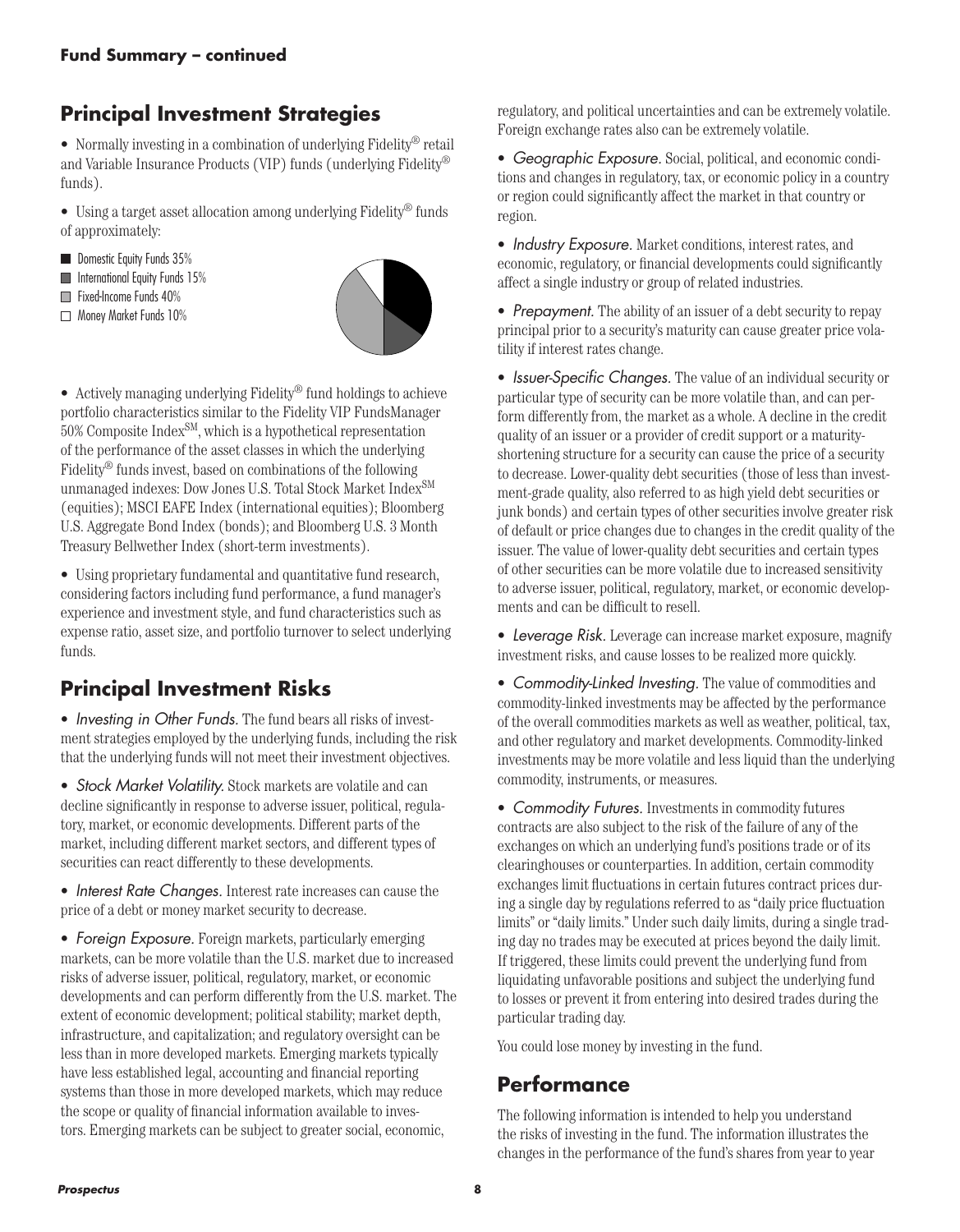and compares the performance of the fund's shares to the performance of a securities market index and a hypothetical composite of market indexes over various periods of time. The indexes have characteristics relevant to the fund's investment strategies. Index descriptions appear in the "Additional Index Information" section of the prospectus. Returns for shares of the fund do not include the effect of any sales charges or other expenses of any variable annuity or variable life insurance product; if they did, returns for shares of the fund would be lower. Past performance is not an indication of future performance.

#### **Year-by-Year Returns**



Fidelity VIP FundsManager 50% Composite IndexSM (reflects no deduction for fees or expenses) 9.63% 9.45% 8.26%

### **Investment Adviser**

Fidelity Management & Research Company LLC (FMR) (the Adviser) is the fund's manager.

## **Portfolio Manager(s)**

Geoff Stein (co-manager) has managed the fund since July 2017.

Avishek Hazrachoudhury (co-manager) has managed the fund since July 2019.

### **Purchase and Sale of Shares**

Only Permitted Accounts, including separate accounts of insurance companies that have signed the appropriate agreements with the fund, can buy or sell shares. Insurance companies offer variable annuity and variable life insurance products through separate accounts.

Permitted Accounts - not variable product owners - are the shareholders of the fund. Variable product owners hold interests in

separate accounts. The terms of the offering of interests in separate accounts are included in the variable annuity or variable life insurance product prospectus.

Shares of the fund are not eligible for purchase by registered investment companies or business development companies to the extent such acquisition is in reliance on Rule 12d1-4 under the Investment Company Act of 1940.

The price to buy one share is its net asset value per share (NAV). Shares will be bought at the NAV next calculated after an order is received in proper form.

The price to sell one share is its NAV. Shares will be sold at the NAV next calculated after an order is received in proper form.

The fund is open for business each day the New York Stock Exchange (NYSE) is open.

There is no purchase minimum for fund shares.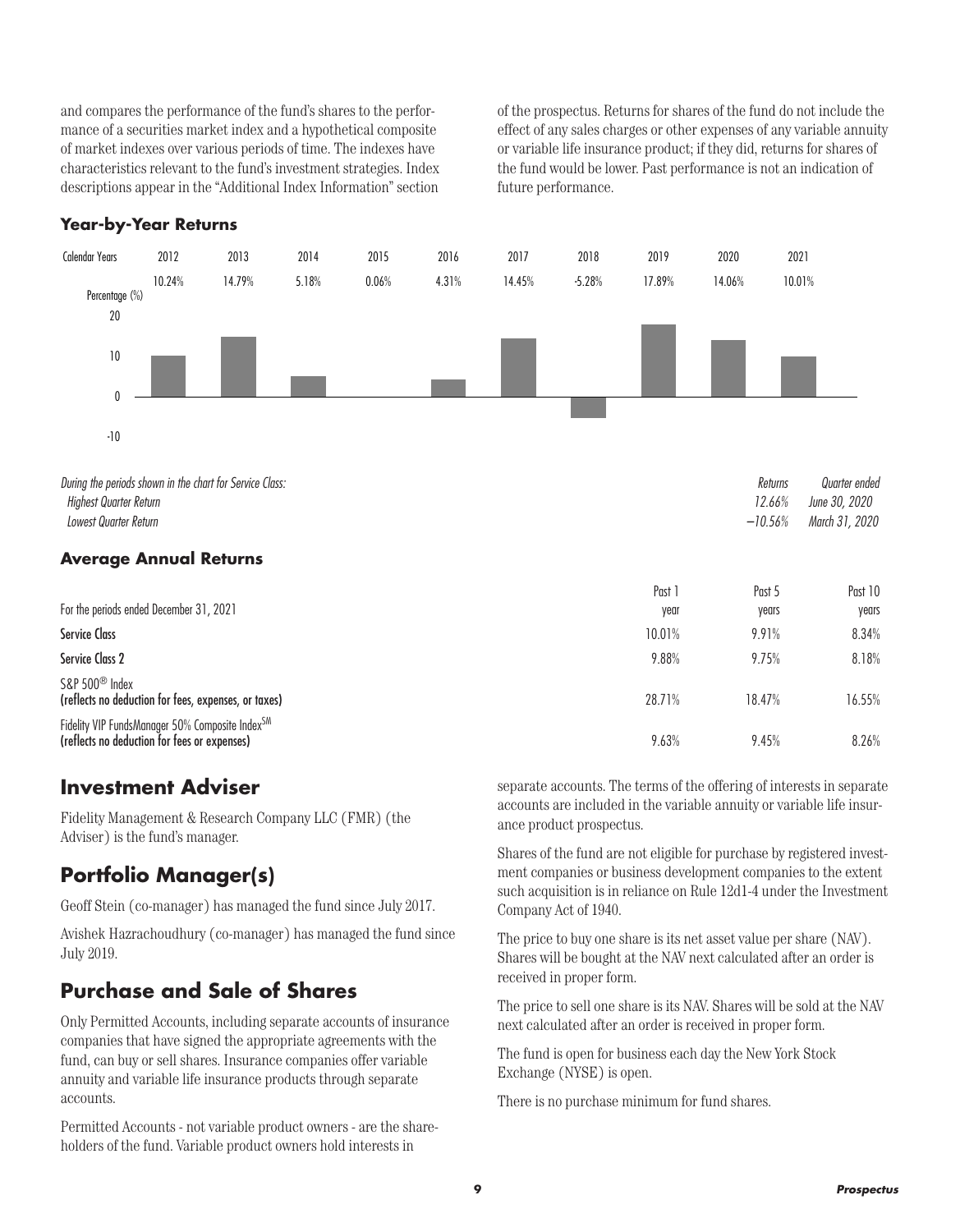### **Tax Information**

Variable product owners seeking to understand the tax consequences of their investment should consult with their tax advisers or the insurance company that issued their variable product, or refer to their variable annuity or variable life insurance product prospectus. Insurance company separate accounts generally do not pay tax on dividends or capital gain distributions from the fund.

### **Payments to Broker-Dealers and Other Financial Intermediaries**

The fund, the Adviser, Fidelity Distributors Company LLC (FDC), and/or their affiliates may pay intermediaries, which may include insurance companies and their affiliated broker-dealers and serviceproviders (who may be affiliated with the Adviser or FDC), for the sale of fund shares and related services. These payments may create a conflict of interest by influencing your intermediary and your investment professional to recommend the fund over another investment. Ask your investment professional or visit your intermediary's web site for more information.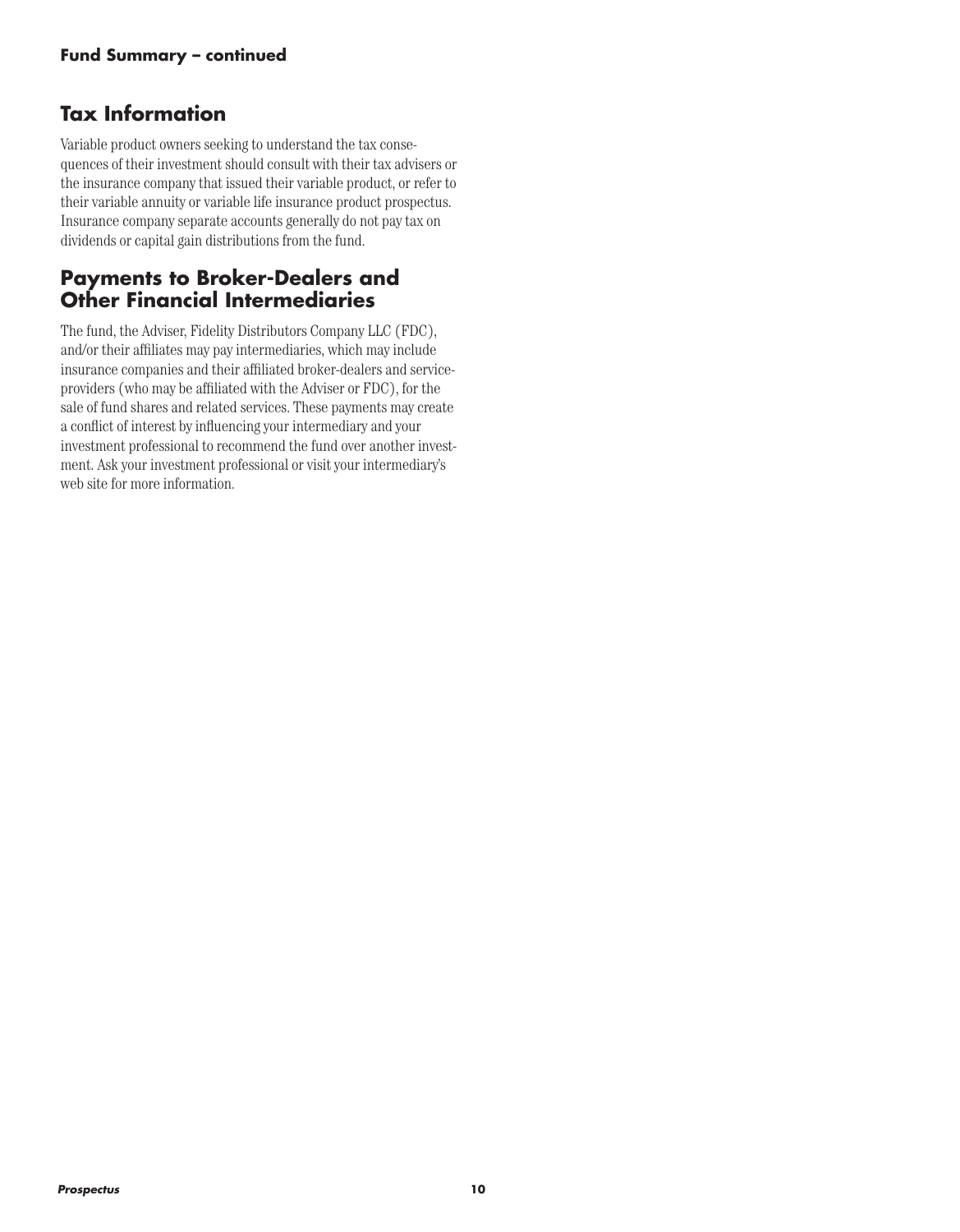# **Fund Summary**

#### Fund/Class:

VIP FundsManager® 60% Portfolio/Service Class, Service Class 2

### **Investment Objective**

The fund seeks high total return.

### **Fee Table**

The following table describes the fees and expenses that may be incurred, directly or indirectly, when you, as a variable product

#### **Fees**

(fees paid directly from your investment) and the state of the state of the state of the state of the state of the state of the state of the state of the state of the state of the state of the state of the state of the sta

#### **Annual Operating Expenses**

**(expenses that you pay each year as a % of the value of your investment)**

|                                                                                              | <b>Service</b><br><b>Class</b> | <b>Service</b><br>Class 2 |
|----------------------------------------------------------------------------------------------|--------------------------------|---------------------------|
| Management fee                                                                               | 0.25%                          | 0.25%                     |
| Distribution and/or Service (12b-1) fees                                                     | 0.10%                          | 0.25%                     |
| Other expenses                                                                               | 0.00%                          | 0.00%                     |
| Acquired fund fees and expenses                                                              | 0.55%                          | 0.55%                     |
| Total annual operating expenses <sup>(a)</sup>                                               | 0.90%                          | 1.05%                     |
| Fee waiver and/or expense reimbursement <sup>(b)</sup>                                       | 0.15%                          | 0.15%                     |
| Total annual operating expenses after fee waiver and/or expense reimbursement <sup>(a)</sup> | 0.75%                          | 0.90%                     |

(a) Differs from the ratios of expenses to average net assets in the Financial Highlights section of the prospectus because of acquired fund fees and expenses.

(b) Fidelity Management & Research Company LLC (FMR) has contractually agreed to waive 0.05% of the fund's management fee. This arrangement will remain in effect through April 30, 2023. In addition, FMR has contractually agreed to reimburse 0.10% of class-level expenses for Service Class and Service Class 2. This arrangement will remain in effect for at least one year from the effective date of the prospectus, and will remain in effect thereafter as long as Service Class and Service Class 2 continue to be sold to unaffiliated insurance companies. If Service Class and Service Class 2 are no longer sold to unaffiliated insurance companies, FMR, in its sole discretion, may discontinue the arrangement.

This **example** helps compare the cost of investing in the fund with the cost of investing in other funds.

Let's say, hypothetically, that the annual return for shares of the fund is 5% and that the fees and the annual operating expenses for shares of the fund are exactly as described in the fee table. This example illustrates the effect of fees and expenses, but is not meant to suggest actual or expected fees and expenses or returns, all of which may vary. This example does not include any fees or other expenses of any variable annuity or variable life insurance product; if it did, overall expenses would be higher. For every \$10,000 invested, here's how much you, as a variable product owner, would pay in total expenses if all interests in a separate account that invests in shares of the fund were redeemed at the end of each time period indicated:

|          | <b>Service Class</b> | <b>Service Class 2</b>                                     |  |  |
|----------|----------------------|------------------------------------------------------------|--|--|
| 1 year   |                      | $\begin{array}{ccccc} \zeta & 77 & \zeta & 92 \end{array}$ |  |  |
| 3 years  |                      | $$267$ $$314$                                              |  |  |
| 5 years  | $5 \t 479$           | 5 560                                                      |  |  |
| 10 years | \$1,089              | \$1,264                                                    |  |  |

#### **Portfolio Turnover**

The fund will not incur transaction costs, such as commissions, when it buys and sells shares of underlying Fidelity® funds (or "turns over" its portfolio), but it could incur transaction costs if it were to buy and sell other types of securities directly. If the fund were to buy and sell other types of securities directly, a higher portfolio turnover

rate could indicate higher transaction costs. Such costs, if incurred, would not be reflected in annual operating expenses or in the example and would affect the fund's performance. During the most recent fiscal year, the fund's portfolio turnover rate was 54% of the average value of its portfolio.

owner, buy and hold interests in a separate account that invests in shares of the fund. The table does not include any fees or other expenses of any variable annuity or variable life insurance product; if it did, overall fees and expenses would be higher.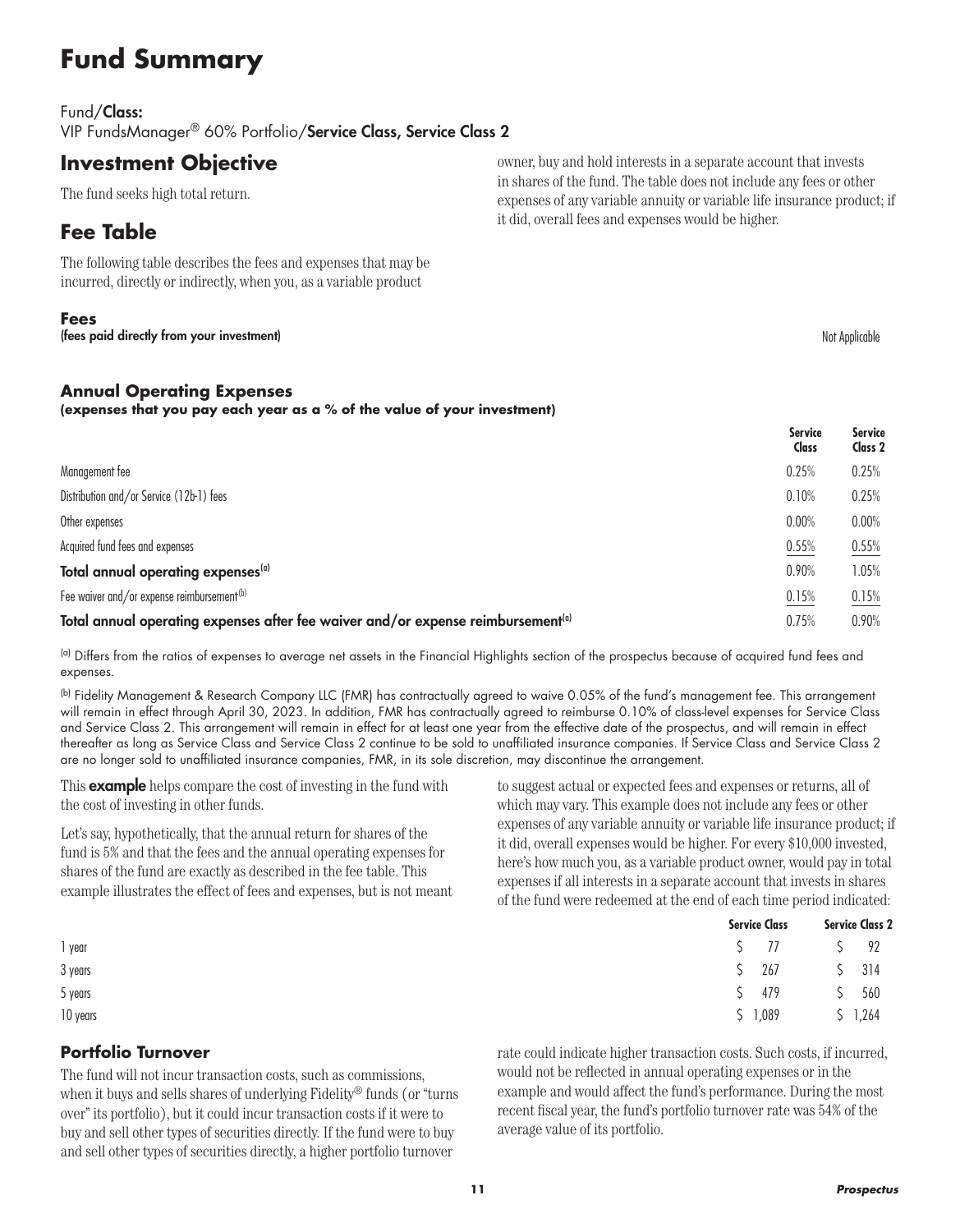# **Principal Investment Strategies**

• Normally investing in a combination of underlying Fidelity® retail and Variable Insurance Products (VIP) funds (underlying Fidelity® funds).

• Using a target asset allocation among underlying Fidelity® funds of approximately:

- Domestic Equity Funds 42%
- **International Equity Funds 18%**
- Fixed-Income Funds 35%
- Money Market Funds 5%



• Actively managing underlying Fidelity<sup>®</sup> fund holdings to achieve portfolio characteristics similar to the Fidelity VIP FundsManager  $60\%$  Composite Index<sup>SM</sup>, which is a hypothetical representation of the performance of the asset classes in which the underlying Fidelity® funds invest, based on combinations of the following unmanaged indexes: Dow Jones U.S. Total Stock Market Index<sup>SM</sup> (equities); MSCI EAFE Index (international equities); Bloomberg U.S. Aggregate Bond Index (bonds); and Bloomberg U.S. 3 Month Treasury Bellwether Index (short-term investments).

• Using proprietary fundamental and quantitative fund research, considering factors including fund performance, a fund manager's experience and investment style, and fund characteristics such as expense ratio, asset size, and portfolio turnover to select underlying funds.

## **Principal Investment Risks**

• *Investing in Other Funds.* The fund bears all risks of investment strategies employed by the underlying funds, including the risk that the underlying funds will not meet their investment objectives.

• *Stock Market Volatility.* Stock markets are volatile and can decline significantly in response to adverse issuer, political, regulatory, market, or economic developments. Different parts of the market, including different market sectors, and different types of securities can react differently to these developments.

• *Interest Rate Changes.* Interest rate increases can cause the price of a debt or money market security to decrease.

• *Foreign Exposure.* Foreign markets, particularly emerging markets, can be more volatile than the U.S. market due to increased risks of adverse issuer, political, regulatory, market, or economic developments and can perform differently from the U.S. market. The extent of economic development; political stability; market depth, infrastructure, and capitalization; and regulatory oversight can be less than in more developed markets. Emerging markets typically have less established legal, accounting and financial reporting systems than those in more developed markets, which may reduce the scope or quality of financial information available to investors. Emerging markets can be subject to greater social, economic,

regulatory, and political uncertainties and can be extremely volatile. Foreign exchange rates also can be extremely volatile.

• *Geographic Exposure.* Social, political, and economic conditions and changes in regulatory, tax, or economic policy in a country or region could significantly affect the market in that country or region.

• *Industry Exposure.* Market conditions, interest rates, and economic, regulatory, or financial developments could significantly affect a single industry or group of related industries.

• *Prepayment.* The ability of an issuer of a debt security to repay principal prior to a security's maturity can cause greater price volatility if interest rates change.

• *Issuer-Specific Changes.* The value of an individual security or particular type of security can be more volatile than, and can perform differently from, the market as a whole. A decline in the credit quality of an issuer or a provider of credit support or a maturityshortening structure for a security can cause the price of a security to decrease. Lower-quality debt securities (those of less than investment-grade quality, also referred to as high yield debt securities or junk bonds) and certain types of other securities involve greater risk of default or price changes due to changes in the credit quality of the issuer. The value of lower-quality debt securities and certain types of other securities can be more volatile due to increased sensitivity to adverse issuer, political, regulatory, market, or economic developments and can be difficult to resell.

• *Leverage Risk.* Leverage can increase market exposure, magnify investment risks, and cause losses to be realized more quickly.

• *Commodity-Linked Investing.* The value of commodities and commodity-linked investments may be affected by the performance of the overall commodities markets as well as weather, political, tax, and other regulatory and market developments. Commodity-linked investments may be more volatile and less liquid than the underlying commodity, instruments, or measures.

• *Commodity Futures.* Investments in commodity futures contracts are also subject to the risk of the failure of any of the exchanges on which an underlying fund's positions trade or of its clearinghouses or counterparties. In addition, certain commodity exchanges limit fluctuations in certain futures contract prices during a single day by regulations referred to as "daily price fluctuation limits" or "daily limits." Under such daily limits, during a single trading day no trades may be executed at prices beyond the daily limit. If triggered, these limits could prevent the underlying fund from liquidating unfavorable positions and subject the underlying fund to losses or prevent it from entering into desired trades during the particular trading day.

You could lose money by investing in the fund.

### **Performance**

The following information is intended to help you understand the risks of investing in the fund. The information illustrates the changes in the performance of the fund's shares from year to year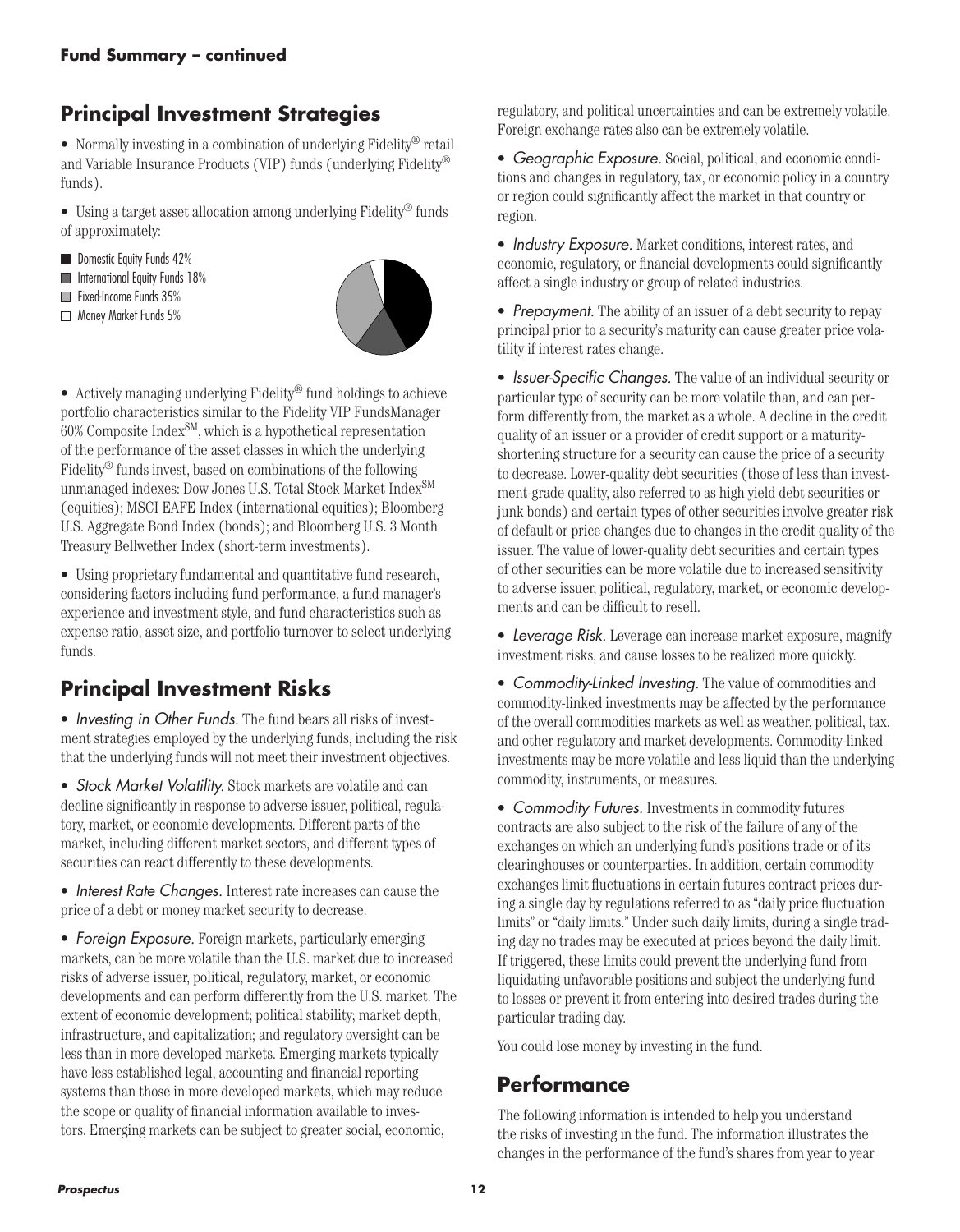and compares the performance of the fund's shares to the performance of a securities market index and a hypothetical composite of market indexes over various periods of time. The indexes have characteristics relevant to the fund's investment strategies. Index descriptions appear in the "Additional Index Information" section

of the prospectus. Returns for shares of the fund do not include the effect of any sales charges or other expenses of any variable annuity or variable life insurance product; if they did, returns for shares of the fund would be lower. Past performance is not an indication of future performance.

#### **Year-by-Year Returns**



#### **Average Annual Returns**

| For the periods ended December 31, 2021                                                         | Past 1<br>year | Past 5<br>years | Past 10<br>years |
|-------------------------------------------------------------------------------------------------|----------------|-----------------|------------------|
| <b>Service Class</b>                                                                            | 12.34%         | 11.27%          | 9.60%            |
| Service Class 2                                                                                 | 12.21%         | 11.10%          | 9.44%            |
| S&P 500 <sup>®</sup> Index<br>(reflects no deduction for fees, expenses, or taxes)              | 28.71%         | 18.47%          | 16.55%           |
| Fidelity VIP FundsManager 60% Composite IndexSM<br>(reflects no deduction for fees or expenses) | 11.85%         | 10.76%          | 9.47%            |

### **Investment Adviser**

Fidelity Management & Research Company LLC (FMR) (the Adviser) is the fund's manager.

### **Portfolio Manager(s)**

Geoff Stein (co-manager) has managed the fund since July 2017.

Avishek Hazrachoudhury (co-manager) has managed the fund since July 2019.

### **Purchase and Sale of Shares**

Only Permitted Accounts, including separate accounts of insurance companies that have signed the appropriate agreements with the fund, can buy or sell shares. Insurance companies offer variable annuity and variable life insurance products through separate accounts.

Permitted Accounts - not variable product owners - are the shareholders of the fund. Variable product owners hold interests in

separate accounts. The terms of the offering of interests in separate accounts are included in the variable annuity or variable life insurance product prospectus.

Shares of the fund are not eligible for purchase by registered investment companies or business development companies to the extent such acquisition is in reliance on Rule 12d1-4 under the Investment Company Act of 1940.

The price to buy one share is its net asset value per share (NAV). Shares will be bought at the NAV next calculated after an order is received in proper form.

The price to sell one share is its NAV. Shares will be sold at the NAV next calculated after an order is received in proper form.

The fund is open for business each day the New York Stock Exchange (NYSE) is open.

There is no purchase minimum for fund shares.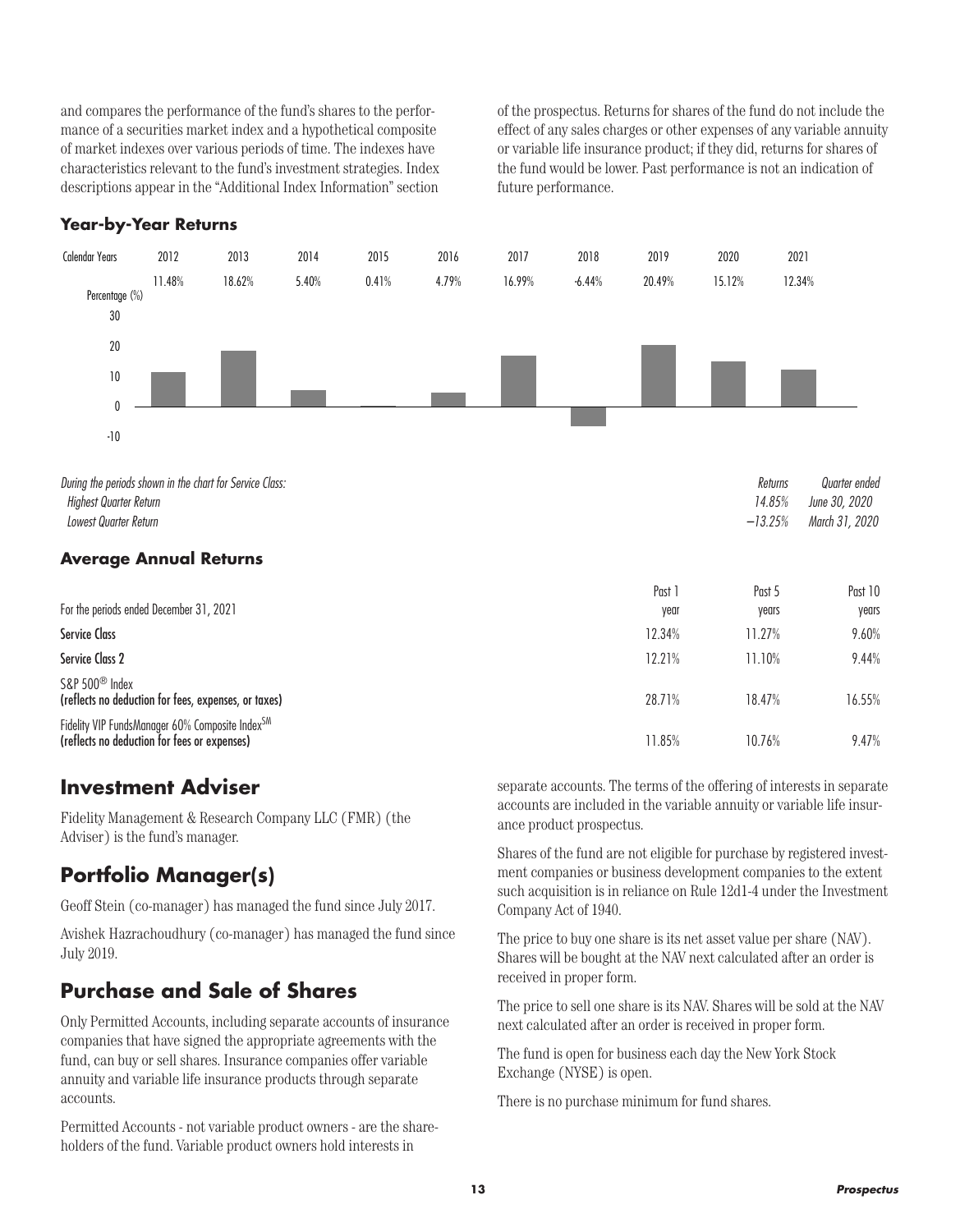### **Tax Information**

Variable product owners seeking to understand the tax consequences of their investment should consult with their tax advisers or the insurance company that issued their variable product, or refer to their variable annuity or variable life insurance product prospectus. Insurance company separate accounts generally do not pay tax on dividends or capital gain distributions from the fund.

### **Payments to Broker-Dealers and Other Financial Intermediaries**

The fund, the Adviser, Fidelity Distributors Company LLC (FDC), and/or their affiliates may pay intermediaries, which may include insurance companies and their affiliated broker-dealers and serviceproviders (who may be affiliated with the Adviser or FDC), for the sale of fund shares and related services. These payments may create a conflict of interest by influencing your intermediary and your investment professional to recommend the fund over another investment. Ask your investment professional or visit your intermediary's web site for more information.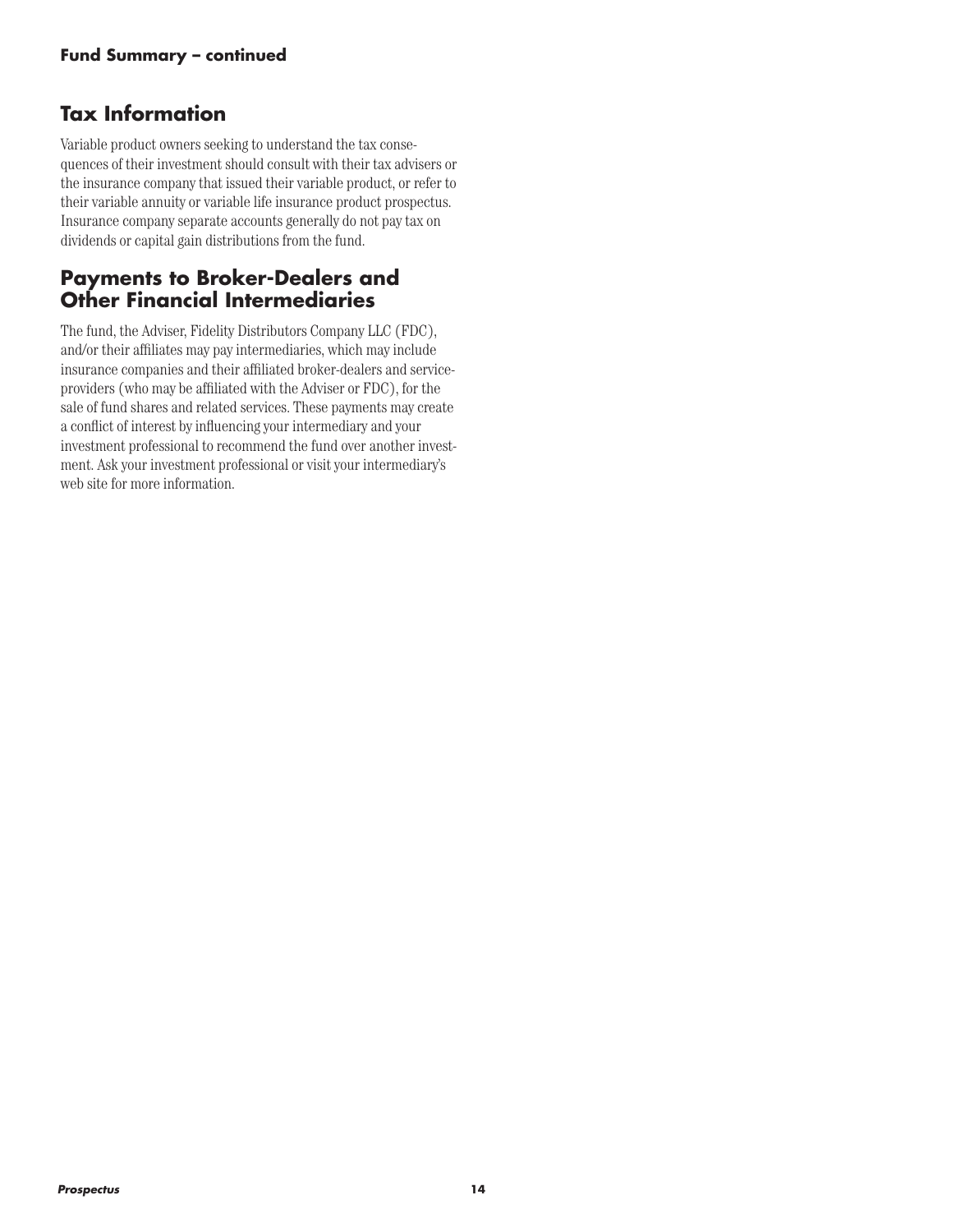# **Fund Summary**

#### Fund/Class:

VIP FundsManager® 70% Portfolio/Service Class, Service Class 2

### **Investment Objective**

The fund seeks high total return.

### **Fee Table**

The following table describes the fees and expenses that may be incurred, directly or indirectly, when you, as a variable product

#### **Fees**

(fees paid directly from your investment) and the state of the state of the state of the state of the state of the state of the state of the state of the state of the state of the state of the state of the state of the sta

#### **Annual Operating Expenses**

**(expenses that you pay each year as a % of the value of your investment)**

|                                                                                              | <b>Service</b><br><b>Class</b> | <b>Service</b><br>Class 2 |
|----------------------------------------------------------------------------------------------|--------------------------------|---------------------------|
| Management fee                                                                               | 0.25%                          | 0.25%                     |
| Distribution and/or Service (12b-1) fees                                                     | 0.10%                          | 0.25%                     |
| Other expenses                                                                               | 0.00%                          | 0.00%                     |
| Acquired fund fees and expenses                                                              | 0.62%                          | 0.62%                     |
| Total annual operating expenses <sup>(a)</sup>                                               | 0.97%                          | 1.12%                     |
| Fee waiver and/or expense reimbursement <sup>(b)</sup>                                       | 0.15%                          | 0.15%                     |
| Total annual operating expenses after fee waiver and/or expense reimbursement <sup>(a)</sup> | 0.82%                          | 0.97%                     |

(a) Differs from the ratios of expenses to average net assets in the Financial Highlights section of the prospectus because of acquired fund fees and expenses.

(b) Fidelity Management & Research Company LLC (FMR) has contractually agreed to waive 0.05% of the fund's management fee. This arrangement will remain in effect through April 30, 2023. In addition, FMR has contractually agreed to reimburse 0.10% of class-level expenses for Service Class and Service Class 2. This arrangement will remain in effect for at least one year from the effective date of the prospectus, and will remain in effect thereafter as long as Service Class and Service Class 2 continue to be sold to unaffiliated insurance companies. If Service Class and Service Class 2 are no longer sold to unaffiliated insurance companies, FMR, in its sole discretion, may discontinue the arrangement.

This **example** helps compare the cost of investing in the fund with the cost of investing in other funds.

Let's say, hypothetically, that the annual return for shares of the fund is 5% and that the fees and the annual operating expenses for shares of the fund are exactly as described in the fee table. This example illustrates the effect of fees and expenses, but is not meant to suggest actual or expected fees and expenses or returns, all of which may vary. This example does not include any fees or other expenses of any variable annuity or variable life insurance product; if it did, overall expenses would be higher. For every \$10,000 invested, here's how much you, as a variable product owner, would pay in total expenses if all interests in a separate account that invests in shares of the fund were redeemed at the end of each time period indicated:

|          |  | <b>Service Class</b>                   |  | <b>Service Class 2</b> |  |
|----------|--|----------------------------------------|--|------------------------|--|
| 1 year   |  | $\begin{array}{cc} 5 & 84 \end{array}$ |  | S 99                   |  |
| 3 years  |  | $$289$ $$336$                          |  |                        |  |
| 5 years  |  | $5 \quad 517$                          |  | S 597                  |  |
| 10 years |  | $5$ 1,171                              |  | \$1,345                |  |

#### **Portfolio Turnover**

The fund will not incur transaction costs, such as commissions, when it buys and sells shares of underlying Fidelity® funds (or "turns over" its portfolio), but it could incur transaction costs if it were to buy and sell other types of securities directly. If the fund were to buy and sell other types of securities directly, a higher portfolio turnover

rate could indicate higher transaction costs. Such costs, if incurred, would not be reflected in annual operating expenses or in the example and would affect the fund's performance. During the most recent fiscal year, the fund's portfolio turnover rate was 60% of the average value of its portfolio.

owner, buy and hold interests in a separate account that invests in shares of the fund. The table does not include any fees or other expenses of any variable annuity or variable life insurance product; if it did, overall fees and expenses would be higher.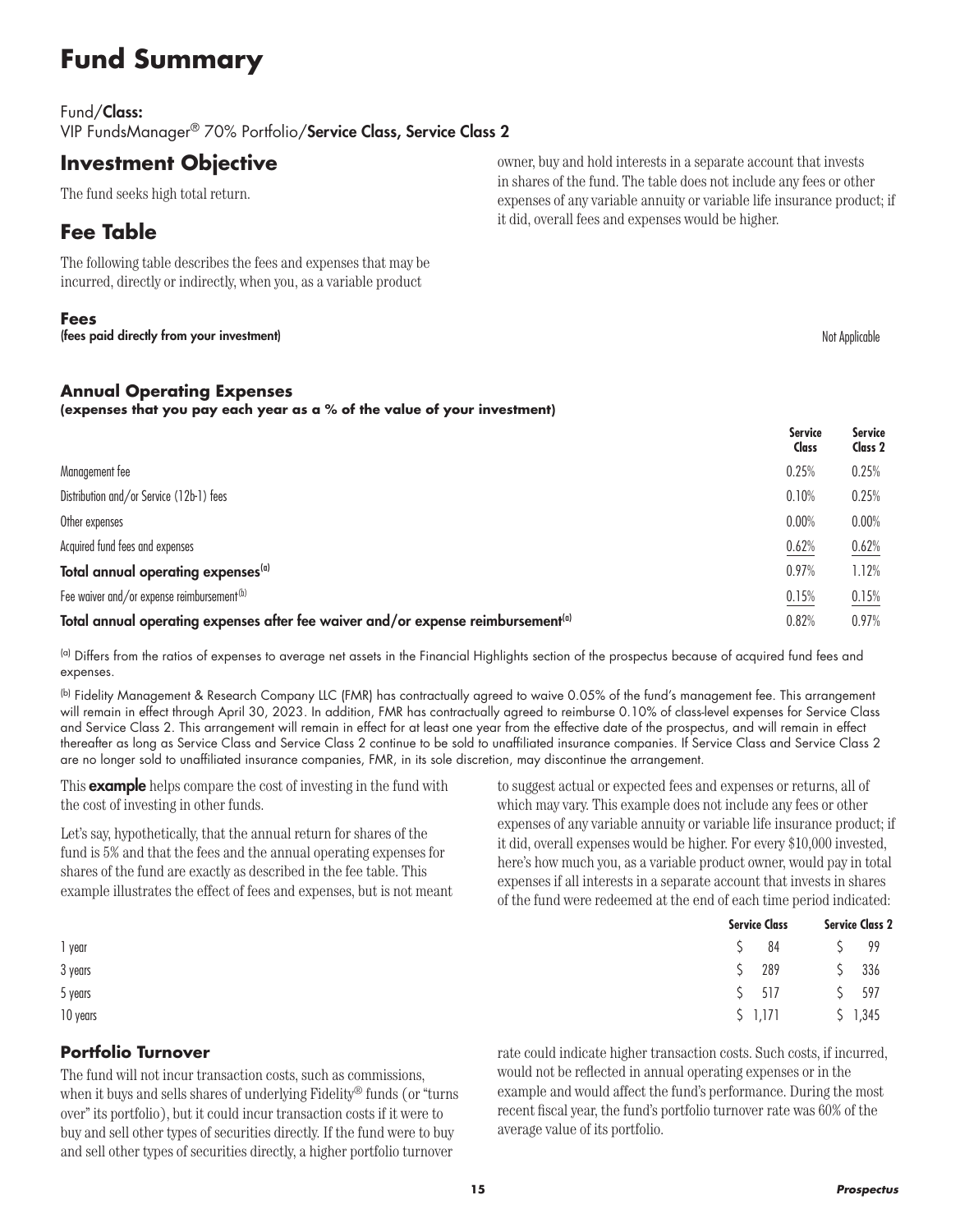# **Principal Investment Strategies**

• Normally investing in a combination of underlying Fidelity® retail and Variable Insurance Products (VIP) funds (underlying Fidelity® funds).

• Using a target asset allocation among underlying Fidelity® funds of approximately:

- Domestic Equity Funds 49%
- **International Equity Funds 21%**
- Fixed-Income Funds 25%
- Money Market Funds 5%



• Actively managing underlying Fidelity<sup>®</sup> fund holdings to achieve portfolio characteristics similar to the Fidelity VIP FundsManager 70% Composite IndexSM, which is a hypothetical representation of the performance of the asset classes in which the underlying Fidelity® funds invest, based on combinations of the following unmanaged indexes: Dow Jones U.S. Total Stock Market Index<sup>SM</sup> (equities); MSCI EAFE Index (international equities); Bloomberg U.S. Aggregate Bond Index (bonds); and Bloomberg U.S. 3 Month Treasury Bellwether Index (short-term investments).

• Using proprietary fundamental and quantitative fund research, considering factors including fund performance, a fund manager's experience and investment style, and fund characteristics such as expense ratio, asset size, and portfolio turnover to select underlying funds.

## **Principal Investment Risks**

• *Investing in Other Funds.* The fund bears all risks of investment strategies employed by the underlying funds, including the risk that the underlying funds will not meet their investment objectives.

• *Stock Market Volatility.* Stock markets are volatile and can decline significantly in response to adverse issuer, political, regulatory, market, or economic developments. Different parts of the market, including different market sectors, and different types of securities can react differently to these developments.

• *Interest Rate Changes.* Interest rate increases can cause the price of a debt or money market security to decrease.

• *Foreign Exposure.* Foreign markets, particularly emerging markets, can be more volatile than the U.S. market due to increased risks of adverse issuer, political, regulatory, market, or economic developments and can perform differently from the U.S. market. The extent of economic development; political stability; market depth, infrastructure, and capitalization; and regulatory oversight can be less than in more developed markets. Emerging markets typically have less established legal, accounting and financial reporting systems than those in more developed markets, which may reduce the scope or quality of financial information available to investors. Emerging markets can be subject to greater social, economic,

regulatory, and political uncertainties and can be extremely volatile. Foreign exchange rates also can be extremely volatile.

• *Geographic Exposure.* Social, political, and economic conditions and changes in regulatory, tax, or economic policy in a country or region could significantly affect the market in that country or region.

• *Industry Exposure.* Market conditions, interest rates, and economic, regulatory, or financial developments could significantly affect a single industry or group of related industries.

• *Prepayment.* The ability of an issuer of a debt security to repay principal prior to a security's maturity can cause greater price volatility if interest rates change.

• *Issuer-Specific Changes.* The value of an individual security or particular type of security can be more volatile than, and can perform differently from, the market as a whole. A decline in the credit quality of an issuer or a provider of credit support or a maturityshortening structure for a security can cause the price of a security to decrease. Lower-quality debt securities (those of less than investment-grade quality, also referred to as high yield debt securities or junk bonds) and certain types of other securities involve greater risk of default or price changes due to changes in the credit quality of the issuer. The value of lower-quality debt securities and certain types of other securities can be more volatile due to increased sensitivity to adverse issuer, political, regulatory, market, or economic developments and can be difficult to resell.

• *Leverage Risk.* Leverage can increase market exposure, magnify investment risks, and cause losses to be realized more quickly.

• *Commodity-Linked Investing.* The value of commodities and commodity-linked investments may be affected by the performance of the overall commodities markets as well as weather, political, tax, and other regulatory and market developments. Commodity-linked investments may be more volatile and less liquid than the underlying commodity, instruments, or measures.

• *Commodity Futures.* Investments in commodity futures contracts are also subject to the risk of the failure of any of the exchanges on which an underlying fund's positions trade or of its clearinghouses or counterparties. In addition, certain commodity exchanges limit fluctuations in certain futures contract prices during a single day by regulations referred to as "daily price fluctuation limits" or "daily limits." Under such daily limits, during a single trading day no trades may be executed at prices beyond the daily limit. If triggered, these limits could prevent the underlying fund from liquidating unfavorable positions and subject the underlying fund to losses or prevent it from entering into desired trades during the particular trading day.

You could lose money by investing in the fund.

### **Performance**

The following information is intended to help you understand the risks of investing in the fund. The information illustrates the changes in the performance of the fund's shares from year to year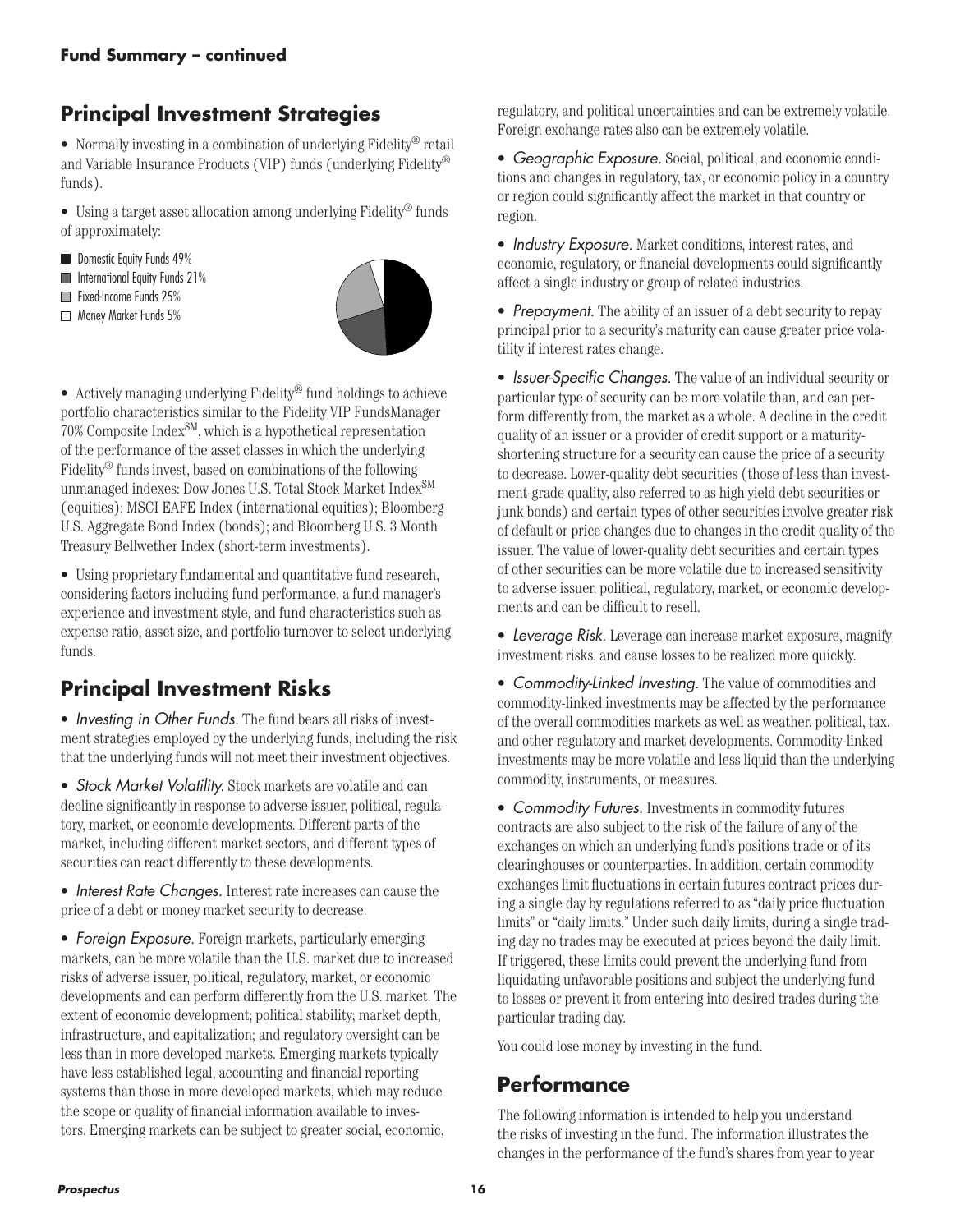and compares the performance of the fund's shares to the performance of a securities market index and a hypothetical composite of market indexes over various periods of time. The indexes have characteristics relevant to the fund's investment strategies. Index descriptions appear in the "Additional Index Information" section

of the prospectus. Returns for shares of the fund do not include the effect of any sales charges or other expenses of any variable annuity or variable life insurance product; if they did, returns for shares of the fund would be lower. Past performance is not an indication of future performance.

#### **Year-by-Year Returns**



| For the periods ended December 31, 2021                                                                     | Past 1         | Past 5          | Past 10         |
|-------------------------------------------------------------------------------------------------------------|----------------|-----------------|-----------------|
| <b>Service Class</b>                                                                                        | year<br>14.60% | years<br>12.45% | years<br>10.64% |
| Service Class 2                                                                                             | 14.44%         | 12.28%          | 10.48%          |
| S&P 500 <sup>®</sup> Index<br>(reflects no deduction for fees, expenses, or taxes)                          | 28.71%         | 18.47%          | 16.55%          |
| Fidelity VIP FundsManager 70% Composite Index <sup>SM</sup><br>(reflects no deduction for fees or expenses) | 14.18%         | 11.93%          | 10.55%          |

### **Investment Adviser**

Fidelity Management & Research Company LLC (FMR) (the Adviser) is the fund's manager.

## **Portfolio Manager(s)**

Geoff Stein (co-manager) has managed the fund since July 2017.

Avishek Hazrachoudhury (co-manager) has managed the fund since July 2019.

### **Purchase and Sale of Shares**

Only Permitted Accounts, including separate accounts of insurance companies that have signed the appropriate agreements with the fund, can buy or sell shares. Insurance companies offer variable annuity and variable life insurance products through separate accounts.

Permitted Accounts - not variable product owners - are the shareholders of the fund. Variable product owners hold interests in

separate accounts. The terms of the offering of interests in separate accounts are included in the variable annuity or variable life insurance product prospectus.

Shares of the fund are not eligible for purchase by registered investment companies or business development companies to the extent such acquisition is in reliance on Rule 12d1-4 under the Investment Company Act of 1940.

The price to buy one share is its net asset value per share (NAV). Shares will be bought at the NAV next calculated after an order is received in proper form.

The price to sell one share is its NAV. Shares will be sold at the NAV next calculated after an order is received in proper form.

The fund is open for business each day the New York Stock Exchange (NYSE) is open.

There is no purchase minimum for fund shares.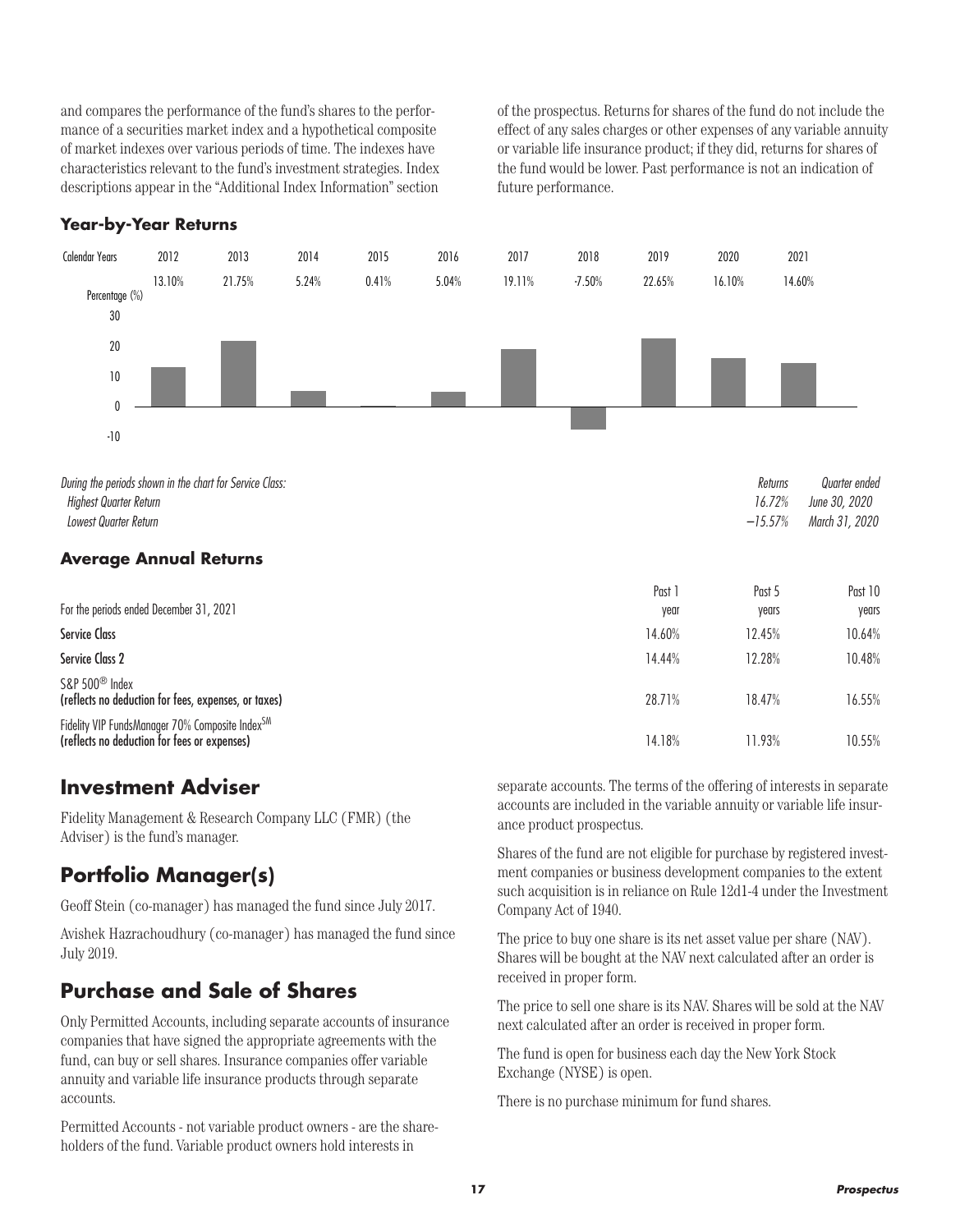### **Tax Information**

Variable product owners seeking to understand the tax consequences of their investment should consult with their tax advisers or the insurance company that issued their variable product, or refer to their variable annuity or variable life insurance product prospectus. Insurance company separate accounts generally do not pay tax on dividends or capital gain distributions from the fund.

### **Payments to Broker-Dealers and Other Financial Intermediaries**

The fund, the Adviser, Fidelity Distributors Company LLC (FDC), and/or their affiliates may pay intermediaries, which may include insurance companies and their affiliated broker-dealers and serviceproviders (who may be affiliated with the Adviser or FDC), for the sale of fund shares and related services. These payments may create a conflict of interest by influencing your intermediary and your investment professional to recommend the fund over another investment. Ask your investment professional or visit your intermediary's web site for more information.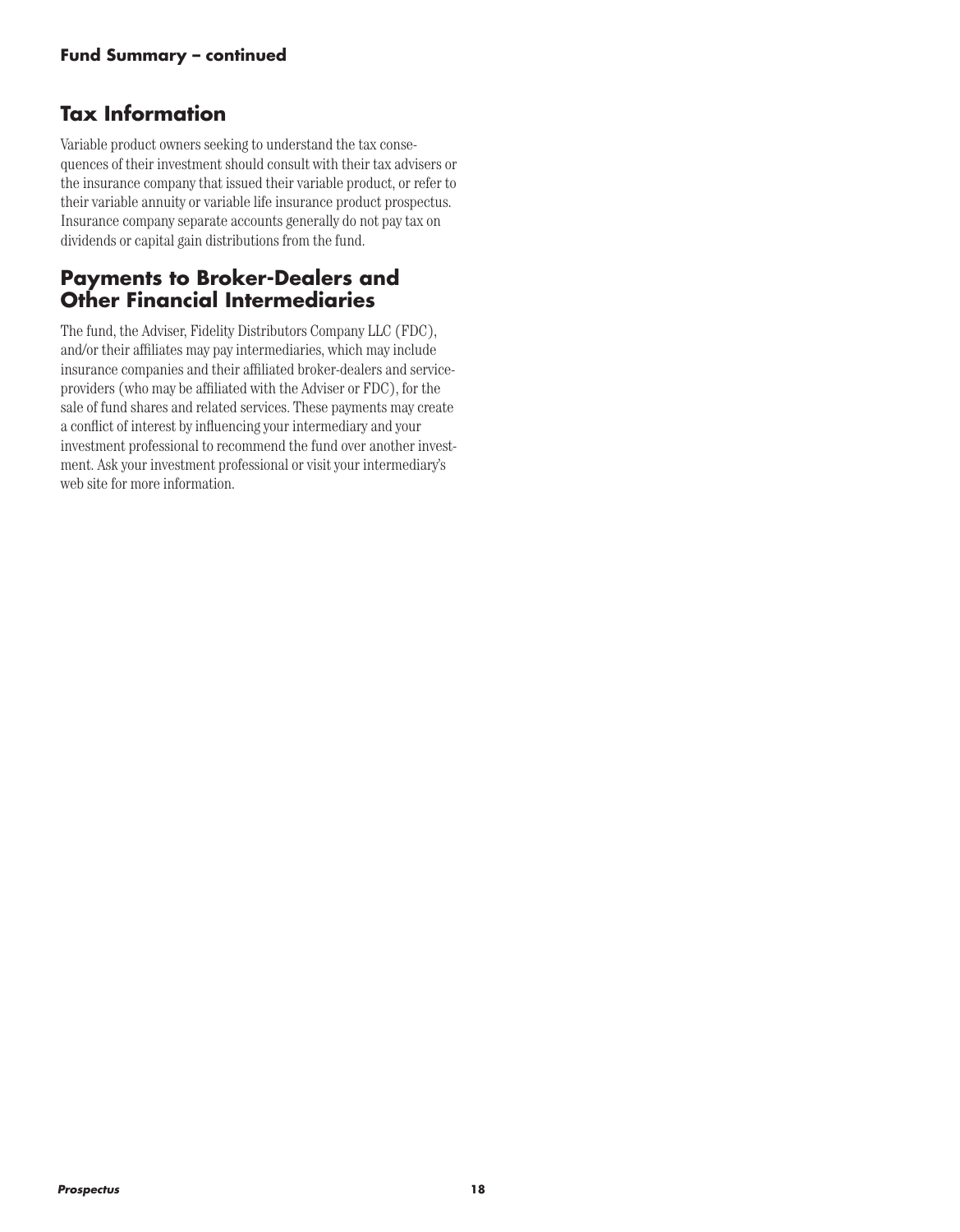# **Fund Summary**

#### Fund/Class:

VIP FundsManager® 85% Portfolio/Service Class, Service Class 2

### **Investment Objective**

The fund seeks high total return.

### **Fee Table**

The following table describes the fees and expenses that may be incurred, directly or indirectly, when you, as a variable product

#### **Fees**

(fees paid directly from your investment) and the state of the state of the state of the state of the state of the state of the state of the state of the state of the state of the state of the state of the state of the sta

#### **Annual Operating Expenses**

**(expenses that you pay each year as a % of the value of your investment)**

|                                                                                              | <b>Service</b><br>Class | <b>Service</b><br>Class 2 |
|----------------------------------------------------------------------------------------------|-------------------------|---------------------------|
| Management fee                                                                               | 0.25%                   | 0.25%                     |
| Distribution and/or Service (12b-1) fees                                                     | 0.10%                   | 0.25%                     |
| Other expenses                                                                               | 0.00%                   | 0.00%                     |
| Acquired fund fees and expenses                                                              | 0.70%                   | 0.70%                     |
| Total annual operating expenses <sup>(a)</sup>                                               | 1.05%                   | 1.20%                     |
| Fee waiver and/or expense reimbursement <sup>(b)</sup>                                       | 0.15%                   | 0.15%                     |
| Total annual operating expenses after fee waiver and/or expense reimbursement <sup>(a)</sup> | 0.90%                   | $1.05\%$                  |

(a) Differs from the ratios of expenses to average net assets in the Financial Highlights section of the prospectus because of acquired fund fees and expenses.

(b) Fidelity Management & Research Company LLC (FMR) has contractually agreed to waive 0.05% of the fund's management fee. This arrangement will remain in effect through April 30, 2023. In addition, FMR has contractually agreed to reimburse 0.10% of class-level expenses for Service Class and Service Class 2. This arrangement will remain in effect for at least one year from the effective date of the prospectus, and will remain in effect thereafter as long as Service Class and Service Class 2 continue to be sold to unaffiliated insurance companies. If Service Class and Service Class 2 are no longer sold to unaffiliated insurance companies, FMR, in its sole discretion, may discontinue the arrangement.

This **example** helps compare the cost of investing in the fund with the cost of investing in other funds.

Let's say, hypothetically, that the annual return for shares of the fund is 5% and that the fees and the annual operating expenses for shares of the fund are exactly as described in the fee table. This example illustrates the effect of fees and expenses, but is not meant to suggest actual or expected fees and expenses or returns, all of which may vary. This example does not include any fees or other expenses of any variable annuity or variable life insurance product; if it did, overall expenses would be higher. For every \$10,000 invested, here's how much you, as a variable product owner, would pay in total expenses if all interests in a separate account that invests in shares of the fund were redeemed at the end of each time period indicated:

|          | <b>Service Class</b> | <b>Service Class 2</b> |  |  |
|----------|----------------------|------------------------|--|--|
| 1 year   | $5 \t 92$            | $5 \t 107$             |  |  |
| 3 years  | \$314                | \$361                  |  |  |
| 5 years  | 5 560                | 5 640                  |  |  |
| 10 years | \$1,264              | \$1,437                |  |  |

#### **Portfolio Turnover**

The fund will not incur transaction costs, such as commissions, when it buys and sells shares of underlying Fidelity® funds (or "turns over" its portfolio), but it could incur transaction costs if it were to buy and sell other types of securities directly. If the fund were to buy and sell other types of securities directly, a higher portfolio turnover

rate could indicate higher transaction costs. Such costs, if incurred, would not be reflected in annual operating expenses or in the example and would affect the fund's performance. During the most recent fiscal year, the fund's portfolio turnover rate was 68% of the average value of its portfolio.

owner, buy and hold interests in a separate account that invests in shares of the fund. The table does not include any fees or other expenses of any variable annuity or variable life insurance product; if it did, overall fees and expenses would be higher.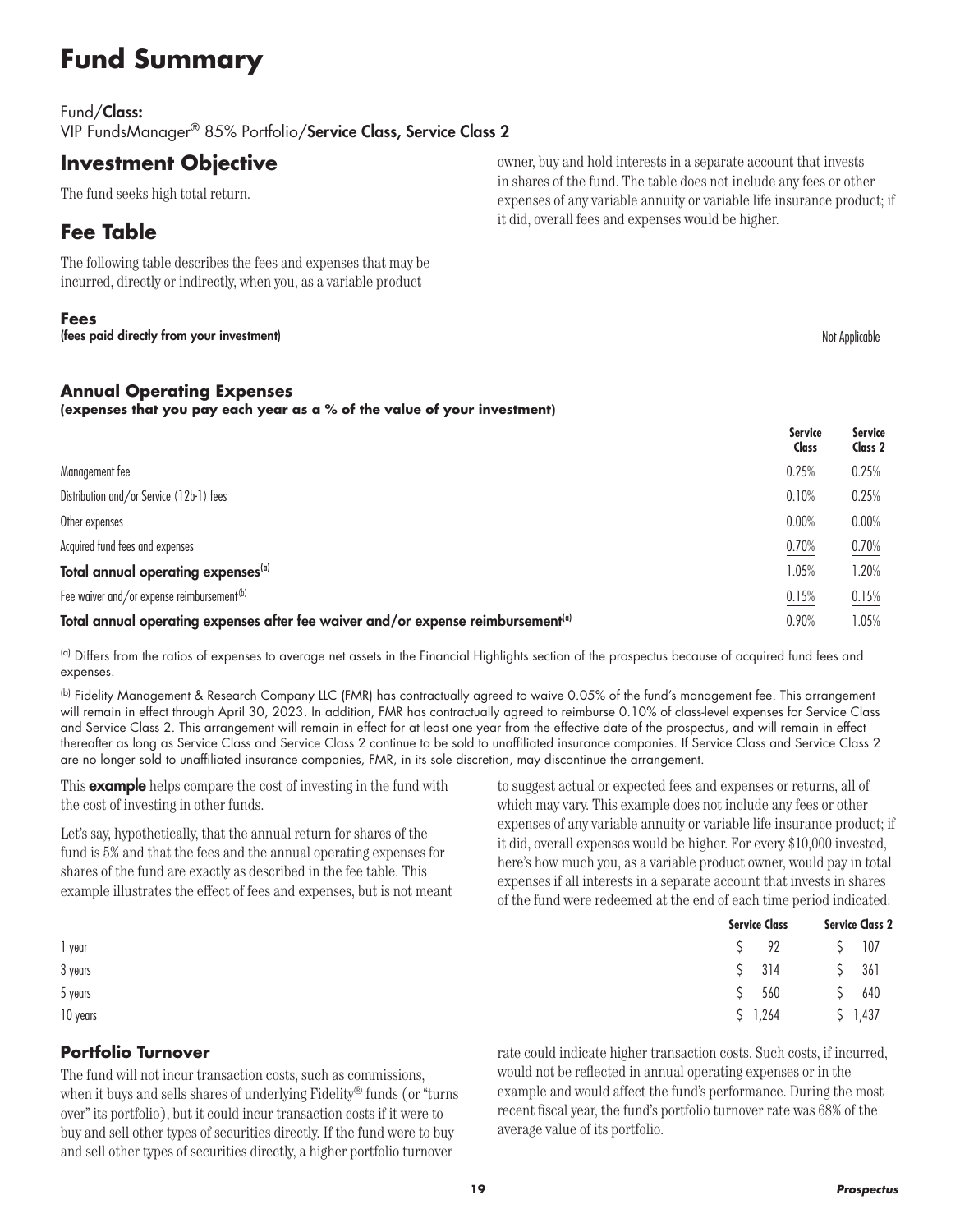# **Principal Investment Strategies**

• Normally investing in a combination of underlying Fidelity® retail and Variable Insurance Products (VIP) funds (underlying Fidelity® funds).

• Using a target asset allocation among underlying Fidelity® funds of approximately:

- Domestic Equity Funds 60% International Equity Funds 25%  $\Box$  Fixed-Income Funds 15%
- Money Market Funds 0%



• Actively managing underlying Fidelity<sup>®</sup> fund holdings to achieve portfolio characteristics similar to the Fidelity VIP FundsManager 85% Composite Index<sup>SM</sup>, which is a hypothetical representation of the performance of the asset classes in which the underlying Fidelity® funds invest, based on combinations of the following unmanaged indexes: Dow Jones U.S. Total Stock Market Index<sup>SM</sup> (equities); MSCI EAFE Index (international equities); and Bloomberg U.S. Aggregate Bond Index (bonds).

• Using proprietary fundamental and quantitative fund research, considering factors including fund performance, a fund manager's experience and investment style, and fund characteristics such as expense ratio, asset size, and portfolio turnover to select underlying funds.

# **Principal Investment Risks**

• *Investing in Other Funds.* The fund bears all risks of investment strategies employed by the underlying funds, including the risk that the underlying funds will not meet their investment objectives.

• *Stock Market Volatility.* Stock markets are volatile and can decline significantly in response to adverse issuer, political, regulatory, market, or economic developments. Different parts of the market, including different market sectors, and different types of securities can react differently to these developments.

• *Interest Rate Changes.* Interest rate increases can cause the price of a debt or money market security to decrease.

• *Foreign Exposure.* Foreign markets, particularly emerging markets, can be more volatile than the U.S. market due to increased risks of adverse issuer, political, regulatory, market, or economic developments and can perform differently from the U.S. market. The extent of economic development; political stability; market depth, infrastructure, and capitalization; and regulatory oversight can be less than in more developed markets. Emerging markets typically have less established legal, accounting and financial reporting systems than those in more developed markets, which may reduce the scope or quality of financial information available to investors. Emerging markets can be subject to greater social, economic, regulatory, and political uncertainties and can be extremely volatile. Foreign exchange rates also can be extremely volatile.

• *Geographic Exposure.* Social, political, and economic conditions and changes in regulatory, tax, or economic policy in a country or region could significantly affect the market in that country or region.

• *Industry Exposure.* Market conditions, interest rates, and economic, regulatory, or financial developments could significantly affect a single industry or group of related industries.

• *Prepayment.* The ability of an issuer of a debt security to repay principal prior to a security's maturity can cause greater price volatility if interest rates change.

• *Issuer-Specific Changes.* The value of an individual security or particular type of security can be more volatile than, and can perform differently from, the market as a whole. A decline in the credit quality of an issuer or a provider of credit support or a maturityshortening structure for a security can cause the price of a security to decrease. Lower-quality debt securities (those of less than investment-grade quality, also referred to as high yield debt securities or junk bonds) and certain types of other securities involve greater risk of default or price changes due to changes in the credit quality of the issuer. The value of lower-quality debt securities and certain types of other securities can be more volatile due to increased sensitivity to adverse issuer, political, regulatory, market, or economic developments and can be difficult to resell.

• *Leverage Risk.* Leverage can increase market exposure, magnify investment risks, and cause losses to be realized more quickly.

• *Commodity-Linked Investing.* The value of commodities and commodity-linked investments may be affected by the performance of the overall commodities markets as well as weather, political, tax, and other regulatory and market developments. Commodity-linked investments may be more volatile and less liquid than the underlying commodity, instruments, or measures.

• *Commodity Futures.* Investments in commodity futures contracts are also subject to the risk of the failure of any of the exchanges on which an underlying fund's positions trade or of its clearinghouses or counterparties. In addition, certain commodity exchanges limit fluctuations in certain futures contract prices during a single day by regulations referred to as "daily price fluctuation limits" or "daily limits." Under such daily limits, during a single trading day no trades may be executed at prices beyond the daily limit. If triggered, these limits could prevent the underlying fund from liquidating unfavorable positions and subject the underlying fund to losses or prevent it from entering into desired trades during the particular trading day.

You could lose money by investing in the fund.

### **Performance**

The following information is intended to help you understand the risks of investing in the fund. The information illustrates the changes in the performance of the fund's shares from year to year and compares the performance of the fund's shares to the performance of a securities market index and a hypothetical composite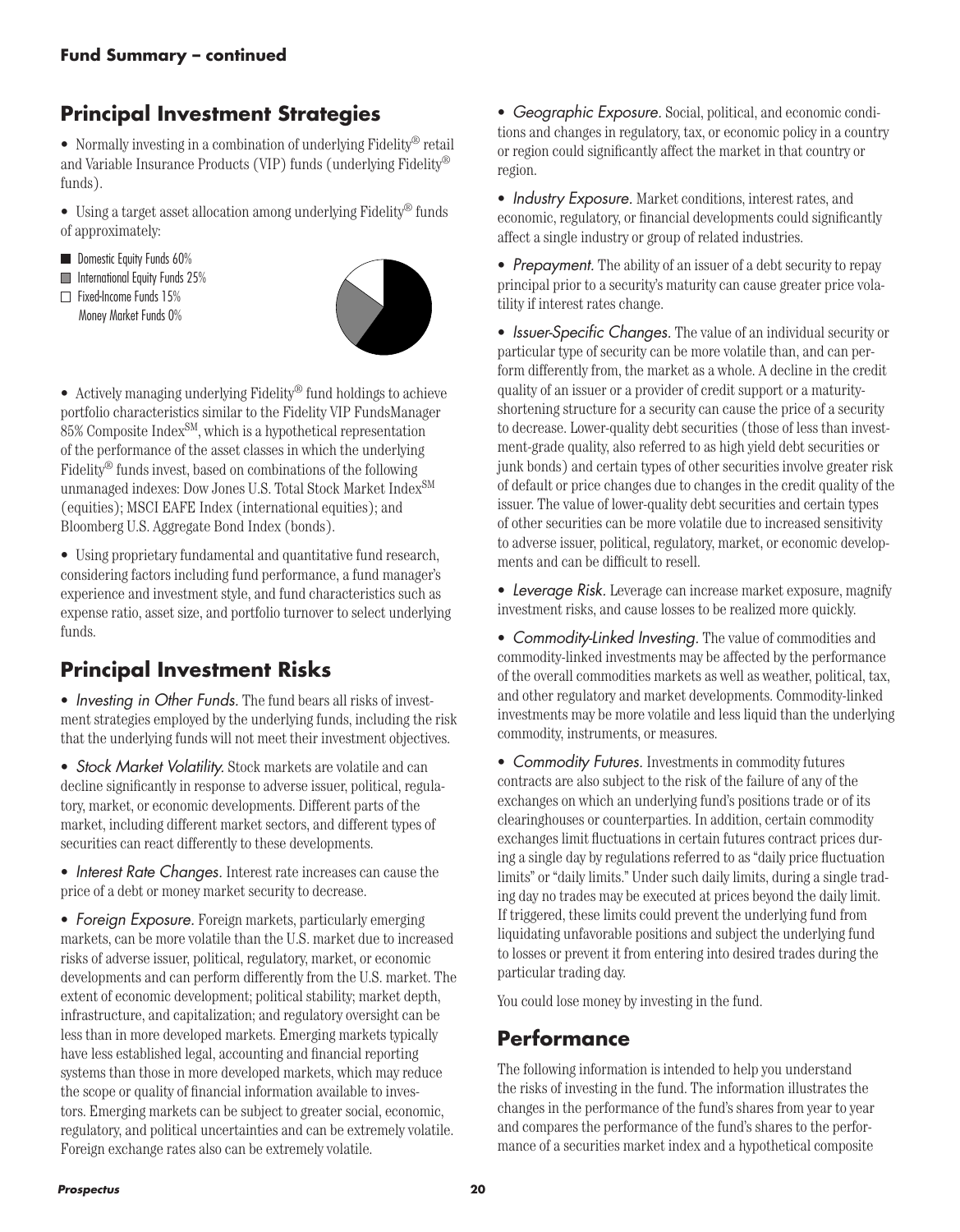of market indexes over various periods of time. The indexes have characteristics relevant to the fund's investment strategies. Index descriptions appear in the "Additional Index Information" section of the prospectus. Returns for shares of the fund do not include the effect of any sales charges or other expenses of any variable annuity or variable life insurance product; if they did, returns for shares of the fund would be lower. Past performance is not an indication of future performance.

#### **Year-by-Year Returns**



*Highest Quarter Return 20.04% June 30, 2020 Lowest Quarter Return –18.93% March 31, 2020*

#### **Average Annual Returns**

| For the periods ended December 31, 2021                                                         | Past<br>year | Past 5<br>years | Past 10<br>years |
|-------------------------------------------------------------------------------------------------|--------------|-----------------|------------------|
| <b>Service Class</b>                                                                            | 18.02%       | 14.48%          | 12.35%           |
| Service Class 2                                                                                 | 17.64%       | 14.22%          | 12.14%           |
| S&P 500 <sup>®</sup> Index<br>(reflects no deduction for fees, expenses, or taxes)              | 28.71%       | 18.47%          | 16.55%           |
| Fidelity VIP FundsManager 85% Composite IndexSM<br>(reflects no deduction for fees or expenses) | 17.73%       | 13.83%          | 12.31%           |

### **Investment Adviser**

Fidelity Management & Research Company LLC (FMR) (the Adviser) is the fund's manager.

## **Portfolio Manager(s)**

Geoff Stein (co-manager) has managed the fund since July 2017.

Avishek Hazrachoudhury (co-manager) has managed the fund since July 2019.

## **Purchase and Sale of Shares**

Only Permitted Accounts, including separate accounts of insurance companies that have signed the appropriate agreements with the fund, can buy or sell shares. Insurance companies offer variable annuity and variable life insurance products through separate accounts.

Permitted Accounts - not variable product owners - are the shareholders of the fund. Variable product owners hold interests in separate accounts. The terms of the offering of interests in separate accounts are included in the variable annuity or variable life insurance product prospectus.

Shares of the fund are not eligible for purchase by registered investment companies or business development companies to the extent such acquisition is in reliance on Rule 12d1-4 under the Investment Company Act of 1940.

The price to buy one share is its net asset value per share (NAV). Shares will be bought at the NAV next calculated after an order is received in proper form.

The price to sell one share is its NAV. Shares will be sold at the NAV next calculated after an order is received in proper form.

The fund is open for business each day the New York Stock Exchange (NYSE) is open.

There is no purchase minimum for fund shares.

### **Tax Information**

Variable product owners seeking to understand the tax consequences of their investment should consult with their tax advisers or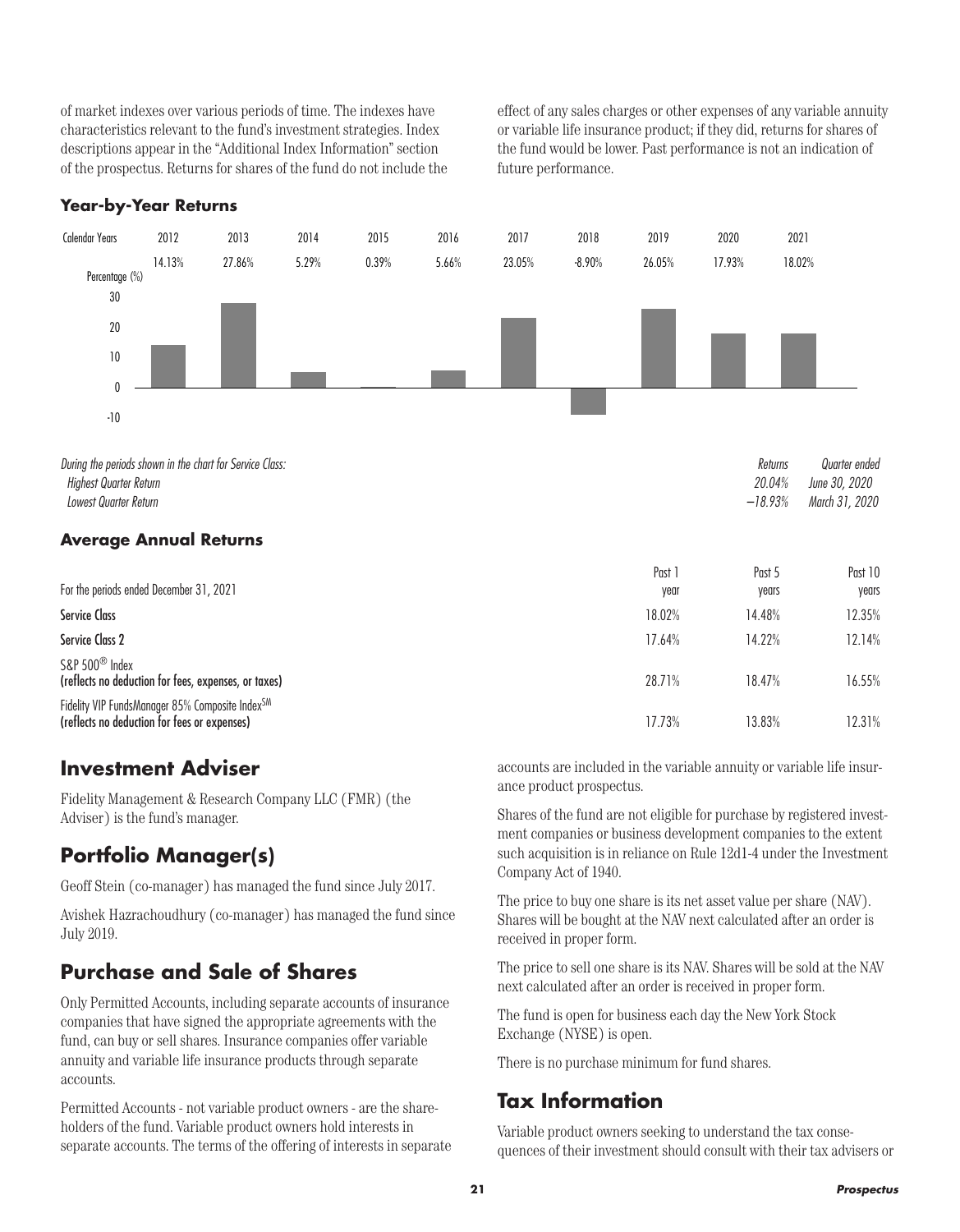#### **Fund Summary – continued**

the insurance company that issued their variable product, or refer to their variable annuity or variable life insurance product prospectus. Insurance company separate accounts generally do not pay tax on dividends or capital gain distributions from the fund.

### **Payments to Broker-Dealers and Other Financial Intermediaries**

The fund, the Adviser, Fidelity Distributors Company LLC (FDC), and/or their affiliates may pay intermediaries, which may include insurance companies and their affiliated broker-dealers and serviceproviders (who may be affiliated with the Adviser or FDC), for the sale of fund shares and related services. These payments may create a conflict of interest by influencing your intermediary and your investment professional to recommend the fund over another investment. Ask your investment professional or visit your intermediary's web site for more information.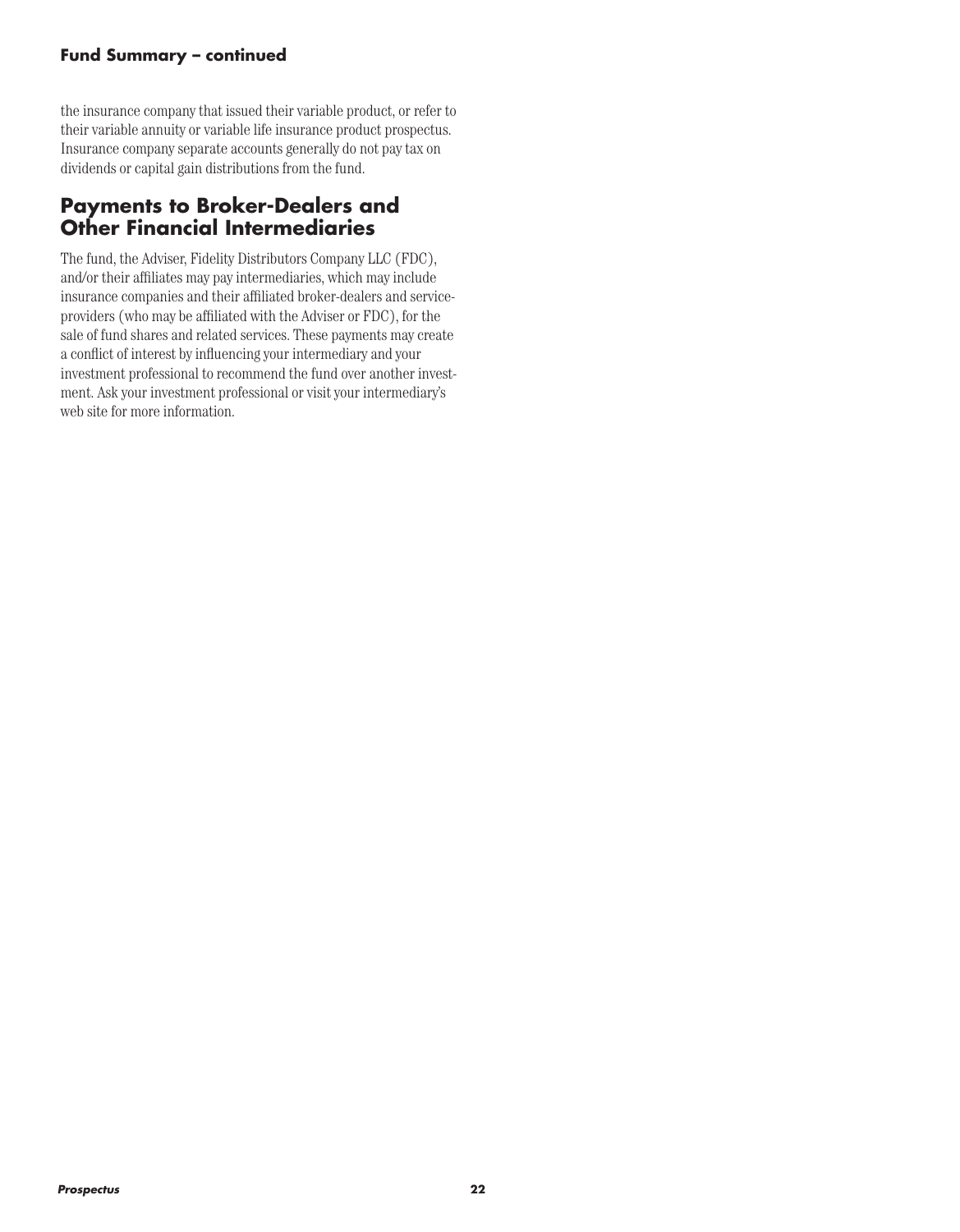# **Fund Basics**

### **Investment Details**

#### *Investment Objective*

VIP FundsManager® 20% Portfolio seeks high current income and, as a secondary objective, capital appreciation.

#### *Principal Investment Strategies*

The Adviser normally invests the fund's assets in a combination of underlying Fidelity® funds. The fund's approximate target asset allocation to underlying equity funds is reflected in its name. As of December 31, 2021, the fund's approximate asset allocation was as follows:

| Funds:                            | Asset<br>Allocation: |
|-----------------------------------|----------------------|
| <b>Underlying Equity Funds</b>    |                      |
| Domestic Equity Funds             | 5.6%                 |
| <b>International Equity Funds</b> | 21.6%                |
| Underlying Fixed-Income Funds     | 49.7%                |
| Underlying Money Market Funds (a) | 23.1%                |

(a) Includes short-term investments used as collateral for futures trading.

The Adviser may underweight or overweight fund types at any time, although it normally expects to invest approximately 20% in underlying equity funds.

The Adviser intends to actively manage underlying Fidelity® fund holdings to achieve portfolio characteristics similar to that of Fidelity VIP FundsManager 20% Composite Index<sup>SM</sup>. Fidelity VIP FundsManager 20% Composite Index<sup>SM</sup> is a hypothetical representation of the performance of the asset classes in which the underlying Fidelity® funds invest, based on combinations of the following unmanaged indexes: Dow Jones U.S. Total Stock Market Index<sup>SM</sup> (equities); MSCI EAFE Index (international equities); Bloomberg U.S. Aggregate Bond Index (bonds); and Bloomberg U.S. 3 Month Treasury Bellwether Index (short-term investments).

The Adviser may adjust the fund's portfolio at any time and generally may invest the fund's assets in Fidelity® retail or VIP funds created in the future, as determined from time to time by the Adviser, but does not intend to invest in any actively managed investment-grade bond funds. For current information on fund holdings, please visit institutional.fidelity.com or www.fidelity.com. For information on the underlying Fidelity® funds, see the underlying Fidelity® funds' prospectuses. A copy of any underlying Fidelity® fund's prospectus is available at www.fidelity.com or institutional.fidelity.com.

In buying and selling underlying Fidelity® funds, the Adviser relies on proprietary fundamental and quantitative fund research in its fund selection process. Factors considered when investing in underlying Fidelity® funds include fund performance, a fund manager's experience and investment style, and fund characteristics such as expense ratio, asset size, and portfolio turnover. The Adviser pursues a disciplined, benchmark-driven approach to portfolio construction, and monitors and adjusts allocations to underlying funds as necessary to attempt to control overall fund risk and pursue appropriate returns.

The Adviser may also use futures contracts (both long and short positions) to increase the fund's exposure to various asset classes. For example, the Adviser may buy domestic stock index futures to increase the fund's allocation to the domestic equity class.

#### *Investment Objective*

VIP FundsManager® 50% Portfolio seeks high total return.

#### *Principal Investment Strategies*

The Adviser normally invests the fund's assets in a combination of underlying Fidelity® funds. The fund's approximate target asset allocation to underlying equity funds is reflected in its name. As of December 31, 2021, the fund's approximate asset allocation was as follows:

| Asset<br>Allocation: |
|----------------------|
|                      |
| 10.2%                |
| 48.1%                |
| 37.2%                |
| 4.5%                 |
|                      |

(a) Includes short-term investments used as collateral for futures trading.

The Adviser may underweight or overweight fund types at any time, although it normally expects to invest approximately 50% in underlying equity funds.

The Adviser intends to actively manage underlying Fidelity® fund holdings to achieve portfolio characteristics similar to that of Fidelity VIP FundsManager 50% Composite Index<sup>SM</sup>. Fidelity VIP FundsManager 50% Composite Index<sup>SM</sup> is a hypothetical representation of the performance of the asset classes in which the underlying Fidelity® funds invest, based on combinations of the following unmanaged indexes: Dow Jones U.S. Total Stock Market IndexSM (equities); MSCI EAFE Index (international equities); Bloomberg U.S. Aggregate Bond Index (bonds); and Bloomberg U.S. 3 Month Treasury Bellwether Index (short-term investments).

The Adviser may adjust the fund's portfolio at any time and generally may invest the fund's assets in Fidelity® retail or VIP funds created in the future, as determined from time to time by the Adviser, but does not intend to invest in any actively managed investment-grade bond funds. For current information on fund holdings, please visit institutional.fidelity.com or www.fidelity.com. For information on the underlying Fidelity® funds, see the underlying Fidelity® funds' prospectuses. A copy of any underlying Fidelity® fund's prospectus is available at www.fidelity.com or institutional.fidelity.com.

In buying and selling underlying Fidelity® funds, the Adviser relies on proprietary fundamental and quantitative fund research in its fund selection process. Factors considered when investing in underlying Fidelity® funds include fund performance, a fund manager's experience and investment style, and fund characteristics such as expense ratio, asset size, and portfolio turnover. The Adviser pursues a disciplined, benchmark-driven approach to portfolio construction, and monitors and adjusts allocations to underlying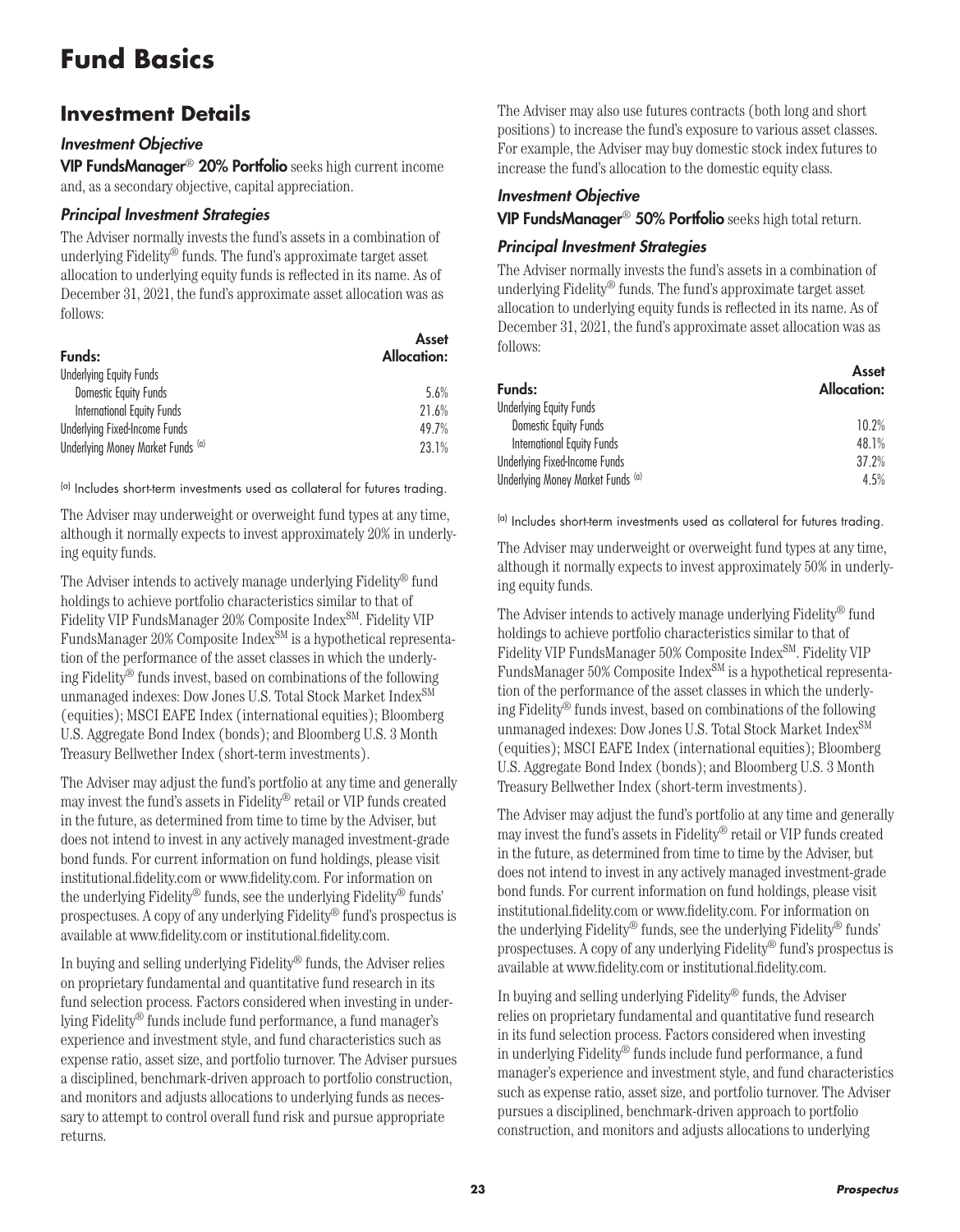funds as necessary to attempt to control overall fund risk and pursue appropriate returns.

The Adviser may also use futures contracts (both long and short positions) to increase the fund's exposure to various asset classes. For example, the Adviser may buy domestic stock index futures to increase the fund's allocation to the domestic equity class.

#### *Investment Objective*

VIP FundsManager® 60% Portfolio seeks high total return.

#### *Principal Investment Strategies*

The Adviser normally invests the fund's assets in a combination of underlying Fidelity® funds. The fund's approximate target asset allocation to underlying equity funds is reflected in its name. As of December 31, 2021, the fund's approximate asset allocation was as follows:

| Funds:                            | Asset<br><b>Allocation:</b> |
|-----------------------------------|-----------------------------|
| <b>Underlying Equity Funds</b>    |                             |
| Domestic Equity Funds             | 14.5%                       |
| International Equity Funds        | 53.6%                       |
| Underlying Fixed-Income Funds     | 31.0%                       |
| Underlying Money Market Funds (a) | 0.9%                        |

(a) Includes short-term investments used as collateral for futures trading.

The Adviser may underweight or overweight fund types at any time, although it normally expects to invest approximately 60% in underlying equity funds.

The Adviser intends to actively manage underlying Fidelity® fund holdings to achieve portfolio characteristics similar to that of Fidelity VIP FundsManager 60% Composite Index<sup>SM</sup>. Fidelity VIP FundsManager 60% Composite Index<sup>SM</sup> is a hypothetical representation of the performance of the asset classes in which the underlying Fidelity® funds invest, based on combinations of the following unmanaged indexes: Dow Jones U.S. Total Stock Market Index<sup>SM</sup> (equities); MSCI EAFE Index (international equities); Bloomberg U.S. Aggregate Bond Index (bonds); and Bloomberg U.S. 3 Month Treasury Bellwether Index (short-term investments).

The Adviser may adjust the fund's portfolio at any time and generally may invest the fund's assets in Fidelity® retail or VIP funds created in the future, as determined from time to time by the Adviser, but does not intend to invest in any actively managed investment-grade bond funds. For current information on fund holdings, please visit institutional.fidelity.com or www.fidelity.com. For information on the underlying Fidelity® funds, see the underlying Fidelity® funds' prospectuses. A copy of any underlying Fidelity® fund's prospectus is available at www.fidelity.com or institutional.fidelity.com.

In buying and selling underlying Fidelity® funds, the Adviser relies on proprietary fundamental and quantitative fund research in its fund selection process. Factors considered when investing in underlying Fidelity® funds include fund performance, a fund manager's experience and investment style, and fund characteristics such as expense ratio, asset size, and portfolio turnover. The Adviser pursues

a disciplined, benchmark-driven approach to portfolio construction, and monitors and adjusts allocations to underlying funds as necessary to attempt to control overall fund risk and pursue appropriate returns.

The Adviser may also use futures contracts (both long and short positions) to increase the fund's exposure to various asset classes. For example, the Adviser may buy domestic stock index futures to increase the fund's allocation to the domestic equity class.

#### *Investment Objective* VIP FundsManager® 70% Portfolio seeks high total return.

#### *Principal Investment Strategies*

The Adviser normally invests the fund's assets in a combination of underlying Fidelity® funds. The fund's approximate target asset allocation to underlying equity funds is reflected in its name. As of December 31, 2021, the fund's approximate asset allocation was as follows:

| Asset<br>Allocation: |
|----------------------|
|                      |
| 16.0%                |
| 61.4%                |
| 21.3%                |
| 1.3%                 |
|                      |

(a) Includes short-term investments used as collateral for futures trading.

The Adviser may underweight or overweight fund types at any time, although it normally expects to invest approximately 70% in underlying equity funds.

The Adviser intends to actively manage underlying Fidelity® fund holdings to achieve portfolio characteristics similar to that of Fidelity VIP FundsManager 70% Composite Index<sup>SM</sup>. Fidelity VIP FundsManager 70% Composite Index<sup>SM</sup> is a hypothetical representation of the performance of the asset classes in which the underlying Fidelity® funds invest, based on combinations of the following unmanaged indexes: Dow Jones U.S. Total Stock Market IndexSM (equities); MSCI EAFE Index (international equities); Bloomberg U.S. Aggregate Bond Index (bonds); and Bloomberg U.S. 3 Month Treasury Bellwether Index (short-term investments).

The Adviser may adjust the fund's portfolio at any time and generally may invest the fund's assets in Fidelity® retail or VIP funds created in the future, as determined from time to time by the Adviser, but does not intend to invest in any actively managed investment-grade bond funds. For current information on fund holdings, please visit institutional.fidelity.com or www.fidelity.com. For information on the underlying Fidelity® funds, see the underlying Fidelity® funds' prospectuses. A copy of any underlying Fidelity® fund's prospectus is available at www.fidelity.com or institutional.fidelity.com.

In buying and selling underlying Fidelity® funds, the Adviser relies on proprietary fundamental and quantitative fund research in its fund selection process. Factors considered when investing in underlying Fidelity® funds include fund performance, a fund manager's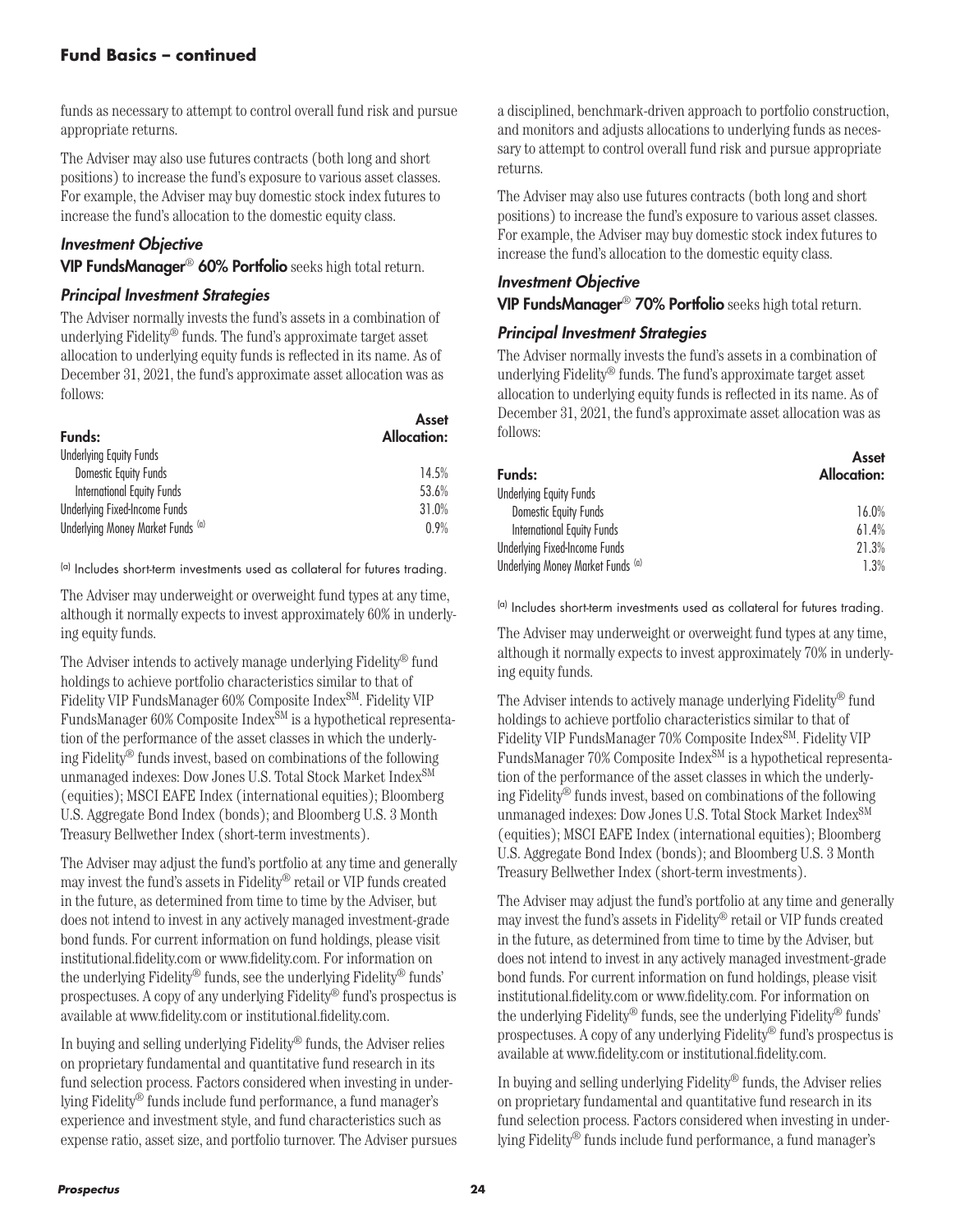experience and investment style, and fund characteristics such as expense ratio, asset size, and portfolio turnover. The Adviser pursues a disciplined, benchmark-driven approach to portfolio construction, and monitors and adjusts allocations to underlying funds as necessary to attempt to control overall fund risk and pursue appropriate returns.

The Adviser may also use futures contracts (both long and short positions) to increase the fund's exposure to various asset classes. For example, the Adviser may buy domestic stock index futures to increase the fund's allocation to the domestic equity class.

#### *Investment Objective*

VIP FundsManager® 85% Portfolio seeks high total return.

#### *Principal Investment Strategies*

The Adviser normally invests the fund's assets in a combination of underlying Fidelity® funds. The fund's approximate target asset allocation to underlying equity funds is reflected in its name. As of December 31, 2021, the fund's approximate asset allocation was as follows:

| Funds:                            | Asset<br><b>Allocation:</b> |
|-----------------------------------|-----------------------------|
| <b>Underlying Equity Funds</b>    |                             |
| Domestic Equity Funds             | 21.4%                       |
| <b>International Equity Funds</b> | 70.5%                       |
| Underlying Fixed-Income Funds     | 7.3%                        |
| Underlying Money Market Funds (a) | 0.8%                        |

(a) Includes short-term investments used as collateral for futures trading.

The Adviser may underweight or overweight fund types at any time, although it normally expects to invest approximately 85% in underlying equity funds.

The Adviser intends to actively manage underlying Fidelity® fund holdings to achieve portfolio characteristics similar to that of Fidelity VIP FundsManager 85% Composite Index<sup>SM</sup>. Fidelity VIP FundsManager 85% Composite Index<sup>SM</sup> is a hypothetical representation of the performance of the asset classes in which the underlying Fidelity® funds invest, based on combinations of the following unmanaged indexes: Dow Jones U.S. Total Stock Market IndexSM (equities); MSCI EAFE Index (international equities); and Bloomberg U.S. Aggregate Bond Index (bonds).

The Adviser may adjust the fund's portfolio at any time and generally may invest the fund's assets in Fidelity® retail or VIP funds created in the future, as determined from time to time by the Adviser, but does not intend to invest in any actively managed investment-grade bond funds. For current information on fund holdings, please visit institutional.fidelity.com or www.fidelity.com. For information on the underlying Fidelity® funds, see the underlying Fidelity® funds' prospectuses. A copy of any underlying Fidelity® fund's prospectus is available at www.fidelity.com or institutional.fidelity.com.

In buying and selling underlying Fidelity® funds, the Adviser relies on proprietary fundamental and quantitative fund research in its fund selection process. Factors considered when investing

in underlying Fidelity® funds include fund performance, a fund manager's experience and investment style, and fund characteristics such as expense ratio, asset size, and portfolio turnover. The Adviser pursues a disciplined, benchmark-driven approach to portfolio construction, and monitors and adjusts allocations to underlying funds as necessary to attempt to control overall fund risk and pursue appropriate returns.

The Adviser may also use futures contracts (both long and short positions) to increase the fund's exposure to various asset classes. For example, the Adviser may buy domestic stock index futures to increase the fund's allocation to the domestic equity class.

#### *Principal Investment Risks*

Many factors affect each fund's performance. Developments that disrupt global economies and financial markets, such as pandemics and epidemics, may magnify factors that affect a fund's performance. A fund's share price changes daily based on the performance of the underlying Fidelity® funds in which it invests. The ability of each fund to meet its investment objective is directly related to its target asset allocation among underlying Fidelity® funds and the ability of those funds to meet their investment objectives. If the Adviser's asset allocation strategy does not work as intended, a fund may not achieve its objective. When you sell your shares they may be worth more or less than what you paid for them, which means that you could lose money by investing in a fund.

The following factors can significantly affect a fund's performance:

*Investing in Other Funds*. A fund bears all risks of investment strategies employed by the underlying funds. A fund does not control the investments of the underlying funds, which may have different investment objectives and may engage in investment strategies that a fund would not engage in directly. Aggregation of underlying fund holdings may result in indirect concentration of assets in a particular industry or group of industries, or in a single issuer, which may increase volatility.

*Stock Market Volatility*. The value of equity securities fluctuates in response to issuer, political, market, and economic developments. Fluctuations, especially in foreign markets, can be dramatic over the short as well as long term, and different parts of the market, including different market sectors, and different types of equity securities can react differently to these developments. For example, stocks of companies in one sector can react differently from those in another, large cap stocks can react differently from small cap stocks, "growth" stocks can react differently from "value" stocks, and stocks selected using quantitative or technical analysis can react differently than stocks selected using fundamental analysis. Issuer, political, or economic developments can affect a single issuer, issuers within an industry or economic sector or geographic region, or the market as a whole. Changes in the financial condition of a single issuer can impact the market as a whole. Terrorism and related geo-political risks have led, and may in the future lead, to increased short-term market volatility and may have adverse long-term effects on world economies and markets generally.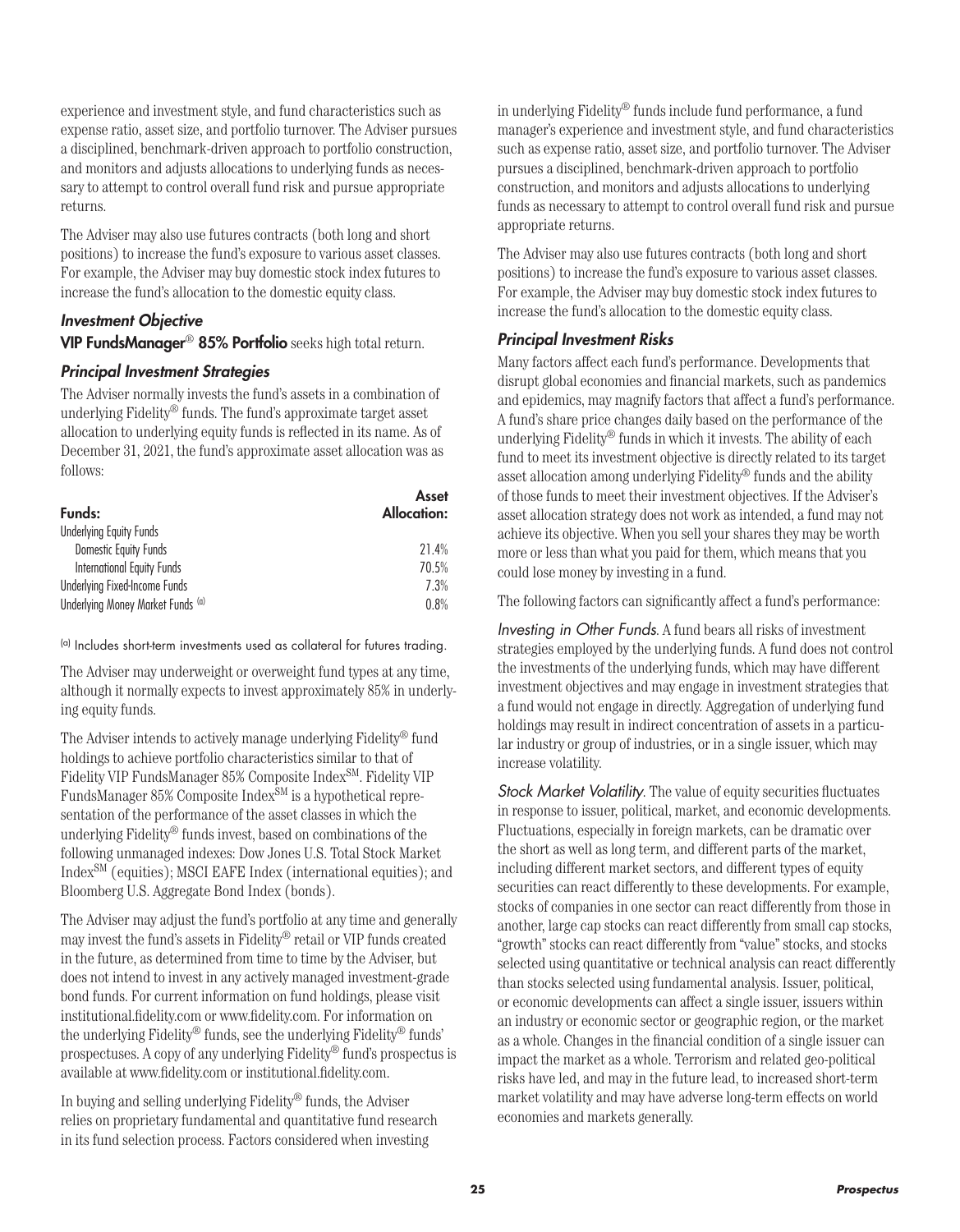#### **Fund Basics – continued**

*Interest Rate Changes.* Debt securities, including money market securities, have varying levels of sensitivity to changes in interest rates. In general, the price of a debt security can fall when interest rates rise and can rise when interest rates fall. Securities with longer maturities and certain types of securities, such as mortgage securities and the securities of issuers in the financial services sector, can be more sensitive to interest rate changes, meaning the longer the maturity of a security, the greater the impact a change in interest rates could have on the security's price. Short-term and long-term interest rates do not necessarily move in the same amount or the same direction. Short-term securities tend to react to changes in short-term interest rates, and long-term securities tend to react to changes in long-term interest rates. Securities with floating interest rates can be less sensitive to interest rate changes, but may decline in value if their interest rates do not rise as much as interest rates in general. Securities whose payment at maturity is based on the movement of all or part of an index and inflation-protected debt securities may react differently from other types of debt securities. The discontinuation and replacement of London Interbank Offered Rate (LIBOR) (an indicative measure of the average interest rate at which major global banks could borrow from one another) and other benchmark rates may have a significant impact on the financial markets and may adversely impact a fund's performance.

*Foreign Exposure*. Foreign securities, foreign currencies, and securities issued by U.S. entities with substantial foreign operations, and securities for which an entity located in a foreign country provides credit support or a maturity-shortening structure can involve additional risks relating to political, economic, or regulatory conditions in foreign countries. These risks include fluctuations in foreign exchange rates; withholding or other taxes; trading, settlement, custodial, and other operational risks; and the less stringent investor protection and disclosure standards of some foreign markets. All of these factors can make foreign investments, especially those in emerging markets, more volatile and potentially less liquid than U.S. investments. In addition, foreign markets can perform differently from the U.S. market.

Investing in emerging markets can involve risks in addition to and greater than those generally associated with investing in more developed foreign markets. The extent of economic development; political stability; market depth, infrastructure, and capitalization; and regulatory oversight can be less than in more developed markets. Emerging markets typically have less established legal, accounting and financial reporting systems than those in more developed markets, which may reduce the scope or quality of financial information available to investors. Emerging market economies can be subject to greater social, economic, regulatory, and political uncertainties and can be extremely volatile. All of these factors can make emerging market securities more volatile and potentially less liquid than securities issued in more developed markets.

Global economies and financial markets are becoming increasingly interconnected, which increases the possibilities that conditions in one country or region might adversely impact issuers or providers in, or foreign exchange rates with, a different country or region.

*Geographic Exposure.* Social, political, and economic conditions and changes in regulatory, tax, or economic policy in a country or region could significantly affect the market in that country or region. From time to time, a small number of companies and industries may represent a large portion of the market in a particular country or region, and these companies and industries can be sensitive to adverse social, political, economic, currency, or regulatory developments. Similarly, from time to time, an underlying fund may invest a large portion of its assets in the securities of issuers located in a single country or a limited number of countries. If an underlying fund invests in this manner, there is a higher risk that social, political, economic, tax (such as a tax on foreign investments or financial transactions), currency, or regulatory developments in those countries may have a significant impact on the underlying fund's investment performance.

*Industry Exposure*. Market conditions, interest rates, and economic, regulatory, or financial developments could significantly affect a single industry or a group of related industries, and the securities of companies in that industry or group of industries could react similarly to these or other developments. In addition, from time to time, a small number of companies may represent a large portion of a single industry or a group of related industries as a whole, and these companies can be sensitive to adverse economic, regulatory, or financial developments.

*Prepayment*. Many types of debt securities, including mortgage securities, are subject to prepayment risk. Prepayment risk occurs when the issuer of a security can repay principal prior to the security's maturity. Securities subject to prepayment can offer less potential for gains during a declining interest rate environment and similar or greater potential for loss in a rising interest rate environment. In addition, the potential impact of prepayment features on the price of a debt security can be difficult to predict and result in greater volatility.

*Issuer-Specific Changes.* Changes in the financial condition of an issuer or counterparty, changes in specific economic or political conditions that affect a particular type of security or issuer, and changes in general economic or political conditions can affect a security's or instrument's credit quality or value. Entities providing credit support or a maturity-shortening structure also can be affected by these types of changes, and if the structure of a security fails to function as intended, the security could decline in value. The value of securities of smaller and medium size, less well-known issuers can be more volatile than that of larger issuers and can react differently to issuer, political, market, and economic developments than the market as a whole and other types of stocks. Smaller issuers can have more limited product lines, markets, or financial resources. Lower-quality debt securities (those of less than investment-grade quality, also referred to as high yield debt securities or junk bonds) and certain types of other securities tend to be particularly sensitive to these changes.

Lower-quality debt securities and certain types of other securities involve greater risk of default or price changes due to changes in the credit quality of the issuer. The value of lower-quality debt securities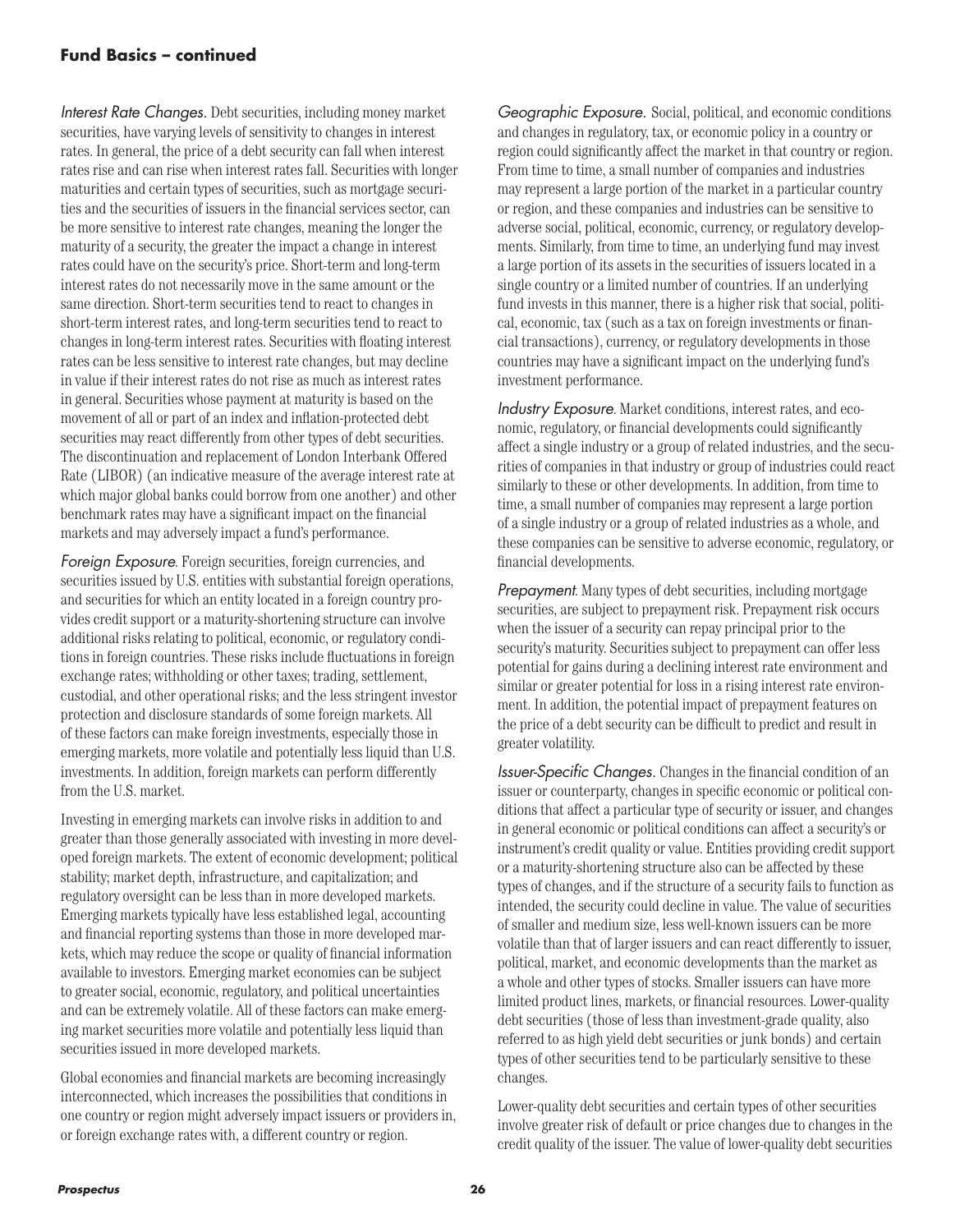and certain types of other securities often fluctuates in response to company, political, or economic developments and can decline significantly over short as well as long periods of time or during periods of general or regional economic difficulty. Lower-quality debt securities can be thinly traded or have restrictions on resale, making them difficult to sell at an acceptable price, and often are considered to be speculative. The default rate for lower-quality debt securities is likely to be higher during economic recessions or periods of high interest rates.

*Leverage Risk*. Derivatives and forward-settling securities involve leverage because they can provide investment exposure in an amount exceeding the initial investment. Leverage can magnify investment risks and cause losses to be realized more quickly. A small change in the underlying asset, instrument, or index can lead to a significant loss. Assets segregated to cover these transactions may decline in value and are not available to meet redemptions. Forward-settling securities also involve the risk that a security will not be issued, delivered, or paid for when anticipated. Government legislation or regulation could affect the use of these transactions and could limit a fund's ability to pursue its investment strategies.

*Commodity-Linked Investing.* The performance of commodities, commodity-linked swaps, futures, notes, and other commodityrelated investments may depend on the performance of individual commodities and the overall commodities markets and on other factors that affect the value of commodities, including weather, political, tax, and other regulatory and market developments. Commodity-linked instruments may be leveraged. For example, the price of a three-times leveraged commodity-linked note may change by a magnitude of three for every percentage change (positive or negative) in the value of the underlying index. Commodity-linked investments may be hybrid instruments that can have substantial risk of loss with respect to both principal and interest. Commoditylinked investments may be more volatile and less liquid than the underlying commodity, instruments, or measures, and may be subject to the credit risks associated with the issuer or counterparty. As a result, returns of commodity-linked investments may deviate significantly from the return of the underlying commodity, instruments, or measures. In addition, the regulatory and tax environment for commodity-linked derivative instruments is evolving, and changes in the regulation or taxation of such investments may have a material adverse impact on an underlying fund.

*Commodity Futures.* Investments in commodity futures contracts are also subject to the risk of the failure of any of the exchanges on which an underlying fund's positions trade or of its clearinghouses or counterparties. In addition, certain commodity exchanges limit fluctuations in certain futures contract prices during a single day by regulations referred to as "daily price fluctuation limits" or "daily limits." Under such daily limits, during a single trading day no trades may be executed at prices beyond the daily limit. Once the price of a particular commodity futures contract has increased or decreased by an amount equal to the daily limit, positions in that contract can neither be taken nor liquidated unless traders are willing to effect trades at or within the limit. If triggered, these limits could prevent the underlying fund from liquidating unfavorable positions

and subject an underlying fund to losses or prevent it from entering into desired trades during the particular trading day. A commodity futures contract could also move to the daily limit for several consecutive trading days with little or no trading, thereby further prolonging the liquidation of positions and subjecting some holders of such futures contracts to additional losses. In extraordinary circumstances, a futures exchange or the applicable regulator could suspend trading in a particular futures contract, or order liquidation or settlement of all open positions in such contract.

In response to market, economic, political, or other conditions, a fund may temporarily use a different investment strategy for defensive purposes. If the fund does so, different factors could affect its performance and the fund may not achieve its investment objective.

#### **Fundamental Investment Policies**

The following is fundamental, that is, subject to change only by shareholder approval:

VIP FundsManager® 20% Portfolio seeks high current income and, as a secondary objective, capital appreciation.

Each of VIP FundsManager® 50% Portfolio, VIP FundsManager® 60% Portfolio, VIP FundsManager® 70% Portfolio, and VIP FundsManager® 85% Portfolio seeks high total return.

### **Valuing Shares**

Each fund is open for business each day the NYSE is open.

The NAV is the value of a single share. Fidelity normally calculates NAV as of the close of business of the NYSE, normally 4:00 p.m. Eastern time. Each fund's assets normally are valued as of this time for the purpose of computing NAV. Fidelity calculates NAV separately for each class of shares of a multiple class fund.

NAV is not calculated and a fund will not process purchase and redemption requests submitted on days when the fund is not open for business. The time at which shares are priced and until which purchase and redemption orders are accepted may be changed as permitted by the Securities and Exchange Commission (SEC).

NAV is calculated using the values of the underlying Fidelity® funds in which a fund invests. Shares of underlying Fidelity® funds are valued at their respective NAVs. For an explanation of the circumstances under which the underlying Fidelity® funds will use fair value pricing and the effects of using fair value pricing, see the underlying Fidelity® funds' prospectuses and statements of additional information (SAIs).

To the extent that underlying Fidelity® fund assets are traded in other markets on days when a fund is not open for business, the value of the fund's assets may be affected on those days. In addition, trading in some underlying Fidelity® fund assets may not occur on days when a fund is open for business.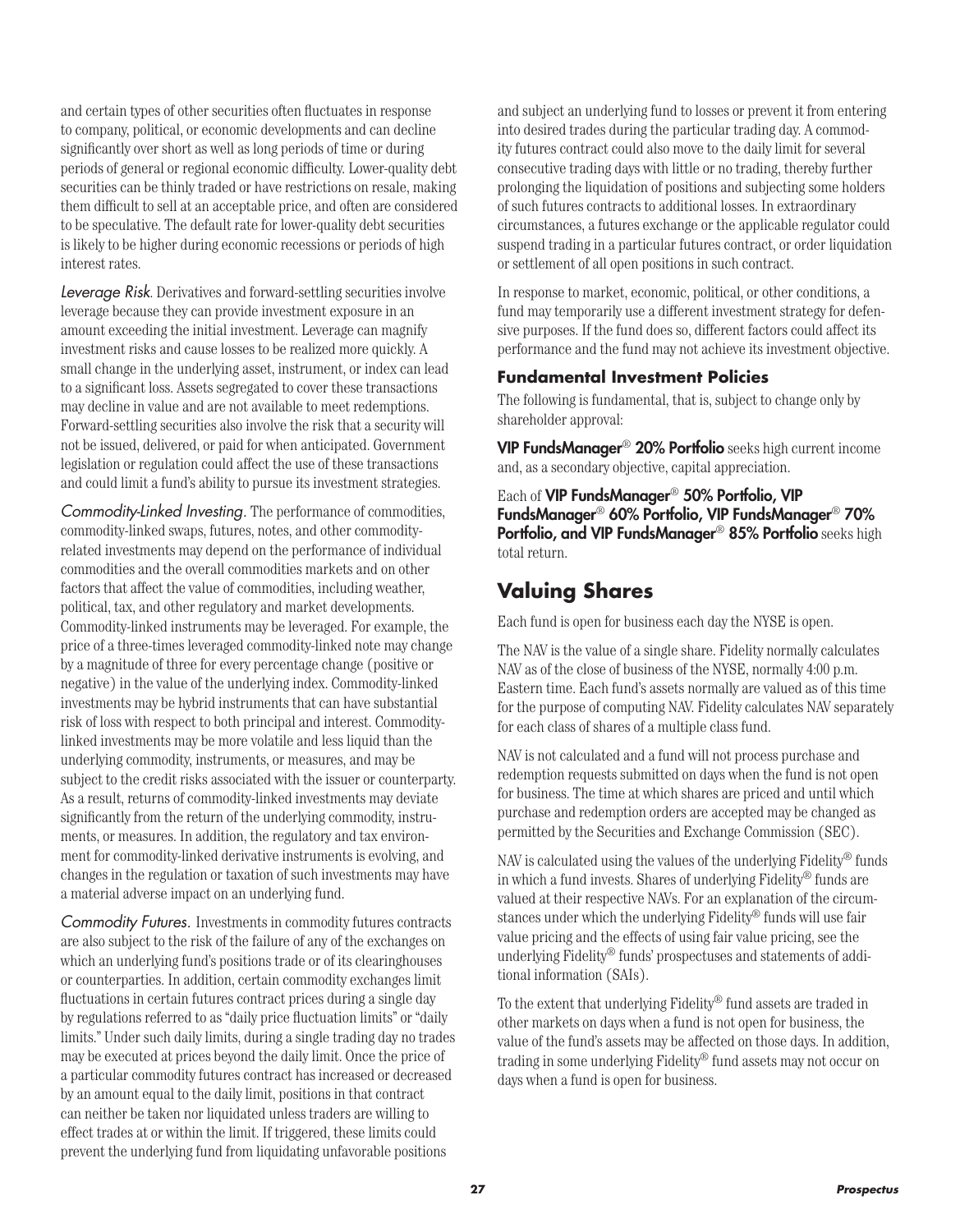# **Shareholder Information**

### **Additional Information about the Purchase and Sale of Shares**

As used in this prospectus, the term "shares" generally refers to the shares offered through this prospectus.

#### **Frequent Purchases and Redemptions**

A fund may reject for any reason, or cancel as permitted or required by law, any purchase orders, including transactions deemed to represent excessive trading, at any time.

Excessive trading of fund shares can harm variable product owners in various ways, including reducing the returns to long-term variable product owners by increasing costs paid by a fund (such as brokerage commissions or spreads paid to dealers who sell money market instruments), disrupting portfolio management strategies, and diluting the value of the shares in cases in which fluctuations in markets are not fully priced into the fund's NAV.

Purchase and redemption transactions submitted to a fund by Permitted Accounts reflect the transactions of multiple variable product owners whose individual transactions are often not disclosed to the fund, making it difficult to determine whether an individual variable product owner is engaging in excessive trading. Excessive trading in Permitted Accounts is likely to go undetected by a fund and may increase costs to the fund and disrupt its portfolio management.

Each fund reserves the right at any time to restrict purchases or impose conditions that are more restrictive on excessive trading than those stated in this prospectus.

#### **Excessive Trading Policy**

The Board of Trustees has adopted policies designed to discourage excessive trading of fund shares. Under these policies, insurance companies will be permitted to apply the fund's excessive trading policy (described below), or their own excessive trading policy if approved by the Adviser. In these cases, the fund will typically not request or receive individual account data but will rely on the insurance company to monitor trading activity in good faith in accordance with its or the fund's policies. Reliance on insurance companies increases the risk that excessive trading may go undetected. For other insurance companies, the fund will monitor trading activity at the Permitted Account level to attempt to identify disruptive trades. The fund may request variable product owner transaction information, as frequently as daily, from any insurance company at any time, and may apply the fund's policy to transactions that exceed thresholds established by the Board of Trustees. The fund may prohibit purchases of fund shares by an insurance company or by some or all of any Permitted Accounts. There is no assurance that the Adviser will request data with sufficient frequency to detect or deter excessive trading in Permitted Accounts effectively.

Under the excessive trading policy, excessive trading activity is measured by the number of roundtrip transactions in a variable product owner's account. A roundtrip transaction occurs when a variable product owner sells fund shares within 30 days of the purchase date. For purposes of the fund's policy, exchanges are treated as a sale and a purchase.

Variable product owners with two or more roundtrip transactions in a single fund within a rolling 90-day period will be blocked from making additional purchases of the fund or limited to trading by U.S. mail for 85 days. Variable product owners with four or more roundtrip transactions across all Fidelity® funds within any rolling 12-month period will be blocked from making additional purchases for at least 85 days or limited to trading by U.S. mail for 12 months across all Fidelity® funds. Any roundtrip within 12 months of the expiration of a multi-fund block or U.S. mail restriction will initiate another multi-fund block or a 12-month U.S. mail restriction. Repeat offenders may be subject to long-term or permanent U.S. mail restrictions on purchases in any account under the variable product owner's control at any time. In addition to enforcing these roundtrip limitations, the fund may in its discretion restrict, reject, or cancel any purchases that, in FMR's opinion, may be disruptive to the management of the fund or otherwise not be in the fund's interests. The administration and effectiveness of these sanctions will in large part depend on the rights, ability, and willingness of insurance companies to impose the sanctions.

The fund's excessive trading policy does not apply to transactions of \$5,000 or less, or transactions which have been demonstrated to the fund to be (i) systematic withdrawal and/or contribution programs, (ii) mandatory retirement distributions, (iii) transactions initiated by a retirement plan sponsor, sponsors of certain other employee benefit plans or qualified fund of fund(s), or (iv) transactions in certain company-owned accounts. A qualified fund of fund(s) must demonstrate that it has an investment strategy coupled with policies designed to control frequent trading that have been determined by the fund's Treasurer to be reasonably effective.

The fund's policies are separate from any insurance company policies and procedures applicable to variable product owner transactions. The variable annuity or variable life insurance product prospectus will contain a description of the insurance company's policies and procedures, if any, with respect to excessive trading. If you purchase or sell fund shares through an insurance company, you may wish to contact the insurance company to determine the policies applicable to your account.

The fund's Treasurer is authorized to suspend the fund's policies during periods of severe market turbulence or national emergency. The fund reserves the right to modify its policies at any time without prior notice.

The fund does not knowingly accommodate frequent purchases and redemptions of fund shares by investors, except to the extent permitted by the policies described above.

As described in "Valuing Shares," the fund also uses fair value pricing to help reduce arbitrage opportunities available to short-term traders. There is no assurance that the fund's excessive trading policy will be effective, or will successfully detect or deter excessive or disruptive trading.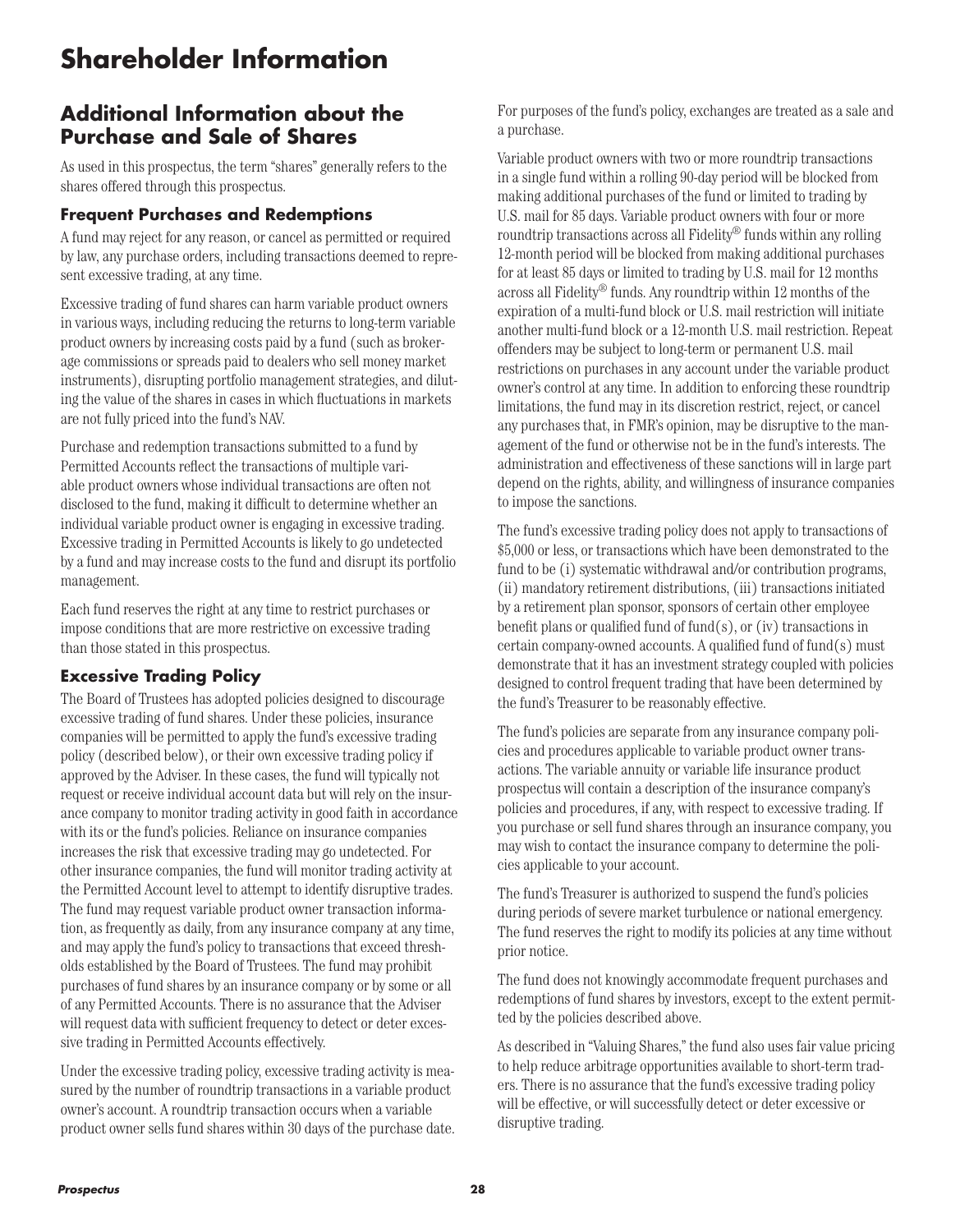#### **Buying Shares Eligibility**

Shares are generally available only to investors residing in the United States.

There is no minimum balance or purchase minimum for fund shares.

Shares of the funds are not eligible for purchase by registered investment companies or business development companies to the extent such acquisition is in reliance on Rule 12d1-4 under the Investment Company Act of 1940.

#### **Price to Buy**

The price to buy one share is its NAV. Shares are sold without a sales charge.

Shares will be bought at the NAV next calculated after an order is received in proper form.

Each fund has authorized certain intermediaries to accept orders to buy shares on its behalf. When authorized intermediaries receive an order in proper form, the order is considered as being placed with the fund, and shares will be bought at the NAV next calculated after the order is received by the authorized intermediary.

Provided a fund receives an order to buy shares in proper form before the close of business, the fund may place an order to buy shares of an underlying Fidelity® fund after the close of business, pursuant to a pre-determined allocation, and receive that day's NAV.

Each fund may stop offering shares completely or may offer shares only on a limited basis, for a period of time or permanently.

Under applicable anti-money laundering rules and other regulations, purchase orders may be suspended, restricted, or canceled and the monies may be withheld.

#### **Selling Shares**

The price to sell one share is its NAV.

Shares will be sold at the NAV next calculated after an order is received in proper form. Normally, redemptions will be processed by the next business day, but it may take up to seven days to pay the redemption proceeds if making immediate payment would adversely affect a fund.

Each fund has authorized certain intermediaries to accept orders to sell shares on its behalf. When authorized intermediaries receive an order in proper form, the order is considered as being placed with the fund, and shares will be sold at the NAV next calculated after the order is received by the authorized intermediary.

Provided a fund receives an order to sell shares in proper form before the close of business, the fund may place an order to sell shares of an underlying Fidelity® fund after the close of business, pursuant to a pre-determined allocation, and receive that day's NAV.

See "Policies Concerning the Redemption of Fund Shares" below for additional redemption information.

Redemptions may be suspended or payment dates postponed when the NYSE is closed (other than weekends or holidays), when trading on the NYSE is restricted, or as permitted by the SEC.

Redemption proceeds may be paid in securities or other property rather than in cash if FMR determines it is in the best interests of a fund.

Under applicable anti-money laundering rules and other regulations, redemption requests may be suspended, restricted, canceled, or processed and the proceeds may be withheld.

Each fund offers its shares to Permitted Accounts that may be affiliated or unaffiliated with FMR and/or each other. Each fund currently does not foresee any disadvantages to variable product owners arising out of the fact that the fund offers its shares to separate accounts of insurance companies that offer variable annuity and variable life insurance products. Nevertheless, the Board of Trustees that oversees each fund intends to monitor events to identify any material irreconcilable conflicts that may possibly arise and to determine what action, if any, should be taken in response.

Variable product owners may be asked to provide additional information in order for Fidelity to verify their identities in accordance with requirements under anti-money laundering regulations. Accounts may be restricted and/or closed, and the monies withheld, pending verification of this information or as otherwise required under these and other federal regulations.

#### Policies Concerning the Redemption of Fund Shares

*If your account is held directly with a fund*, the length of time that a fund typically expects to pay redemption proceeds depends on the method you have elected to receive such proceeds. A fund typically expects to make payment of redemption proceeds by wire, automated clearing house (ACH) or by issuing a check by the next business day following receipt of a redemption order in proper form. Proceeds from the periodic and automatic sale of shares of a Fidelity® money market fund that are used to buy shares of another Fidelity® fund are settled simultaneously.

*If your account is held through an intermediary*, the length of time that a fund typically expects to pay redemption proceeds depends, in part, on the terms of the agreement in place between the intermediary and a fund. For redemption proceeds that are paid either directly to you from a fund or to your intermediary for transmittal to you, a fund typically expects to make payments by wire, by ACH or by issuing a check on the next business day following receipt of a redemption order in proper form from the intermediary by a fund. Redemption orders that are processed through investment professionals that utilize the National Securities Clearing Corporation will generally settle one to three business days following receipt of a redemption order in proper form.

As noted elsewhere, payment of redemption proceeds may take longer than the time a fund typically expects and may take up to seven days from the date of receipt of the redemption order as permitted by applicable law.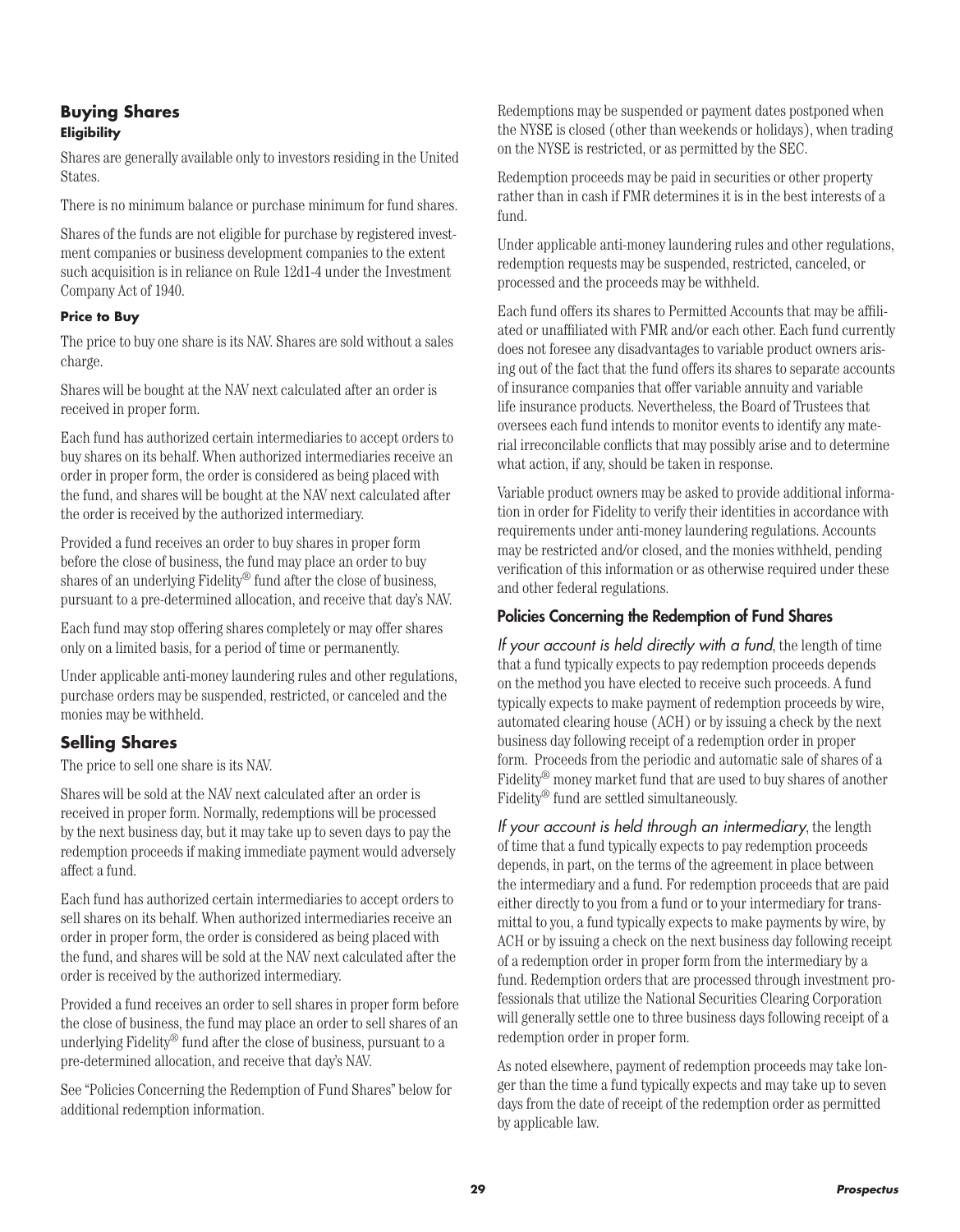#### **Shareholder Information – continued**

**Redemption Methods Available.** Generally a fund expects to pay redemption proceeds in cash. To do so, a fund typically expects to satisfy redemption requests either by using available cash (or cash equivalents) or by selling portfolio securities. On a less regular basis, a fund may also satisfy redemption requests by utilizing one or more of the following sources, if permitted: borrowing from another Fidelity® fund; drawing on an available line or lines of credit from a bank or banks; or using reverse repurchase agreements. These methods may be used during both normal and stressed market conditions.

In addition to paying redemption proceeds in cash, a fund reserves the right to pay part or all of your redemption proceeds in readily marketable securities instead of cash (redemption in-kind). Redemption in-kind proceeds will typically be made by delivering the selected securities to the redeeming shareholder within seven days after the receipt of the redemption order in proper form by a fund.

### **Dividends and Capital Gain Distributions**

Each fund earns dividends, interest, and other income from its investments, and distributes this income (less expenses) to shareholders as dividends. Each fund also realizes capital gains from its investments, and distributes these gains (less any losses) to shareholders as capital gain distributions.

Each fund normally pays dividends in February and December, and capital gain distributions in February. Each fund also normally pays capital gain distributions in December, if necessary, to ensure that each fund is not subject to a fund-level excise tax.

Any dividends and capital gain distributions will be automatically reinvested in additional shares.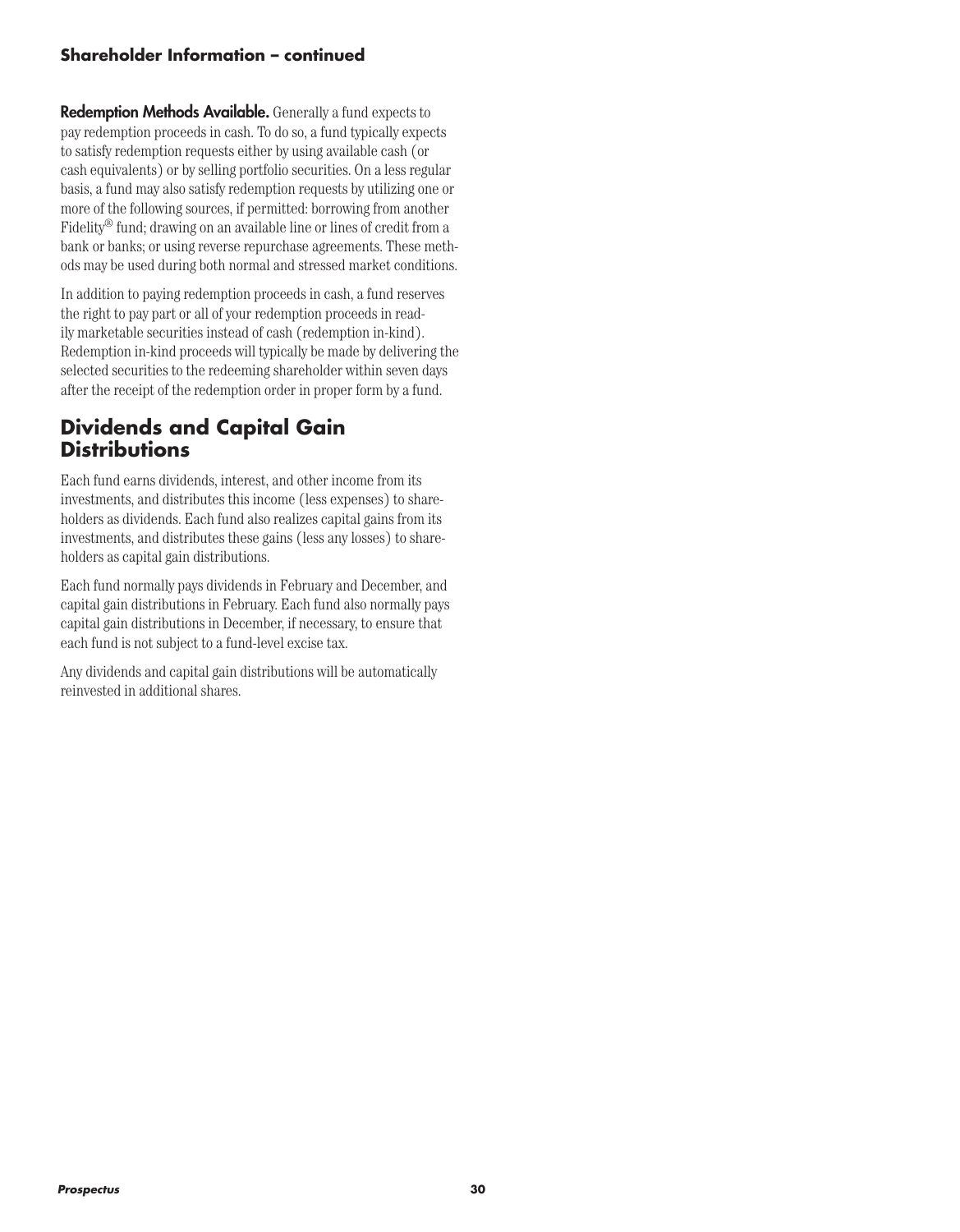# **Fund Services**

# **Fund Management**

Each fund is a mutual fund, an investment that pools shareholders' money and invests it toward a specified goal.

### **Adviser**

FMR. The Adviser is each fund's manager. The address of the Adviser is 245 Summer Street, Boston, Massachusetts 02210.

As of December 31, 2021, the Adviser had approximately \$3.6 trillion in discretionary assets under management, and approximately \$4.5 trillion when combined with all of its affiliates' assets under management.

As the manager, the Adviser administers the asset allocation program for each fund and is responsible for handling the business affairs for each fund.

### **Portfolio Manager(s)**

Avishek Hazrachoudhury is co-manager of each fund, which he has managed since July 2019. He also manages other funds. Since joining Fidelity Investments in 2013, Mr. Hazrachoudhury has worked as a quantitative analyst and portfolio manager.

Geoff Stein is co-manager of each fund, which he has managed since July 2017. He also manages other funds. Since joining Fidelity Investments in 1994, Mr. Stein has worked as director of the Portfolio Analysis Group, director of Portfolio Strategy for Strategic Advisers LLC, and portfolio manager.

The statement of additional information (SAI) provides additional information about the compensation of, any other accounts managed by, and any fund shares held by the portfolio manager(s).

From time to time a manager, analyst, or other Fidelity employee may express views regarding a particular company, security, industry, or market sector. The views expressed by any such person are the views of only that individual as of the time expressed and do not necessarily represent the views of Fidelity or any other person in the Fidelity organization. Any such views are subject to change at any time based upon market or other conditions and Fidelity disclaims any responsibility to update such views. These views may not be relied on as investment advice and, because investment decisions for a Fidelity® fund are based on numerous factors, may not be relied on as an indication of trading intent on behalf of any Fidelity® fund.

### **Advisory Fee(s)**

Each fund pays a management fee to the Adviser. The management fee is calculated and paid to the Adviser every month.

The Adviser is responsible for the payment of all other expenses of each fund with limited exceptions.

For the fiscal year ended December 31, 2021, each fund paid a management fee of 0.20% of the fund's average net assets, after waiver and/or reimbursement.

Each fund's annual management fee rate is 0.25% of its average net assets.

The Adviser has contractually agreed to waive 0.05% of its management fee until April 30, 2023.

The basis for the Board of Trustees approving the management contract for each fund is available in each fund's annual report for the fiscal period ended December 31, 2021.

From time to time, the Adviser or its affiliates may agree to reimburse or waive certain fund expenses while retaining the ability to be repaid if expenses fall below the specified limit prior to the end of the fiscal year.

Reimbursement or waiver arrangements can decrease expenses and boost performance.

# **Fund Distribution**

Each fund is composed of multiple classes of shares. All classes of a fund have a common investment objective and investment portfolio.

FDC distributes each class's shares.

Intermediaries may receive from the Adviser, FDC, and/or their affiliates compensation for their services intended to result in the sale of class shares. This compensation may take the form of:

- Distribution and/or service (12b-1) fees.
- Payments for additional distribution-related activities and/or shareholder services.
- Payments for educational seminars and training, including seminars sponsored by Fidelity, or by an intermediary.

These payments are described in more detail in this section and in the SAI.

#### Distribution and Service Plan(s)

Service Class of each fund has adopted a Distribution and Service Plan pursuant to Rule 12b-1 under the Investment Company Act of 1940 (1940 Act). Under the plan, Service Class of each fund is authorized to pay FDC a 12b-1 (service) fee as compensation for providing support services that benefit variable product owners. Service Class of each fund may pay this 12b-1 (service) fee at an annual rate of 0.25% of its average net assets, or such lesser amount as the Trustees may determine from time to time. Service Class of each fund currently pays FDC a 12b-1 (service) fee at an annual rate of 0.10% of its average net assets throughout the month. Service Class's 12b-1 (service) fee rate for each fund may be increased only when the Trustees believe that it is in the best interests of variable product owners to do so.

Service Class 2 of each fund has adopted a Distribution and Service Plan pursuant to Rule 12b-1 under the 1940 Act. Under the plan, Service Class 2 of each fund is authorized to pay FDC a 12b-1 (service) fee as compensation for providing support services that benefit variable product owners. Service Class 2 of each fund currently pays FDC a 12b-1 (service) fee at an annual rate of 0.25% of its average net assets throughout the month.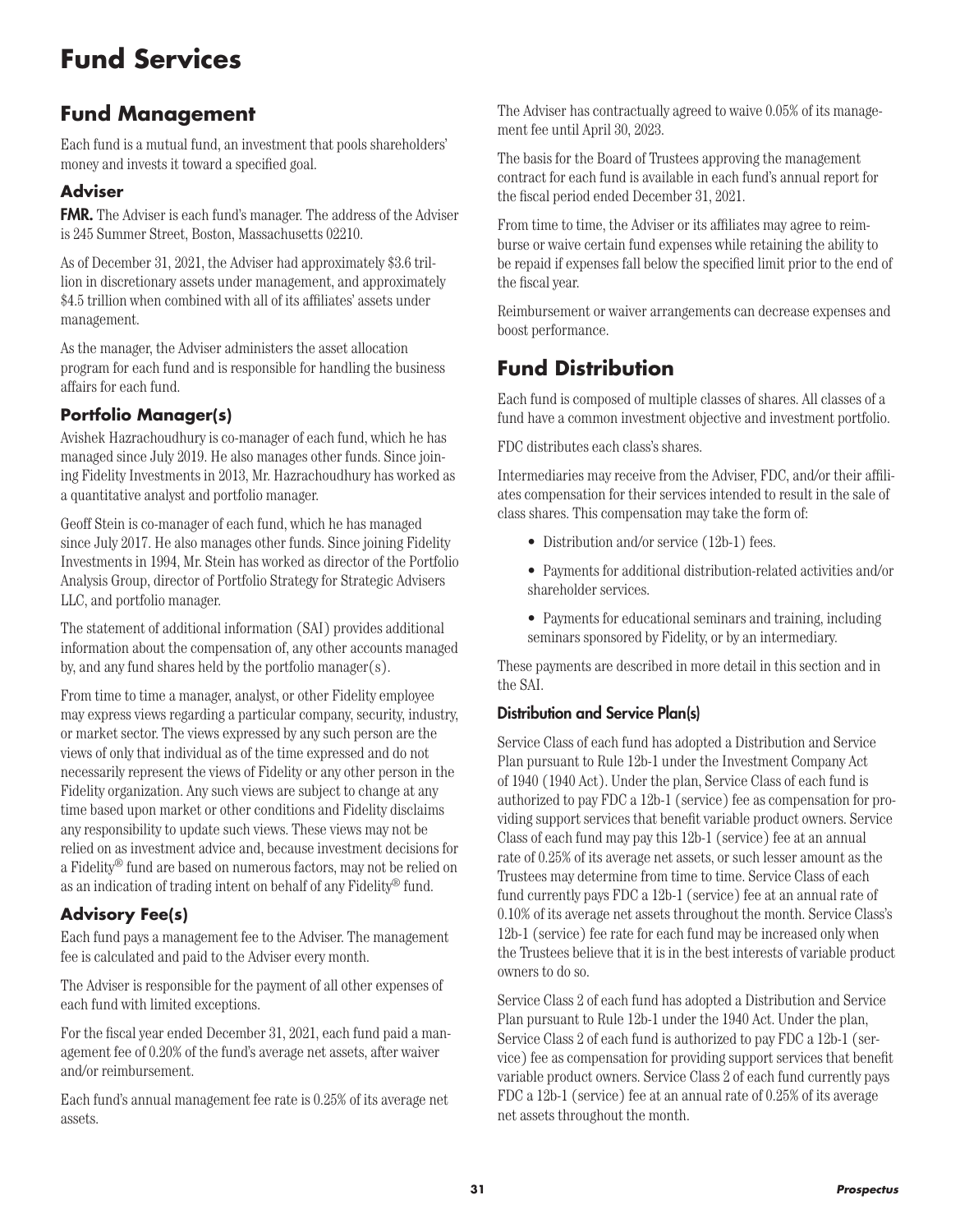#### **Fund Services – continued**

FDC may reallow up to the full amount of these 12b-1 (service) fees to intermediaries, including its affiliates, for providing support services that benefit variable product owners.

Any fees paid out of a class's assets on an ongoing basis pursuant to a Distribution and Service Plan will increase the cost of a shareholder's investment and may cost a shareholder more than paying other types of sales charges.

In addition, each Service Class and Service Class 2 plan specifically recognizes that the Adviser may make payments from its management fee revenues, past profits, or other resources to FDC for expenses incurred in connection with providing services intended to result in the sale of Service Class and Service Class 2 shares and/ or support services that benefit variable product owners, including payments of significant amounts made to intermediaries that provide those services. Currently, the Board of Trustees of each fund has authorized such payments for Service Class and Service Class 2. Variable product owners should speak with their investment professionals to learn more about any payments their firms may receive from the Adviser, FDC, and/or their affiliates, as well as fees and/or commissions the investment professional charges. Variable product owners should also consult disclosures made by their investment professionals at the time of purchase.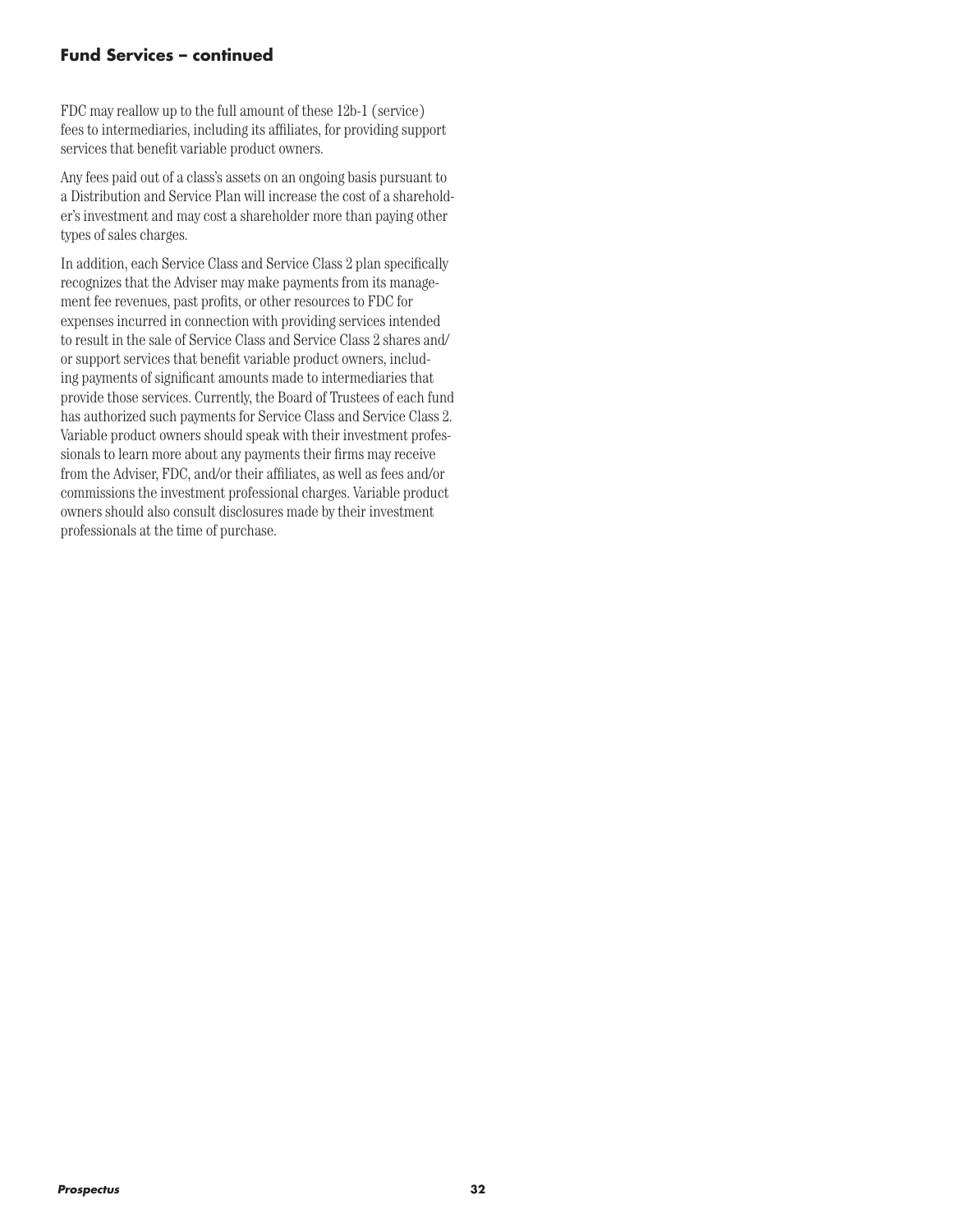# **Appendix**

# **Financial Highlights**

Financial Highlights are intended to help you understand the financial history of fund shares for the past 5 years (or, if shorter, the period of operations). Certain information reflects financial results for a single share. The total returns in the table represent the rate that an investor would have earned (or lost) on an

investment in shares (assuming reinvestment of all dividends and distributions). The annual information has been audited by PricewaterhouseCoopers LLP, independent registered public accounting firm, whose report, along with fund financial statements, is included in the annual report. Annual reports are available for free upon request.

| <b>VIP FundsManager 20% Portfolio Service Class</b> |                    |                     |         |         |         |
|-----------------------------------------------------|--------------------|---------------------|---------|---------|---------|
| Years ended December 31,                            | 2021               | 2020                | 2019    | 2018    | 2017    |
| Selected Per-Share Data                             |                    |                     |         |         |         |
|                                                     | \$11.89            | \$11.19             | \$10.75 | \$11.63 | \$11.04 |
|                                                     |                    |                     |         |         |         |
|                                                     | .14                | .13                 | .22     | .21     | .16     |
|                                                     | .30                | .77                 | .86     | (.40)   | .65     |
|                                                     | .44                | .90                 | 1.08    | (.19)   | .81     |
|                                                     | (.13)              | (.13)               | (21)    | (.21)   | (.15)   |
|                                                     | (.03)              | (.07)               | (.43)   | (.48)   | (.07)   |
| Total distributions.                                | $(.15)^{B}$        | (.20)               | (.64)   | (.69)   | (.22)   |
|                                                     | \$12.18            | \$11.89             | \$11.19 | \$10.75 | \$11.63 |
| Total Return <sup>C,D</sup> .                       | 3.74%              | 8.11%               | 10.39%  | (1.67)% | 7.33%   |
|                                                     |                    |                     |         |         |         |
| Expenses before reductions.                         | .35%               | .35%                | .35%    | .35%    | .35%    |
|                                                     | .20%               | .20%                | .20%    | .20%    | .20%    |
|                                                     | .20%               | .20%                | .20%    | .20%    | .20%    |
|                                                     | 1.12%              | 1.17%               | 2.01%   | 1.87%   | 1.41%   |
| <b>Supplemental Data</b>                            |                    |                     |         |         |         |
|                                                     | 63                 | 61                  | 57      | 55      | 59      |
|                                                     | $45%$ <sup>H</sup> | $32\%$ <sup>H</sup> | 33%     | 47%     | 61%     |

A Calculated based on average shares outstanding during the period.

B Total distributions per share do not sum due to rounding.

- <sup>C</sup> Total returns do not reflect charges attributable to your insurance company's separate account. Inclusion of these charges would reduce the total returns shown.
- $D$  Total returns would have been lower if certain expenses had not been reduced during the applicable periods shown.
- E Fees and expenses of any underlying mutual funds or exchange-traded funds (ETFs) are not included in the Fund's expense ratio. The Fund indirectly bears its proportionate share of these expenses. For additional expense information related to investments in Fidelity Central Funds, please refer to the "Investments in Fidelity Central Funds" note found in the Notes to Financial Statements section of the most recent Annual or Semi-Annual report.
- Expense ratios reflect operating expenses of the class. Expenses before reductions do not reflect amounts reimbursed, waived, or reduced through arrangements with the investment adviser, brokerage services, or other offset arrangements, if applicable, and do not represent the amount paid by the class during periods when reimbursements, waivers or reductions occur.
- $^6$  Amount does not include the portfolio activity of any underlying mutual funds or exchange-traded funds (ETFs).
- <sup>H</sup> Portfolio turnover rate excludes securities received or delivered in-kind.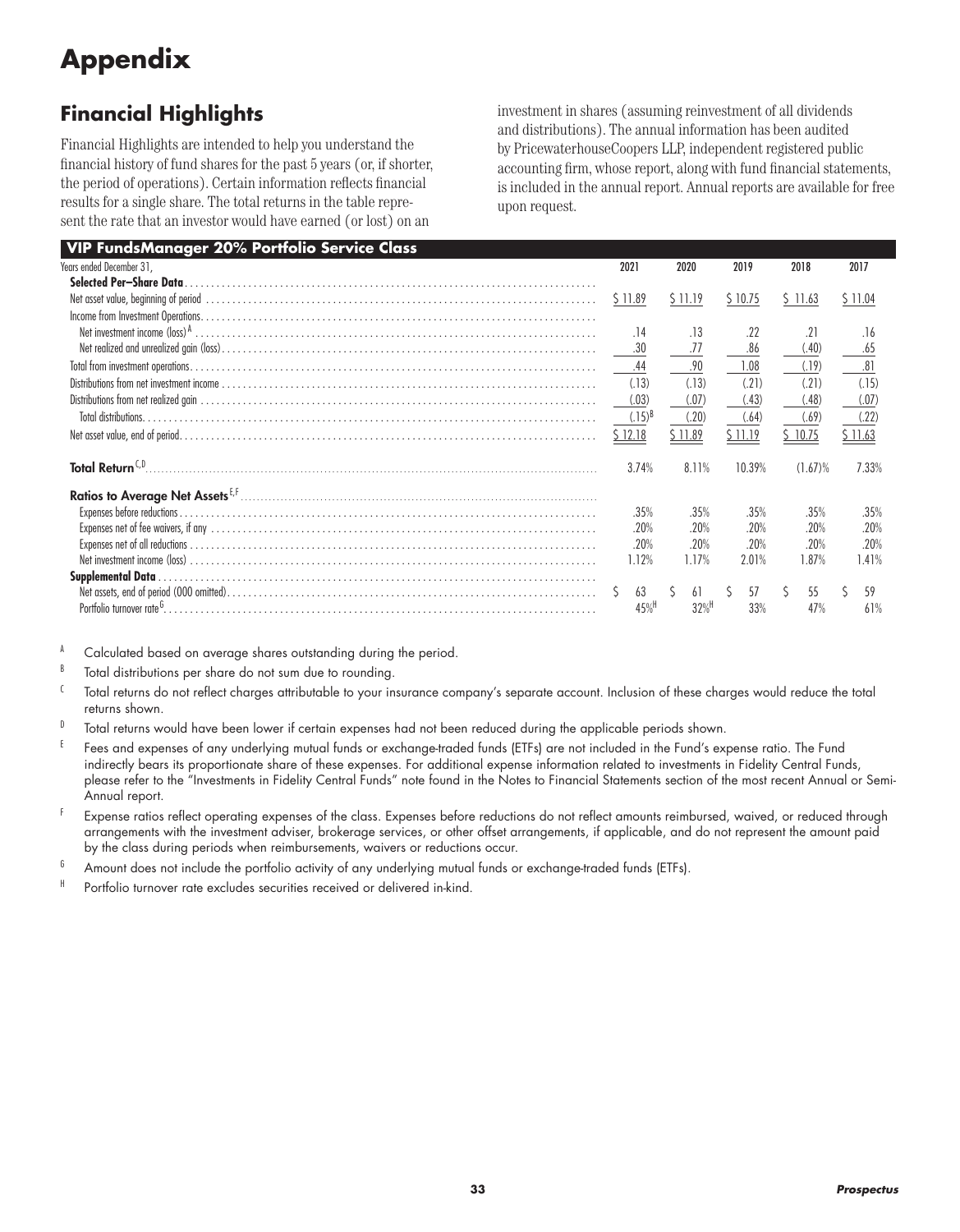#### **Appendix – continued**

| VIP FundsManager 20% Portfolio Service Class 2 |                    |                     |         |            |         |
|------------------------------------------------|--------------------|---------------------|---------|------------|---------|
| Years ended December 31,                       | 2021               | 2020                | 2019    | 2018       | 2017    |
| Selected Per-Share Data                        |                    |                     |         |            |         |
|                                                | Ŝ.<br>11.86        | \$11.16             | \$10.72 | \$11.60    | \$11.01 |
|                                                |                    |                     |         |            |         |
|                                                | .12                | .12                 | .20     | .19        | .14     |
|                                                | .30                | .77                 | .87     | (.40)      | .65     |
|                                                | .42                | .89                 | 1.07    | (.21)      | .79     |
|                                                | (11)               | (11)                | (.20)   | (.19)      | (.13)   |
|                                                | (.03)              | (.07)               | (.43)   | (.48)      | (.07)   |
| Total distributions                            | (.14)              | $(.19)^{B}$         | (.63)   | (.67)      | (.20)   |
|                                                | 12.14              | \$11.86             | \$11.16 | \$10.72    | \$11.60 |
| Total Return <sup>C,D</sup>                    | 3.52%              | 7.97%               | 10.26%  | $(1.82)\%$ | 7.19%   |
|                                                |                    |                     |         |            |         |
|                                                | .50%               | .50%                | .50%    | .50%       | .50%    |
|                                                | .35%               | .35%                | .35%    | .35%       | .35%    |
|                                                | .35%               | .35%                | .35%    | .35%       | .35%    |
|                                                | .97%               | 1.02%               | 1.86%   | 1.72%      | 1.26%   |
| <b>Supplemental Data.</b>                      |                    |                     |         |            |         |
|                                                | \$10.257           | \$9,323             | \$8,978 | \$8,286    | \$8,188 |
|                                                | $45%$ <sup>H</sup> | $32\%$ <sup>H</sup> | 33%     | 47%        | 61%     |

- $B$  Total distributions per share do not sum due to rounding.
- <sup>C</sup> Total returns do not reflect charges attributable to your insurance company's separate account. Inclusion of these charges would reduce the total returns shown.
- D Total returns would have been lower if certain expenses had not been reduced during the applicable periods shown.
- E Fees and expenses of any underlying mutual funds or exchange-traded funds (ETFs) are not included in the Fund's expense ratio. The Fund indirectly bears its proportionate share of these expenses. For additional expense information related to investments in Fidelity Central Funds, please refer to the "Investments in Fidelity Central Funds" note found in the Notes to Financial Statements section of the most recent Annual or Semi-Annual report.
- <sup>F</sup> Expense ratios reflect operating expenses of the class. Expenses before reductions do not reflect amounts reimbursed, waived, or reduced through arrangements with the investment adviser, brokerage services, or other offset arrangements, if applicable, and do not represent the amount paid by the class during periods when reimbursements, waivers or reductions occur.
- $6$  Amount does not include the portfolio activity of any underlying mutual funds or exchange-traded funds (ETFs).
- H Portfolio turnover rate excludes securities received or delivered in-kind.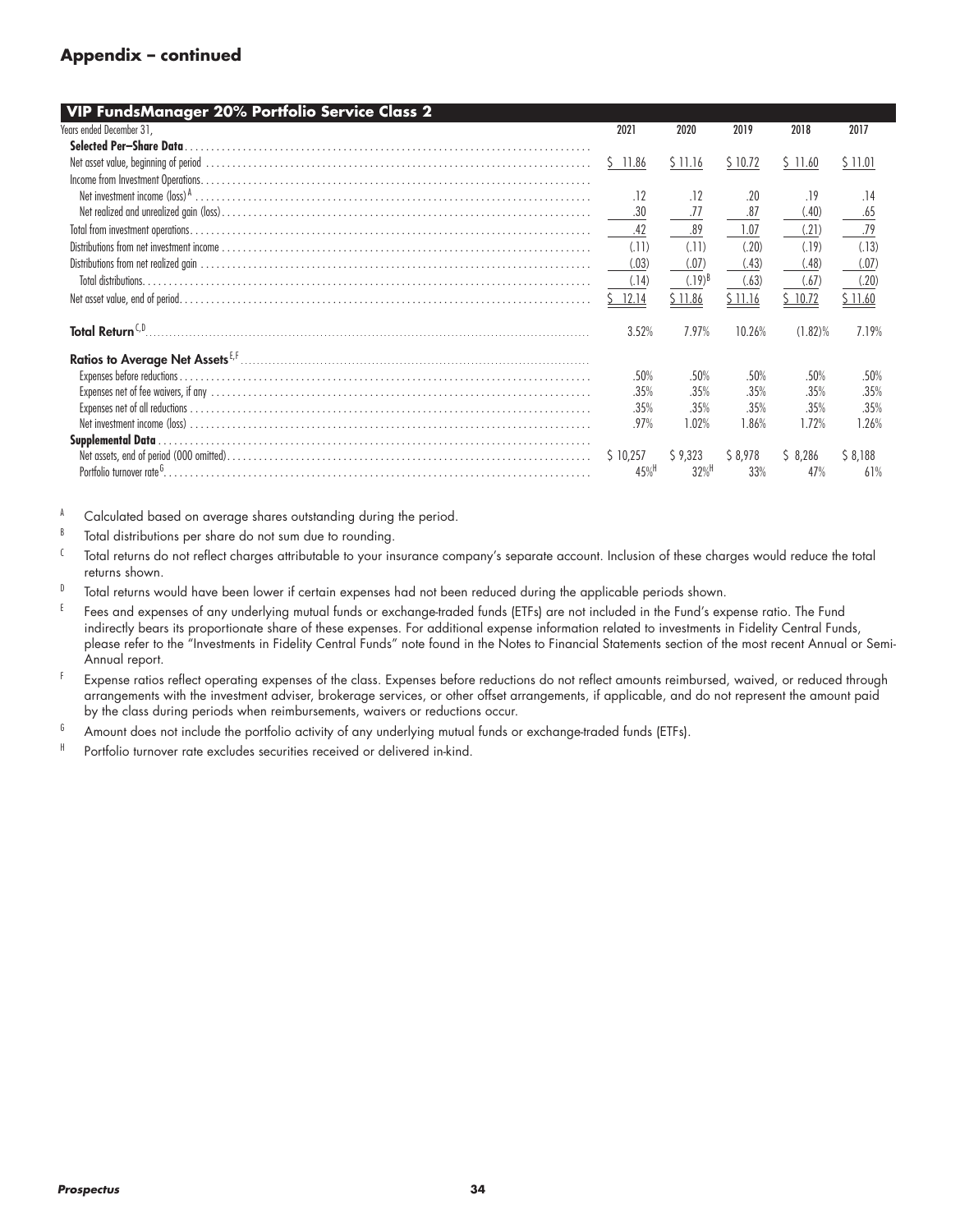| <b>VIP FundsManager 50% Portfolio Service Class</b> |                    |          |                    |              |            |         |                      |
|-----------------------------------------------------|--------------------|----------|--------------------|--------------|------------|---------|----------------------|
| Years ended December 31,                            | 2021               | 2020     |                    | 2019         | 2018       | 2017    |                      |
| Selected Per-Share Data                             |                    |          |                    |              |            |         |                      |
|                                                     | \$13.57            | \$12.28  |                    | \$ 11.68     | \$13.53    | \$12.03 |                      |
|                                                     |                    |          |                    |              |            |         |                      |
|                                                     | .15                | .14      |                    | .20          | .19        |         | .16                  |
|                                                     | 1.19               | 1.55     |                    | 1.76         | (.86)      |         | 1.58                 |
|                                                     | 1.34               | 1.69     |                    | 1.96         | (.67)      |         | 1.74                 |
|                                                     | (.16)              | (.14)    |                    | (.20)        | (.18)      |         | (.15)                |
|                                                     | (.24)              | (.26)    |                    | (1.15)       | (1.00)     |         | (.08)                |
| Total distributions                                 | (.40)              | (.40)    |                    | $(1.36)^{B}$ | (1.18)     |         | $(.24)$ <sup>[</sup> |
|                                                     | \$14.51            | \$13.57  |                    | \$12.28      | \$11.68    | \$13.53 |                      |
| Total Return <sup>C,D</sup>                         | 10.01%             | 14.06%   |                    | 17.89%       | $(5.28)\%$ |         | 14.45%               |
|                                                     |                    |          |                    |              |            |         |                      |
|                                                     | .35%               | .35%     |                    | .35%         | .35%       |         | .35%                 |
|                                                     | .20%               | .20%     |                    | .20%         | .20%       |         | .20%                 |
|                                                     | .20%               | .20%     |                    | .20%         | .20%       |         | .20%                 |
|                                                     | 1.10%              | 1.12%    |                    | 1.68%        | 1.52%      |         | 1.21%                |
|                                                     |                    |          |                    |              |            |         |                      |
|                                                     | 69                 | Ś.<br>64 |                    | 58           | 55         |         | 64                   |
|                                                     | $51%$ <sup>H</sup> |          | $24%$ <sup>H</sup> | 25%          | 80%        |         | 47%                  |

- $B$  Total distributions per share do not sum due to rounding.
- <sup>C</sup> Total returns do not reflect charges attributable to your insurance company's separate account. Inclusion of these charges would reduce the total returns shown.
- D Total returns would have been lower if certain expenses had not been reduced during the applicable periods shown.
- E Fees and expenses of any underlying mutual funds or exchange-traded funds (ETFs) are not included in the Fund's expense ratio. The Fund indirectly bears its proportionate share of these expenses. For additional expense information related to investments in Fidelity Central Funds, please refer to the "Investments in Fidelity Central Funds" note found in the Notes to Financial Statements section of the most recent Annual or Semi-Annual report.
- <sup>F</sup> Expense ratios reflect operating expenses of the class. Expenses before reductions do not reflect amounts reimbursed, waived, or reduced through arrangements with the investment adviser, brokerage services, or other offset arrangements, if applicable, and do not represent the amount paid by the class during periods when reimbursements, waivers or reductions occur.
- $6$  Amount does not include the portfolio activity of any underlying mutual funds or exchange-traded funds (ETFs).
- H Portfolio turnover rate excludes securities received or delivered in-kind.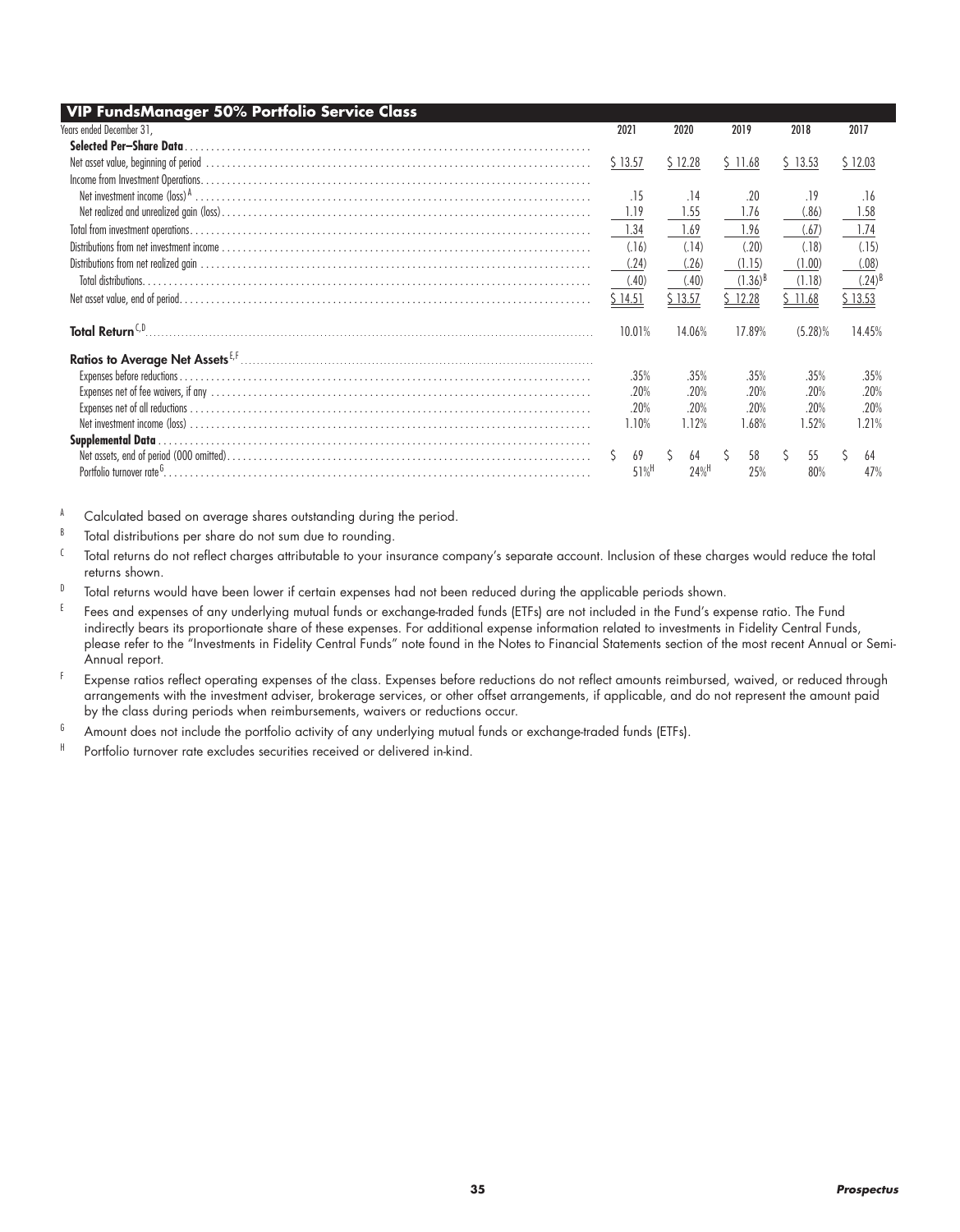#### **Appendix – continued**

| 2021        | 2020                                                                                     | 2019                                                                                                | 2018                                                                          | 2017                                                                                  |
|-------------|------------------------------------------------------------------------------------------|-----------------------------------------------------------------------------------------------------|-------------------------------------------------------------------------------|---------------------------------------------------------------------------------------|
|             |                                                                                          |                                                                                                     |                                                                               |                                                                                       |
| 13.51<br>S. | 12.23                                                                                    | 11.64<br>ς                                                                                          | ς<br>13.48                                                                    | 11.99<br>5                                                                            |
|             |                                                                                          |                                                                                                     |                                                                               |                                                                                       |
| .13         | .12                                                                                      | .18                                                                                                 | .17                                                                           | .14                                                                                   |
| 1.18        | 1.55                                                                                     | 1.75                                                                                                | (.85)                                                                         | 1.57                                                                                  |
|             |                                                                                          |                                                                                                     |                                                                               | 1.71                                                                                  |
|             |                                                                                          | (.19)                                                                                               |                                                                               | (.13)                                                                                 |
|             |                                                                                          |                                                                                                     |                                                                               | (.08)                                                                                 |
|             |                                                                                          |                                                                                                     |                                                                               | (.22)                                                                                 |
| 14.45       | 13.51                                                                                    | 12.23                                                                                               | 11.64                                                                         | 13.48                                                                                 |
| 9.88%       | 13.89%                                                                                   | 17.69%                                                                                              | $(5.38)\%$                                                                    | 14.24%                                                                                |
|             |                                                                                          |                                                                                                     |                                                                               |                                                                                       |
|             |                                                                                          |                                                                                                     |                                                                               |                                                                                       |
|             |                                                                                          |                                                                                                     |                                                                               | .50%                                                                                  |
|             |                                                                                          |                                                                                                     |                                                                               | .35%                                                                                  |
|             |                                                                                          |                                                                                                     |                                                                               | .35%                                                                                  |
|             |                                                                                          |                                                                                                     |                                                                               | 1.06%                                                                                 |
|             |                                                                                          |                                                                                                     |                                                                               |                                                                                       |
|             |                                                                                          |                                                                                                     |                                                                               | \$100.867                                                                             |
|             |                                                                                          |                                                                                                     |                                                                               | 47%                                                                                   |
|             | 1.31<br>(.14)<br>(.24)<br>$(.37)^{B}$<br>.50%<br>.35%<br>.35%<br>.95%<br>\$94,708<br>51% | 1.67<br>(.13)<br>(.26)<br>(.39)<br>.50%<br>.35%<br>.35%<br>.97%<br>\$114.211<br>$24\%$ <sup>H</sup> | 1.93<br>(1.15)<br>(1.34)<br>.50%<br>.35%<br>.35%<br>1.53%<br>\$103.031<br>25% | (.68)<br>(.16)<br>(1.00)<br>(1.16)<br>.50%<br>.35%<br>.35%<br>1.37%<br>590.234<br>80% |

- $B$  Total distributions per share do not sum due to rounding.
- <sup>C</sup> Total returns do not reflect charges attributable to your insurance company's separate account. Inclusion of these charges would reduce the total returns shown.
- D Total returns would have been lower if certain expenses had not been reduced during the applicable periods shown.
- E Fees and expenses of any underlying mutual funds or exchange-traded funds (ETFs) are not included in the Fund's expense ratio. The Fund indirectly bears its proportionate share of these expenses. For additional expense information related to investments in Fidelity Central Funds, please refer to the "Investments in Fidelity Central Funds" note found in the Notes to Financial Statements section of the most recent Annual or Semi-Annual report.
- <sup>F</sup> Expense ratios reflect operating expenses of the class. Expenses before reductions do not reflect amounts reimbursed, waived, or reduced through arrangements with the investment adviser, brokerage services, or other offset arrangements, if applicable, and do not represent the amount paid by the class during periods when reimbursements, waivers or reductions occur.
- $6$  Amount does not include the portfolio activity of any underlying mutual funds or exchange-traded funds (ETFs).
- H Portfolio turnover rate excludes securities received or delivered in-kind.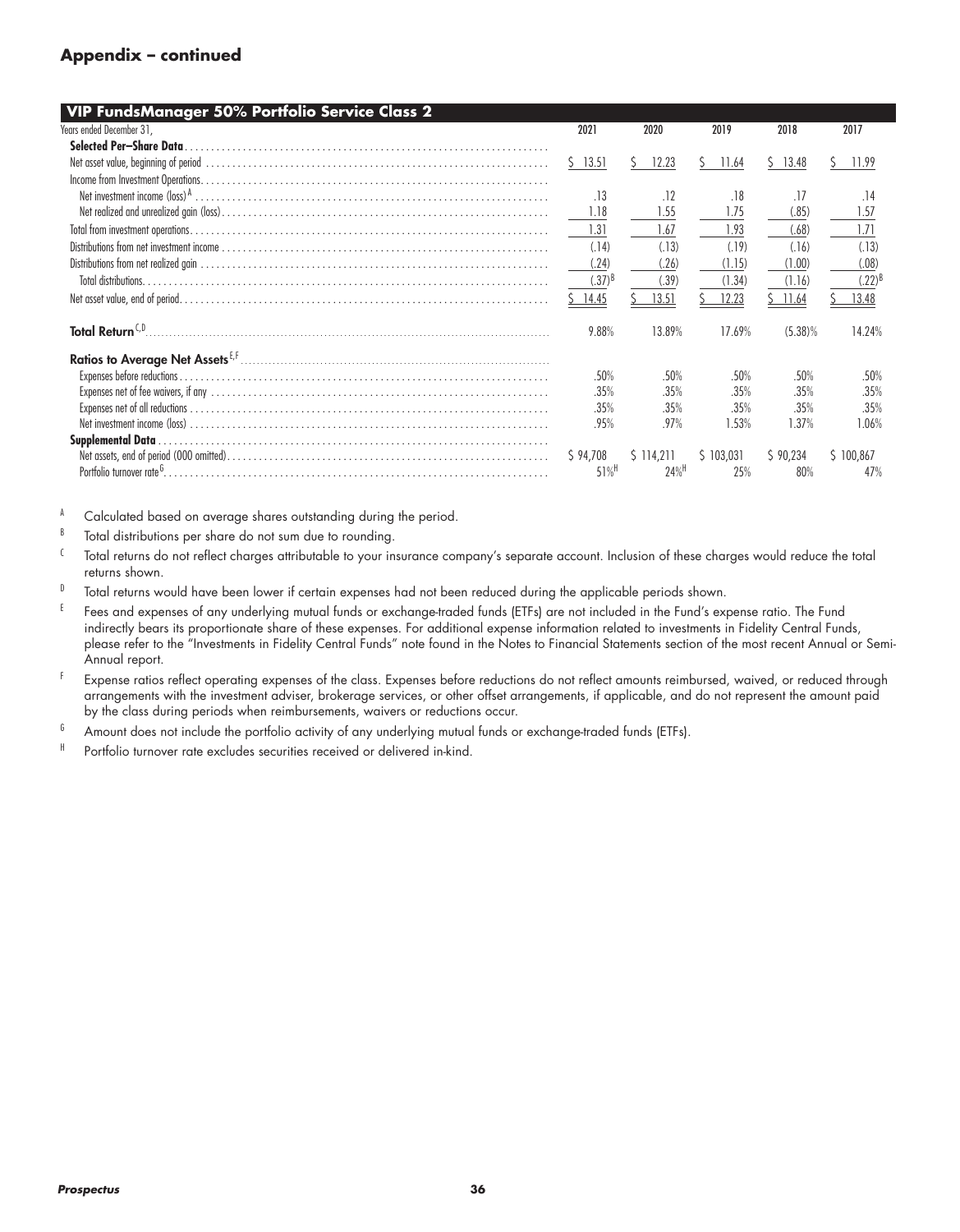| VIP FundsManager 60% Portfolio Service Class |                    |            |         |              |           |
|----------------------------------------------|--------------------|------------|---------|--------------|-----------|
| Years ended December 31,                     | 2021               | 2020       | 2019    | 2018         | 2017      |
| Selected Per-Share Data                      |                    |            |         |              |           |
|                                              | \$11.35            | 10.20<br>S | \$10.22 | \$12.50      | \$11.03   |
|                                              |                    |            |         |              |           |
|                                              | .13                | .11        | .16     | .16          | .13       |
|                                              | 1.25               | 1.40       | 1.71    | (.87)        | 1.73      |
|                                              | 1.38               | 1.51       | 1.87    | (71)         | 1.86      |
|                                              | (.14)              | (11)       | (.15)   | (.14)        | (.13)     |
|                                              | (.20)              | (.25)      | (1.74)  | (1.42)       | (.25)     |
|                                              | $(.33)^{5}$        | (.36)      | (1.89)  | $(1.57)^{B}$ | $(.39)^8$ |
|                                              | \$12.40            | 11.35      | 10.20   | \$10.22      | \$12.50   |
|                                              | 12.34%             | 15.12%     | 20.49%  | $(6.44)\%$   | 16.99%    |
|                                              |                    |            |         |              |           |
|                                              | .35%               | .35%       | .35%    | .35%         | .35%      |
|                                              | .20%               | .20%       | .20%    | .20%         | .20%      |
|                                              | .20%               | .20%       | .20%    | .20%         | .20%      |
|                                              | 1.08%              | 1.06%      | 1.61%   | 1.40%        | 1.11%     |
|                                              |                    |            |         |              |           |
|                                              | \$58,353           | \$28,621   | 59,951  | 50<br>S.     | 61        |
|                                              | $54%$ <sup>H</sup> | 22%        | 33%     | 91%          | 47%       |

- B Total distributions per share do not sum due to rounding.
- <sup>C</sup> Total returns do not reflect charges attributable to your insurance company's separate account. Inclusion of these charges would reduce the total returns shown.
- D Total returns would have been lower if certain expenses had not been reduced during the applicable periods shown.
- E Fees and expenses of any underlying mutual funds or exchange-traded funds (ETFs) are not included in the Fund's expense ratio. The Fund indirectly bears its proportionate share of these expenses. For additional expense information related to investments in Fidelity Central Funds, please refer to the "Investments in Fidelity Central Funds" note found in the Notes to Financial Statements section of the most recent Annual or Semi-Annual report.
- <sup>F</sup> Expense ratios reflect operating expenses of the class. Expenses before reductions do not reflect amounts reimbursed, waived, or reduced through arrangements with the investment adviser, brokerage services, or other offset arrangements, if applicable, and do not represent the amount paid by the class during periods when reimbursements, waivers or reductions occur.
- $6$  Amount does not include the portfolio activity of any underlying mutual funds or exchange-traded funds (ETFs).
- H Portfolio turnover rate excludes securities received or delivered in-kind.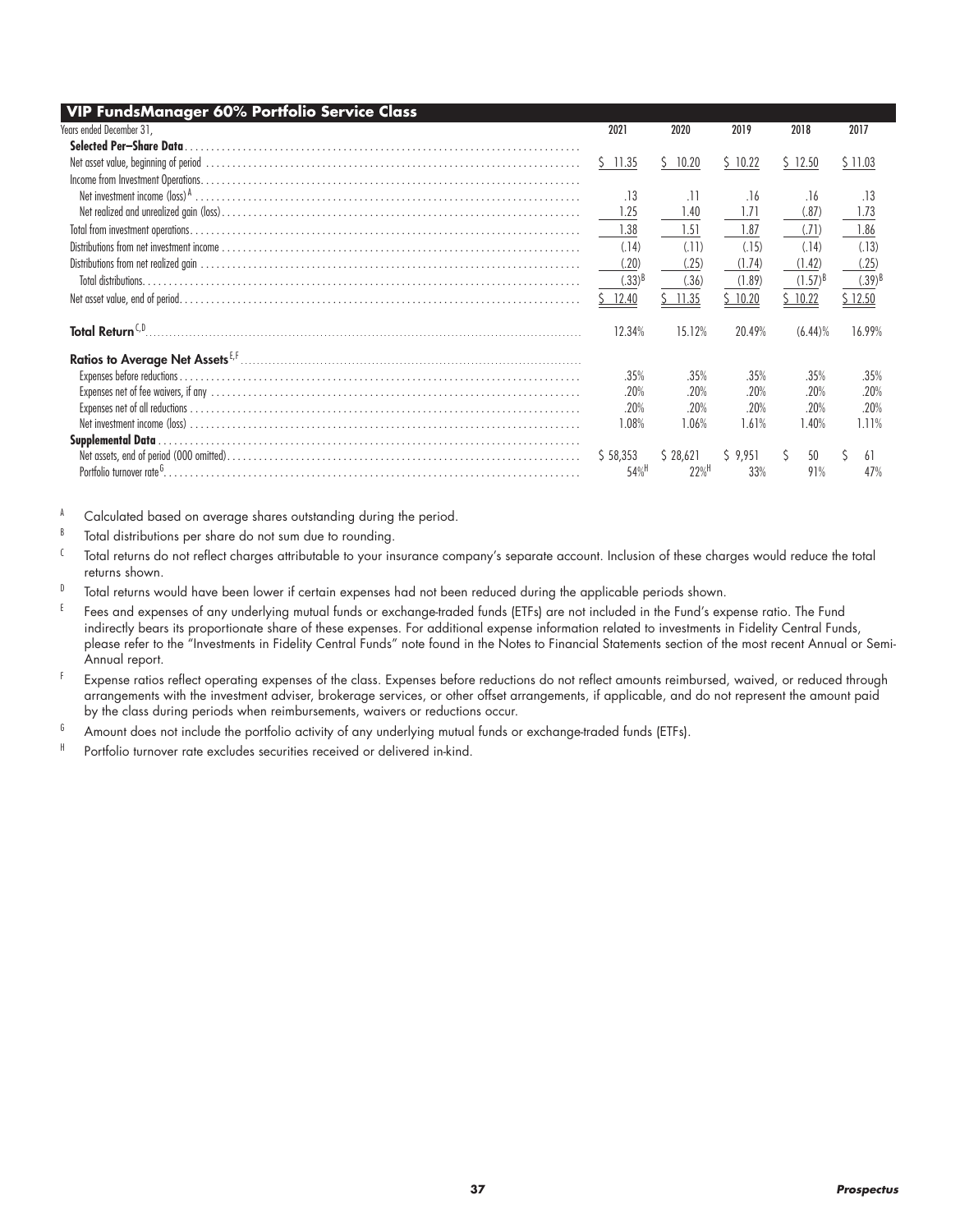#### **Appendix – continued**

| VIP FundsManager 60% Portfolio Service Class 2 |                  |                    |             |            |               |
|------------------------------------------------|------------------|--------------------|-------------|------------|---------------|
| Years ended December 31,                       | 2021             | 2020               | 2019        | 2018       | 2017          |
| Selected Per-Share Data                        |                  |                    |             |            |               |
|                                                | 11.31<br>S       | 10.17<br>S.        | 10.20<br>S. | 12.47<br>S | 11.01<br>S    |
|                                                |                  |                    |             |            |               |
|                                                | .11              | .09                | .14         | .14        | .11           |
|                                                | 1.25             | 1.39               | 1.71        | (.86)      | 1.72          |
|                                                | 1.36             | 1.48               | 1.85        | (.72)      | 1.83          |
|                                                | (.12)            | (.09)              | (.14)       | (.13)      | (.12)         |
|                                                | (.20)            | (.25)              | (1.74)      | (1.42)     | (.25)         |
| Total distributions                            | $(.31)^{B}$      | (.34)              | (1.88)      | (1.55)     | (.37)         |
|                                                | 12.36            | 11.31              | 10.17       | 10.20      | 12.47         |
|                                                |                  |                    |             |            |               |
|                                                | 12.21%           | 14.92%             | 20.25%      | $(6.51)\%$ | 16.76%        |
|                                                |                  |                    |             |            |               |
|                                                |                  |                    |             |            |               |
|                                                | .50%             | .50%               | .50%        | .50%       | .50%          |
|                                                | .35%             | .35%               | .35%        | .35%       | .35%          |
|                                                | .35%             | .35%               | .35%        | .35%       | .35%          |
|                                                | .93%             | .91%               | 1.46%       | 1.25%      | .96%          |
|                                                |                  |                    |             |            |               |
|                                                | \$640,658        | \$656,402          | \$594,140   | \$533,024  | \$5, 585, 346 |
| Portfolio turnover rate <sup>6</sup> .         | 54% <sup>H</sup> | $22%$ <sup>H</sup> | 33%         | 91%        | 47%           |
|                                                |                  |                    |             |            |               |

- $B$  Total distributions per share do not sum due to rounding.
- <sup>C</sup> Total returns do not reflect charges attributable to your insurance company's separate account. Inclusion of these charges would reduce the total returns shown.
- D Total returns would have been lower if certain expenses had not been reduced during the applicable periods shown.
- E Fees and expenses of any underlying mutual funds or exchange-traded funds (ETFs) are not included in the Fund's expense ratio. The Fund indirectly bears its proportionate share of these expenses. For additional expense information related to investments in Fidelity Central Funds, please refer to the "Investments in Fidelity Central Funds" note found in the Notes to Financial Statements section of the most recent Annual or Semi-Annual report.
- <sup>F</sup> Expense ratios reflect operating expenses of the class. Expenses before reductions do not reflect amounts reimbursed, waived, or reduced through arrangements with the investment adviser, brokerage services, or other offset arrangements, if applicable, and do not represent the amount paid by the class during periods when reimbursements, waivers or reductions occur.
- $6$  Amount does not include the portfolio activity of any underlying mutual funds or exchange-traded funds (ETFs).
- H Portfolio turnover rate excludes securities received or delivered in-kind.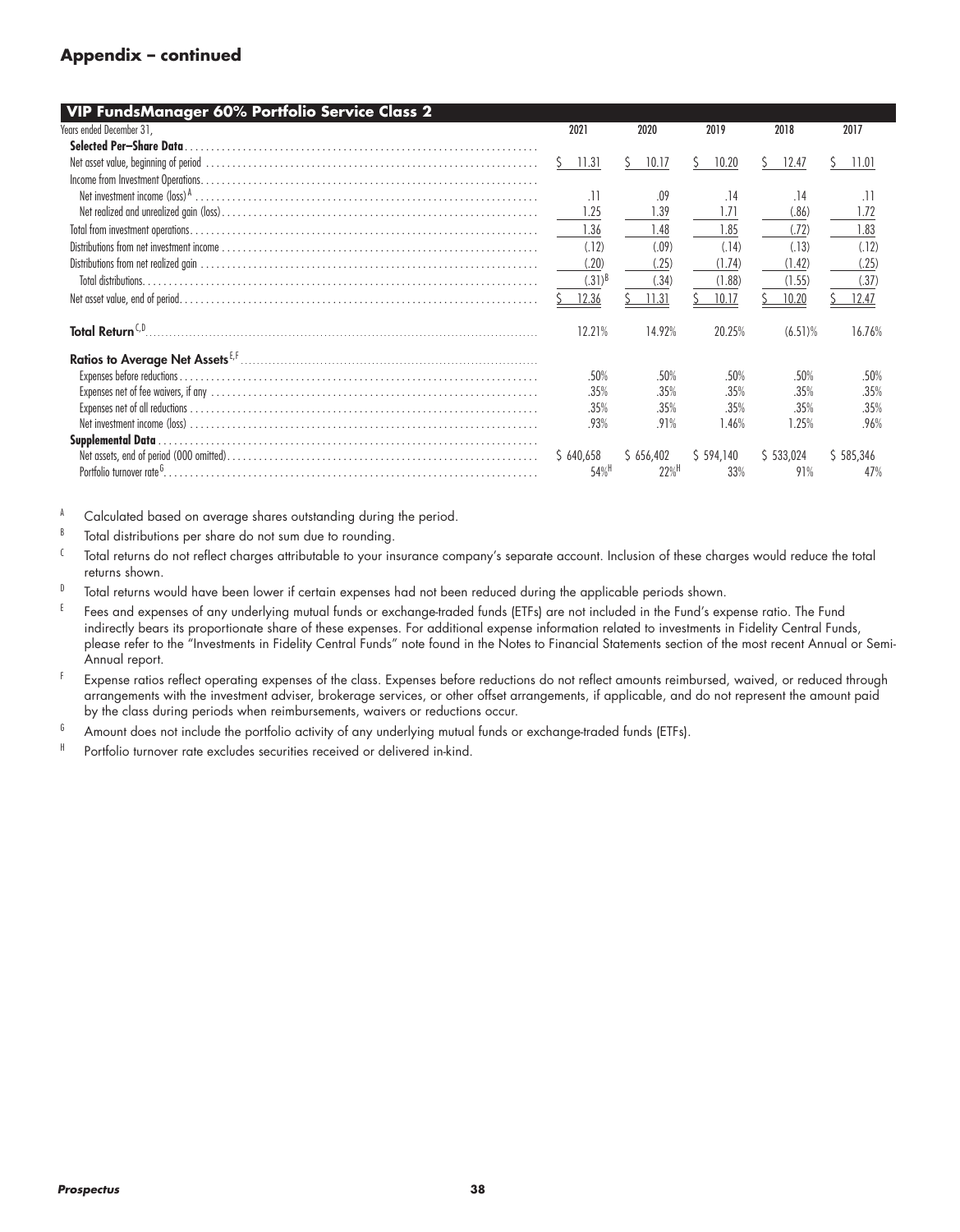| VIP FundsManager 70% Portfolio Service Class |                     |                    |          |            |             |
|----------------------------------------------|---------------------|--------------------|----------|------------|-------------|
| Years ended December 31,                     | 2021                | 2020               | 2019     | 2018       | 2017        |
| Selected Per-Share Data                      |                     |                    |          |            |             |
|                                              | \$13.90             | \$12.37            | \$11.71  | \$14.04    | \$11.97     |
|                                              |                     |                    |          |            |             |
|                                              | .15                 | .12                | .17      | .17        | .13         |
|                                              | 1.86                | 1.82               | 2.26     | (1.13)     | 2.16        |
|                                              | 2.01                | 1.94               | 2.43     | (.96)      | 2.29        |
|                                              | (.16)               | (.12)              | (.16)    | (.13)      | (.12)       |
|                                              | (.20)               | (.30)              | (1.61)   | (1.24)     | (.09)       |
|                                              | (.36)               | $(41)^8$           | (1.77)   | (1.37)     | $(.22)^{B}$ |
|                                              | \$15.55             | \$13.90            | \$ 12.37 | \$ 11.71   | \$14.04     |
|                                              | 14.60%              | 16.10%             | 22.65%   | $(7.50)\%$ | 19.11%      |
|                                              |                     |                    |          |            |             |
|                                              | .35%                | .35%               | .35%     | .35%       | .35%        |
|                                              | .20%                | .20%               | .20%     | .20%       | .20%        |
|                                              | .20%                | .20%               | .20%     | .20%       | .20%        |
|                                              | .99%                | .95%               | 1.47%    | 1.27%      | 1.01%       |
|                                              |                     |                    |          |            |             |
|                                              | 84<br>S             | 75                 | 67       | 63<br>S    | 76          |
|                                              | $60\%$ <sup>H</sup> | $24%$ <sup>H</sup> | 39%      | 98%        | 57%         |

- B Total distributions per share do not sum due to rounding.
- <sup>C</sup> Total returns do not reflect charges attributable to your insurance company's separate account. Inclusion of these charges would reduce the total returns shown.
- D Total returns would have been lower if certain expenses had not been reduced during the applicable periods shown.
- E Fees and expenses of any underlying mutual funds or exchange-traded funds (ETFs) are not included in the Fund's expense ratio. The Fund indirectly bears its proportionate share of these expenses. For additional expense information related to investments in Fidelity Central Funds, please refer to the "Investments in Fidelity Central Funds" note found in the Notes to Financial Statements section of the most recent Annual or Semi-Annual report.
- <sup>F</sup> Expense ratios reflect operating expenses of the class. Expenses before reductions do not reflect amounts reimbursed, waived, or reduced through arrangements with the investment adviser, brokerage services, or other offset arrangements, if applicable, and do not represent the amount paid by the class during periods when reimbursements, waivers or reductions occur.
- $6$  Amount does not include the portfolio activity of any underlying mutual funds or exchange-traded funds (ETFs).
- H Portfolio turnover rate excludes securities received or delivered in-kind.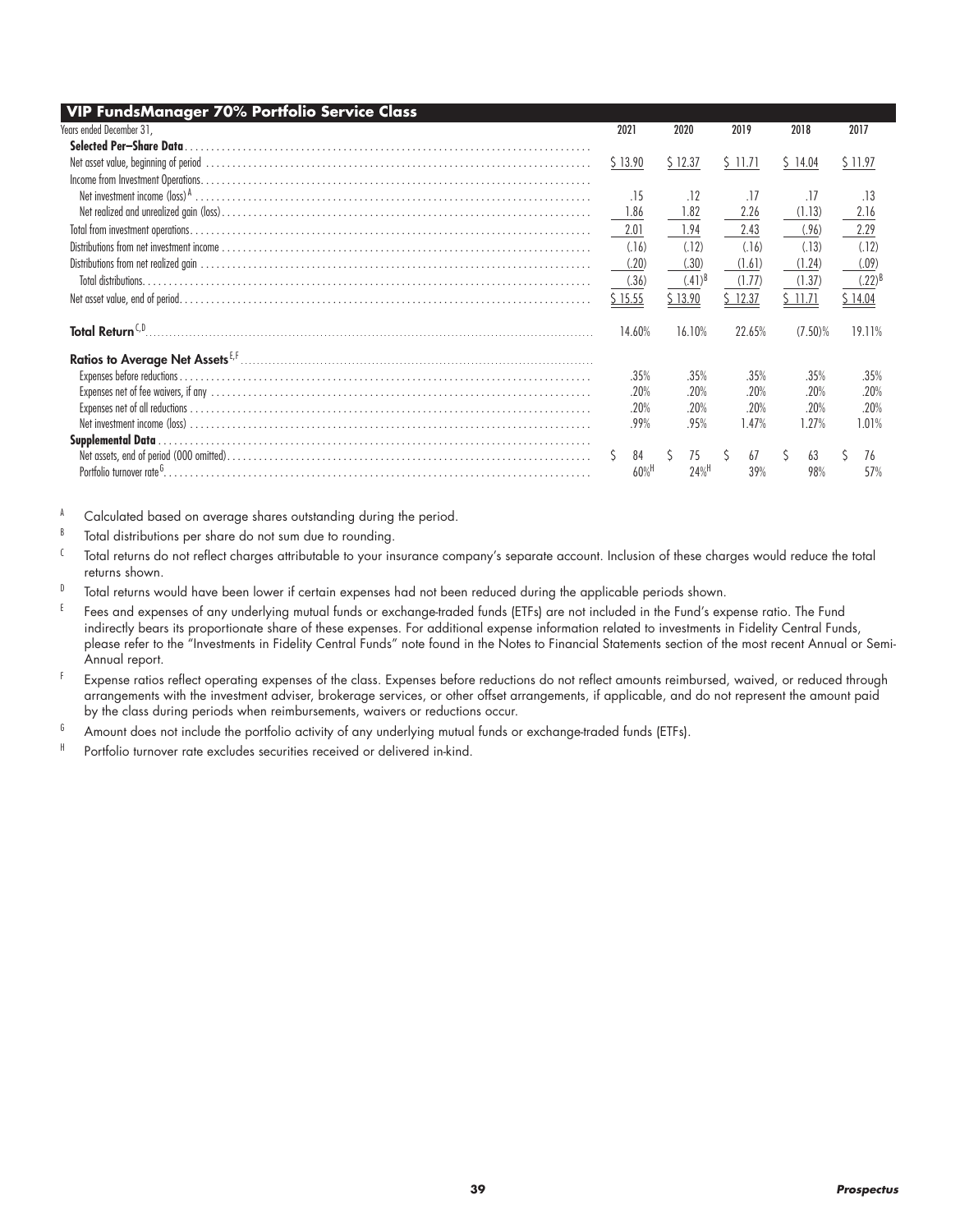#### **Appendix – continued**

| VIP FundsManager 70% Portfolio Service Class 2                                                                                                                                                                                 |                     |                    |          |             |             |
|--------------------------------------------------------------------------------------------------------------------------------------------------------------------------------------------------------------------------------|---------------------|--------------------|----------|-------------|-------------|
| Years ended December 31,                                                                                                                                                                                                       | 2021                | 2020               | 2019     | 2018        | 2017        |
| Selected Per-Share Data                                                                                                                                                                                                        |                     |                    |          |             |             |
| Net asset value, beginning of period with the content of the content of the content of period of the content of the content of the content of the content of the content of the content of the content of the content of the c | Ŝ.<br>13.83         | $5$ 12.31          | S 11.67  | 13.99<br>S. | $5$ 11.93   |
|                                                                                                                                                                                                                                |                     |                    |          |             |             |
|                                                                                                                                                                                                                                | .12                 | .10                | .15      | .15         | .11         |
|                                                                                                                                                                                                                                | 1.85                | 1.82               | 2.25     | (1.12)      | 2.15        |
|                                                                                                                                                                                                                                | 1.97                | 1.92               | 2.40     | (.97)       | 2.26        |
|                                                                                                                                                                                                                                | (.13)               | (.10)              | (.15)    | (11)        | (.10)       |
|                                                                                                                                                                                                                                | (.20)               | (.30)              | (1.61)   | (1.24)      | (.09)       |
| Total distributions.                                                                                                                                                                                                           | (.33)               | (.40)              | (1.76)   | (1.35)      | $(.20)^{t}$ |
|                                                                                                                                                                                                                                | 15.47               | 13.83              | 12.31    | 11.67       | 13.99       |
| Total Return <sup>CO</sup>                                                                                                                                                                                                     | 14.44%              | 15.94%             | 22.39%   | $(7.60)\%$  | 18.94%      |
|                                                                                                                                                                                                                                |                     |                    |          |             |             |
|                                                                                                                                                                                                                                | .50%                | .50%               | .50%     | .50%        | .50%        |
|                                                                                                                                                                                                                                | .35%                | .35%               | .35%     | .35%        | .35%        |
|                                                                                                                                                                                                                                | .35%                | .35%               | .35%     | .35%        | .35%        |
|                                                                                                                                                                                                                                | .84%                | .80%               | 1.32%    | 1.13%       | .86%        |
|                                                                                                                                                                                                                                |                     |                    |          |             |             |
|                                                                                                                                                                                                                                | \$74,699            | \$66,433           | \$57,129 | \$46,406    | \$48.977    |
|                                                                                                                                                                                                                                | $60\%$ <sup>H</sup> | $24%$ <sup>H</sup> | 39%      | 98%         | 57%         |
|                                                                                                                                                                                                                                |                     |                    |          |             |             |

- $B$  Total distributions per share do not sum due to rounding.
- <sup>C</sup> Total returns do not reflect charges attributable to your insurance company's separate account. Inclusion of these charges would reduce the total returns shown.
- D Total returns would have been lower if certain expenses had not been reduced during the applicable periods shown.
- E Fees and expenses of any underlying mutual funds or exchange-traded funds (ETFs) are not included in the Fund's expense ratio. The Fund indirectly bears its proportionate share of these expenses. For additional expense information related to investments in Fidelity Central Funds, please refer to the "Investments in Fidelity Central Funds" note found in the Notes to Financial Statements section of the most recent Annual or Semi-Annual report.
- <sup>F</sup> Expense ratios reflect operating expenses of the class. Expenses before reductions do not reflect amounts reimbursed, waived, or reduced through arrangements with the investment adviser, brokerage services, or other offset arrangements, if applicable, and do not represent the amount paid by the class during periods when reimbursements, waivers or reductions occur.
- $6$  Amount does not include the portfolio activity of any underlying mutual funds or exchange-traded funds (ETFs).
- H Portfolio turnover rate excludes securities received or delivered in-kind.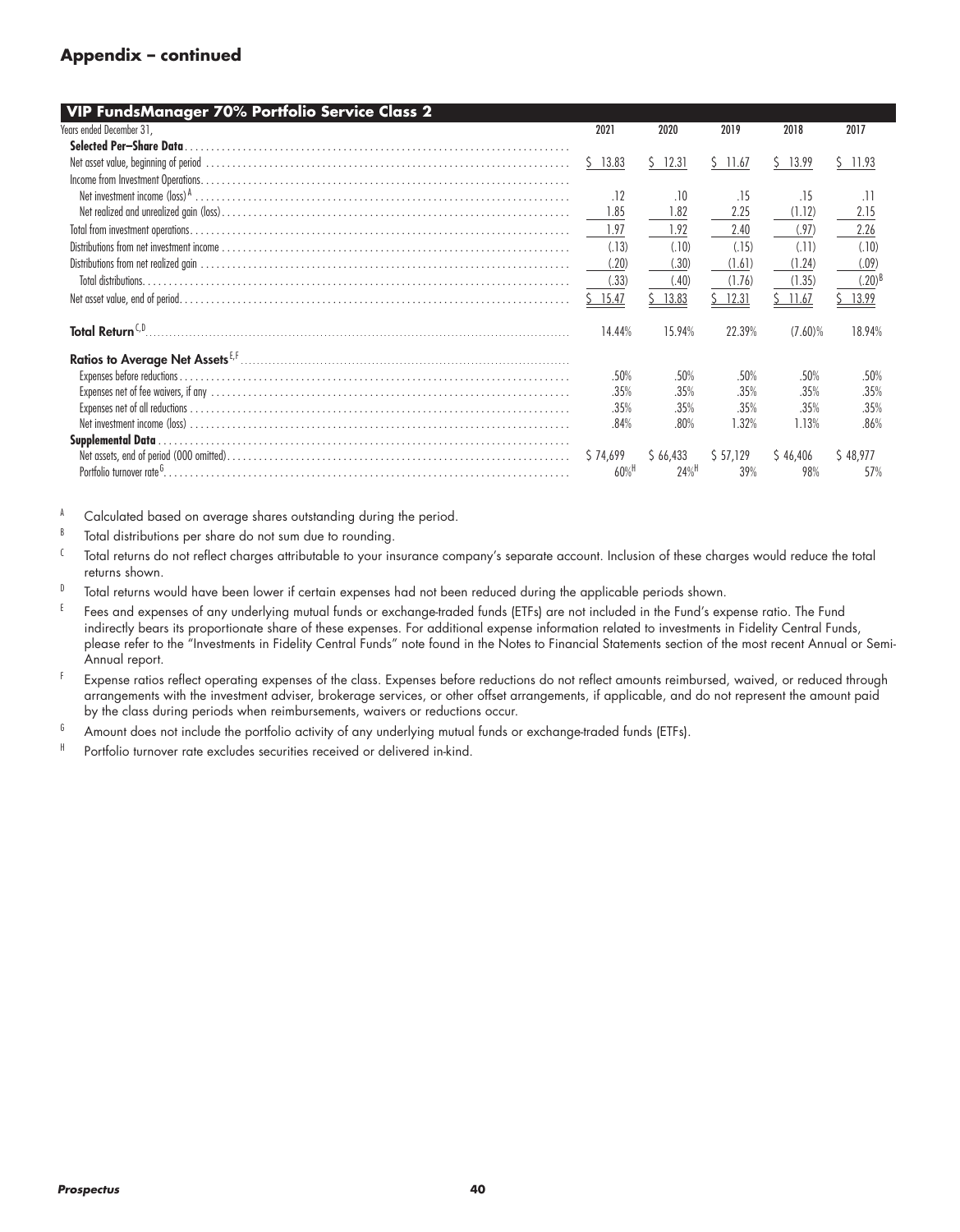| VIP FundsManager 85% Portfolio Service Class |         |             |          |                      |         |
|----------------------------------------------|---------|-------------|----------|----------------------|---------|
| Years ended December 31,                     | 2021    | 2020        | 2019     | 2018                 | 2017    |
| Selected Per-Share Data                      |         |             |          |                      |         |
|                                              | \$13.88 | \$12.25     | \$ 11.65 | \$14.30              | \$11.81 |
|                                              |         |             |          |                      |         |
|                                              | .12     | .09         | .15      | .15                  | .11     |
|                                              | 2.34    | 2.04        | 2.58     | (1.29)               | 2.61    |
|                                              | 2.46    | 2.13        | 2.73     | (1.14)               | 2.72    |
|                                              | (.15)   | (.10)       | (.14)    | (.10)                | (.10)   |
|                                              | (.37)   | (.39)       | (1.99)   | (1.41)               | (.13)   |
|                                              | (.52)   | $(.50)^{B}$ | (2.13)   | (1.51)               | (.23)   |
|                                              | \$15.82 | \$13.88     | 12.25    | \$ 11.65             | \$14.30 |
|                                              | 18.02%  | 17.93%      | 26.05%   | $(8.90)\%$           | 23.05%  |
|                                              |         |             |          |                      |         |
|                                              | .25%    | .25%        | .25%     | $.33\%$              | .35%    |
|                                              | .20%    | .20%        | .20%     | $.17\%$ <sup>6</sup> | .20%    |
|                                              | .20%    | .20%        | .20%     | $.17\%$ <sup>6</sup> | .20%    |
|                                              | .78%    | .82%        | 1.26%    | 1.11%                | .81%    |
|                                              |         |             |          |                      |         |
|                                              |         |             |          |                      |         |
|                                              | 68%     | 37%         | 38%      | 116%                 | 70%     |

- B Total distributions per share do not sum due to rounding.
- <sup>C</sup> Total returns do not reflect charges attributable to your insurance company's separate account. Inclusion of these charges would reduce the total returns shown.
- D Total returns would have been lower if certain expenses had not been reduced during the applicable periods shown.
- <sup>E</sup> Fees and expenses of any underlying mutual funds or exchange-traded funds (ETFs) are not included in the Fund's expense ratio. The Fund indirectly bears its proportionate share of these expenses. For additional expense information related to investments in Fidelity Central Funds, please refer to the "Investments in Fidelity Central Funds" note found in the Notes to Financial Statements section of the most recent Annual or Semi-Annual report.
- F Expense ratios reflect operating expenses of the class. Expenses before reductions do not reflect amounts reimbursed, waived, or reduced through arrangements with the investment adviser, brokerage services, or other offset arrangements, if applicable, and do not represent the amount paid by the class during periods when reimbursements, waivers or reductions occur.
- $6$  On certain classes, the size and fluctuation of net assets and expense amounts may cause ratios to differ from contractual rates.
- H Amount does not include the portfolio activity of any underlying mutual funds or exchange-traded funds (ETFs).
- <sup>1</sup> Portfolio turnover rate excludes securities received or delivered in-kind.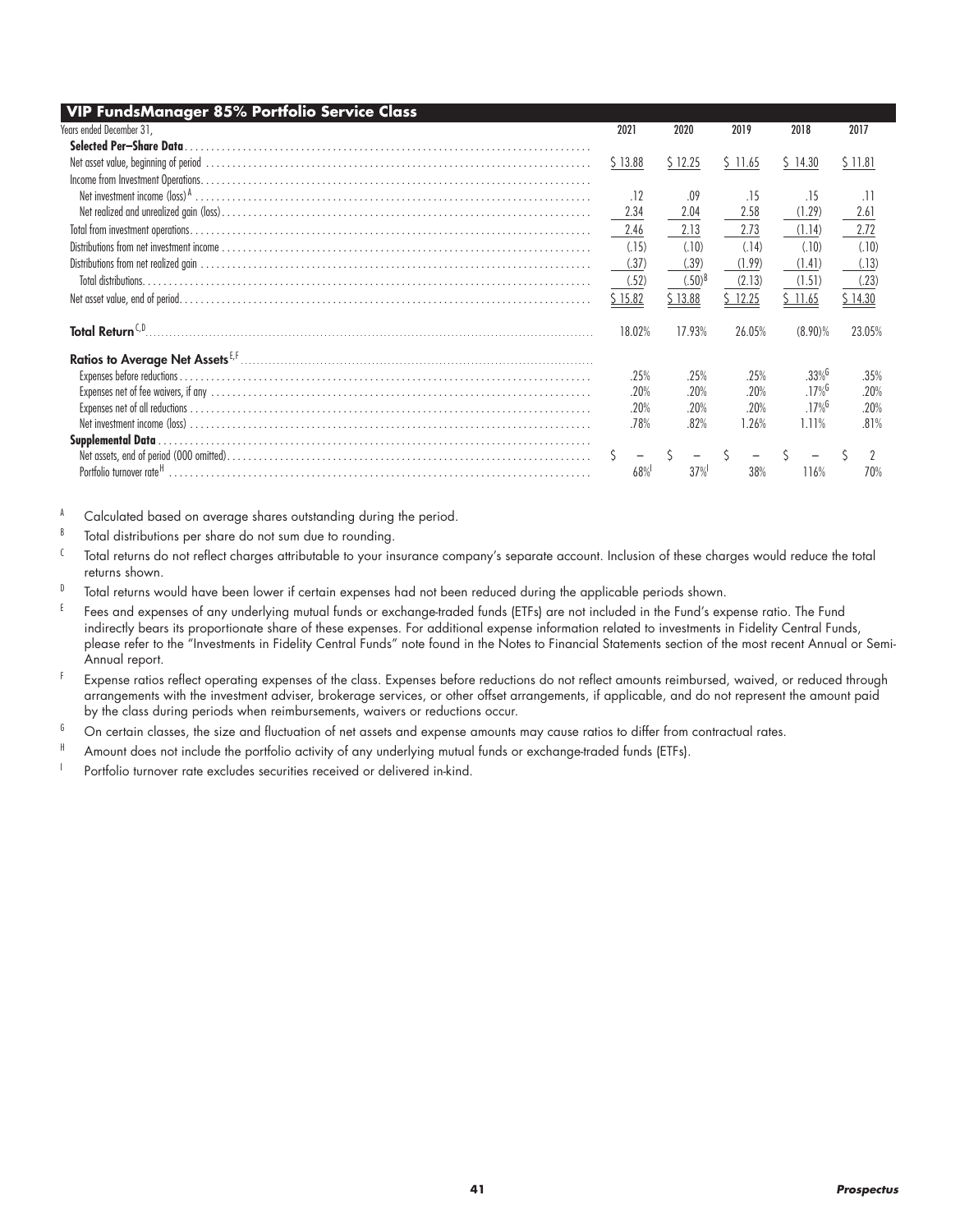#### **Appendix – continued**

| VIP FundsManager 85% Portfolio Service Class 2                                                                                                                                                                                 |                    |                    |          |              |          |
|--------------------------------------------------------------------------------------------------------------------------------------------------------------------------------------------------------------------------------|--------------------|--------------------|----------|--------------|----------|
| Years ended December 31,                                                                                                                                                                                                       | 2021               | 2020               | 2019     | 2018         | 2017     |
| Selected Per-Share Data                                                                                                                                                                                                        |                    |                    |          |              |          |
| Net asset value, beginning of period with the content of the content of the content of period of the content of the content of the content of the content of the content of the content of the content of the content of the c | Ŝ.<br>13.76        | \$12.20            | S 11.59  | S.<br>14.24  | \$11.76  |
|                                                                                                                                                                                                                                |                    |                    |          |              |          |
|                                                                                                                                                                                                                                | .10                | .08                | .13      | .12          | .09      |
|                                                                                                                                                                                                                                | 2.29               | 1.96               | 2.60     | (1.28)       | 2.60     |
|                                                                                                                                                                                                                                | 2.39               | 2.04               | 2.73     | (1.16)       | 2.69     |
|                                                                                                                                                                                                                                | (.13)              | (.09)              | (.13)    | (.09)        | (.08)    |
|                                                                                                                                                                                                                                | (.37)              | (.39)              | (1.99)   | (1.41)       | (.13)    |
| Total distributions.                                                                                                                                                                                                           | (.50)              | (.48)              | (2.12)   | $(1.49)^{B}$ | (.21)    |
|                                                                                                                                                                                                                                | 15.65              | 13.76              | 12.20    | 11.59        | 14.24    |
| Total Return <sup>CO</sup>                                                                                                                                                                                                     | 17.64%             | 17.27%             | 26.14%   | $(9.08)\%$   | 22.90%   |
|                                                                                                                                                                                                                                |                    |                    |          |              |          |
|                                                                                                                                                                                                                                | .50%               | .50%               | .50%     | .50%         | .50%     |
|                                                                                                                                                                                                                                | .35%               | .35%               | .35%     | .35%         | .35%     |
|                                                                                                                                                                                                                                | .35%               | .35%               | .35%     | .35%         | .35%     |
|                                                                                                                                                                                                                                | .68%               | .68%               | 1.16%    | .93%         | .66%     |
|                                                                                                                                                                                                                                |                    |                    |          |              |          |
|                                                                                                                                                                                                                                | \$58,047           | \$48,373           | \$40,928 | \$31,555     | \$33,540 |
|                                                                                                                                                                                                                                | $68%$ <sup>H</sup> | $37%$ <sup>H</sup> | 38%      | 116%         | 70%      |
|                                                                                                                                                                                                                                |                    |                    |          |              |          |

- $B$  Total distributions per share do not sum due to rounding.
- <sup>C</sup> Total returns do not reflect charges attributable to your insurance company's separate account. Inclusion of these charges would reduce the total returns shown.
- D Total returns would have been lower if certain expenses had not been reduced during the applicable periods shown.
- E Fees and expenses of any underlying mutual funds or exchange-traded funds (ETFs) are not included in the Fund's expense ratio. The Fund indirectly bears its proportionate share of these expenses. For additional expense information related to investments in Fidelity Central Funds, please refer to the "Investments in Fidelity Central Funds" note found in the Notes to Financial Statements section of the most recent Annual or Semi-Annual report.
- <sup>F</sup> Expense ratios reflect operating expenses of the class. Expenses before reductions do not reflect amounts reimbursed, waived, or reduced through arrangements with the investment adviser, brokerage services, or other offset arrangements, if applicable, and do not represent the amount paid by the class during periods when reimbursements, waivers or reductions occur.
- $6$  Amount does not include the portfolio activity of any underlying mutual funds or exchange-traded funds (ETFs).
- H Portfolio turnover rate excludes securities received or delivered in-kind.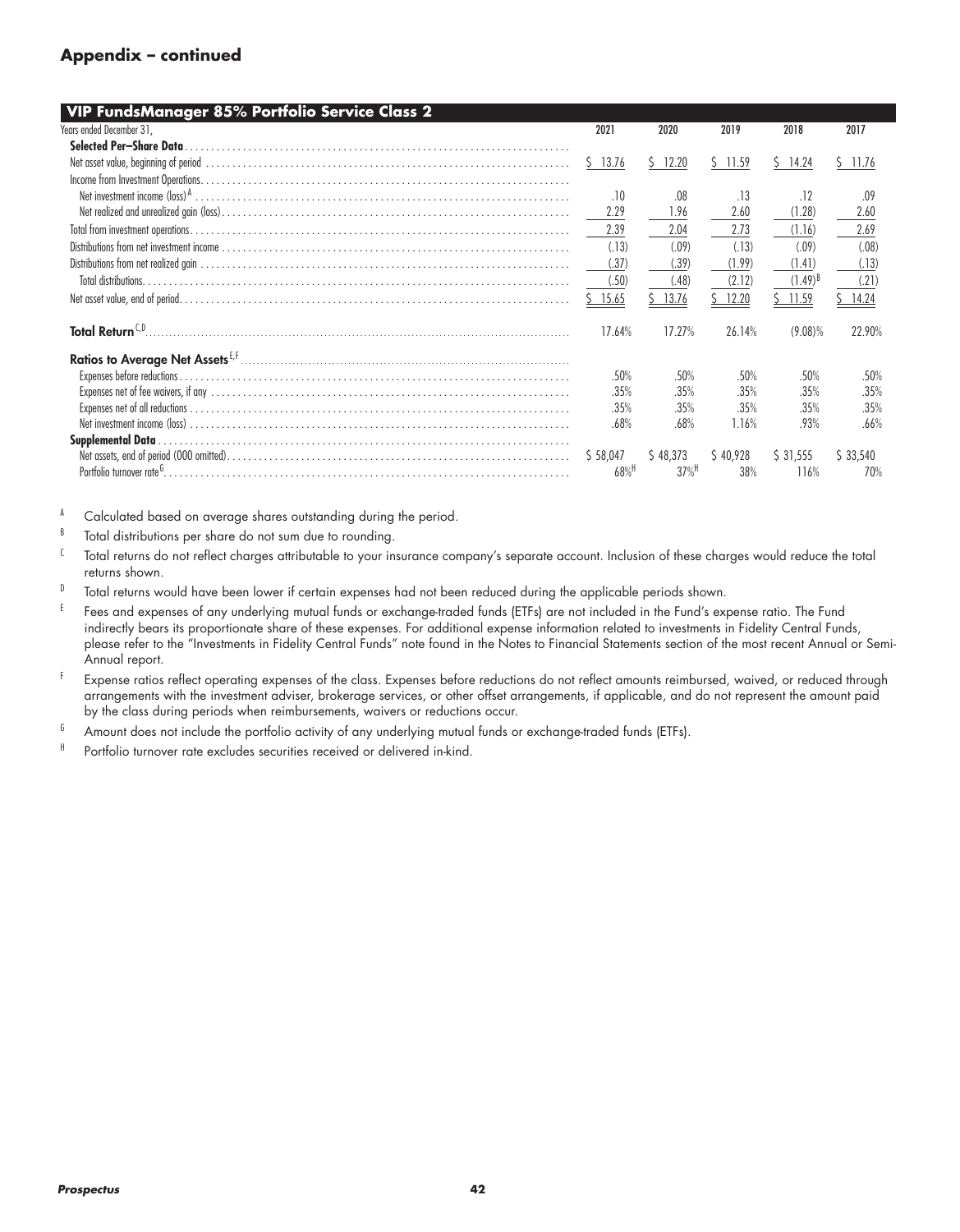# **Additional Index Information**

Fidelity VIP FundsManager 20% Composite Index<sup>SM</sup> is a customized blend of unmanaged indexes, weighted as follows: Dow Jones U.S. Total Stock Market Index<sup>SM</sup> – 14%; Bloomberg U.S. Aggregate Bond Index – 50%; MSCI EAFE Index – 6%; and Bloomberg U.S. 3 Month Treasury Bellwether Index – 30%.

Fidelity VIP FundsManager 50% Composite Index<sup>SM</sup> is a customized blend of unmanaged indexes, weighted as follows: Dow Jones U.S. Total Stock Market  $Index^{SM} - 35$ %; Bloomberg U.S. Aggregate Bond Index – 40%; MSCI EAFE Index – 15%; and Bloomberg U.S. 3 Month Treasury Bellwether Index – 10%.

Fidelity VIP FundsManager 60% Composite Index<sup>SM</sup> is a customized blend of unmanaged indexes, weighted as follows: Dow Jones U.S. Total Stock Market Index<sup>SM</sup>  $-42\%$ ; Bloomberg U.S. Aggregate Bond Index – 35%; MSCI EAFE Index – 18%; and Bloomberg U.S. 3 Month Treasury Bellwether Index – 5%.

Fidelity VIP FundsManager 70% Composite Index<sup>SM</sup> is a customized blend of unmanaged indexes, weighted as follows: Dow Jones U.S. Total Stock Market Index<sup>SM</sup> – 49%; Bloomberg U.S. Aggregate Bond Index – 25%; MSCI EAFE Index – 21%; and Bloomberg U.S. 3 Month Treasury Bellwether Index – 5%.

Fidelity VIP FundsManager 85% Composite Index<sup>SM</sup> is a customized blend of unmanaged indexes, weighted as follows: Dow Jones U.S. Total Stock Market Index<sup>SM</sup>  $-60\%$ ; Bloomberg U.S. Aggregate Bond Index – 15%; and MSCI EAFE Index – 25%.

Bloomberg U.S. Aggregate Bond Index is a broad-based, flagship benchmark that measures the investment grade, US dollardenominated, fixed-rate taxable bond market. The index includes Treasuries, government-related and corporate securities, mortgageback securities (agency fixed-rate pass-throughs), asset-backed securities and collateralised mortgage-backed securities (agency and non-agency).

S&P 500® Index is a market capitalization-weighted index of 500 common stocks chosen for market size, liquidity, and industry group representation to represent U.S. equity performance.